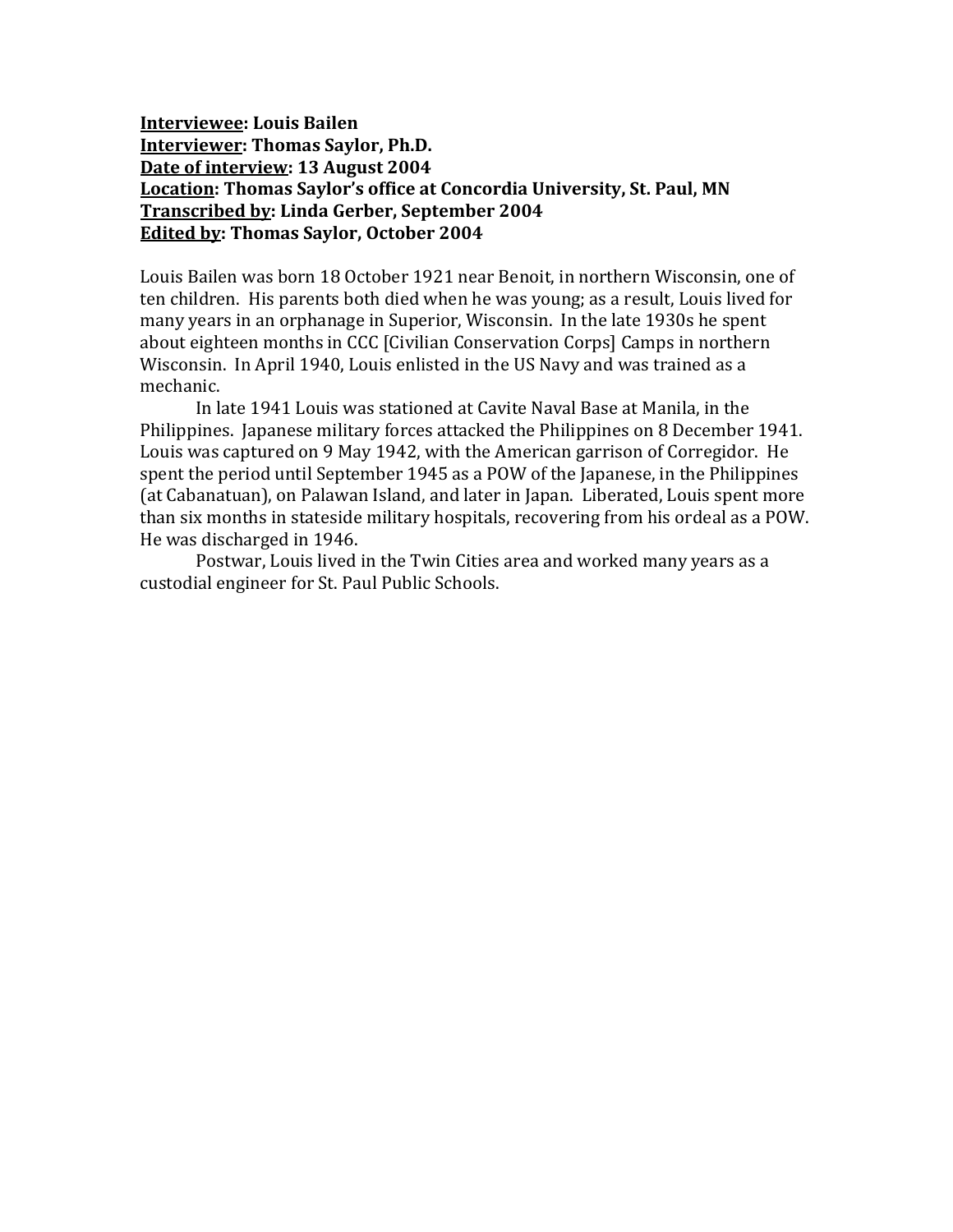**Interview Key: T = Thomas Saylor L = Louis Bailen [text] = words added by editor, either for clarification or explanation (\*\*\*) = words or phrase unclear NOTE: interview has been edited for clarity**

#### **Tape 1, Side A. Counter begins at 000.**

T: Today is Friday, August 13, 2004. This is an interview for the Prisoner of War Oral History Project. My name is Thomas Saylor. Today I'm speaking with Mr. Louis Bailen of Falcon Heights, Minnesota. We're speaking at my office at Concordia University, St. Paul, Minnesota.

First, Mr. Bailen, on the record, thanks very much for taking time to come and speak with me today. For the record, you were born on 18 October 1921 by the town of Benoit, in northern Wisconsin. You were one of ten children. Your parents both died when you were young. Dad died 1924 and your mom died 1929. You were raised for many years in an orphanage in Superior, Wisconsin. You spent about eighteen months in CCC [Civilian Conservation Corps] Camps in northern Wisconsin. Finished that 1939, and in April of 1940 you enlisted in the United States Navy.

I have to ask, why does a young man from northern Wisconsin join the US Navy? What made you join the Navy?

L: Because I had no job. I liked what I saw and read on the posters at the Naval Recruiting Station.

T: So you saw the images of the Navy and places far away from northern Wisconsin…

L: And travel. And it was attractive.

T: So, as opposed to joining the Army, for example…

L: Right. I didn't want to be a dogface. This is what they called them.

T: Okay. So for you the Navy. In 1941, you were in the Philippines, and when the US got involved in the Pacific War in December of 1941, you were at Olongapo PBY Base on Luzon. Is that correct?

L: No, I was in Manila. In the Cavite Naval Base.

T: Cavite Naval Base. In Manila.

L: Yes.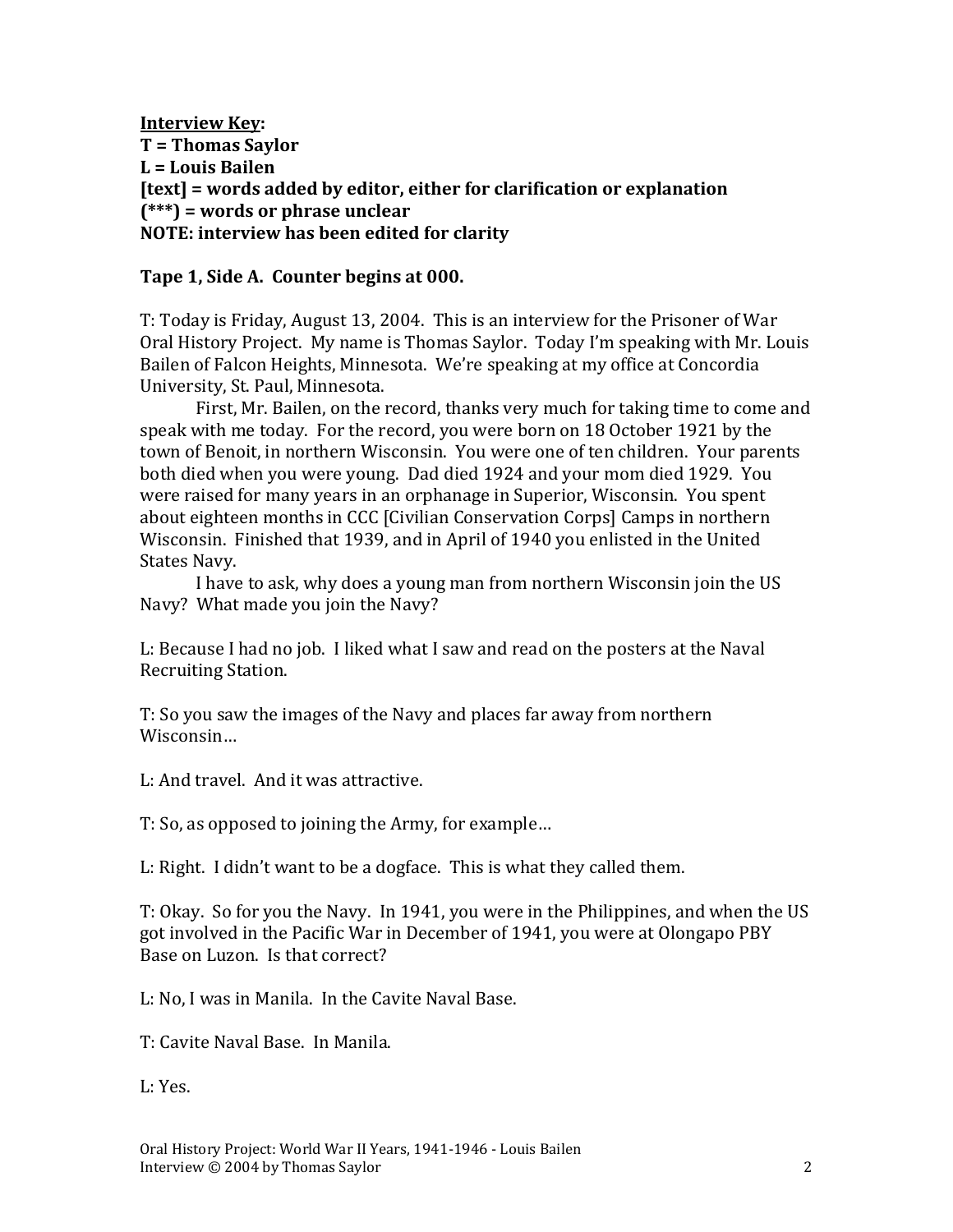T: What do you remember about the day the war began? What was that like for you over there in Manila?

L: I saw the bombs fall on Manila. Then when I picked up the newspaper I saw quite a few dead Filipinos laying on the ground.

T: So the newspapers kind of really covered the beginning of the war, and you could read about what you'd seen?

L: Yes. What I saw. Yes. Because I saw these five Filipino children and their mother and the dad hovering over them. Laying on the ground. Dead from bombs. Of course the fires. Black smoke. A lot of black smoke. Then they put us to guard duty. At the dock. They gave me a rifle, an M-16. I never had one in my hands before *(chuckles)*. Hardly knew how to shoot it. And I held it. I was on guard duty. Guarding the ships on the pier. Yes. Which is a funny…

T: For someone like you, the beginning or the involvement of the US in the war, was that something that you, if you can recall, felt completely surprised about or was it like, okay, I've been expecting this?

L: We were expecting it. We knew it was coming. We knew. Because we knew about Jap transports. Sixty thousand were on board Japanese ships in Formosa. So we knew. We were wondering, and we heard what was going on in Washington about Prince Canoy [who] was the ambassador, Japanese ambassador. He told our government that they would fight. Then we also wondered why the battleships were all tied up at their piers in Honolulu. Most of our submarines and ships were out to sea. At the time of the attack. We knew all that.

# **(1, A, 47)**

T: You would say you weren't surprised.

L: We weren't surprised. No. We felt it was coming. At least two weeks before. You could feel it in the air.

T: So there was the sense of expecting something?

L: Yes. We knew it was coming. But we were wondering why Washington and everybody was so lax back home.

T: Now you were captured on May 9, 1942, with the garrison of Corregidor.

L: Yes.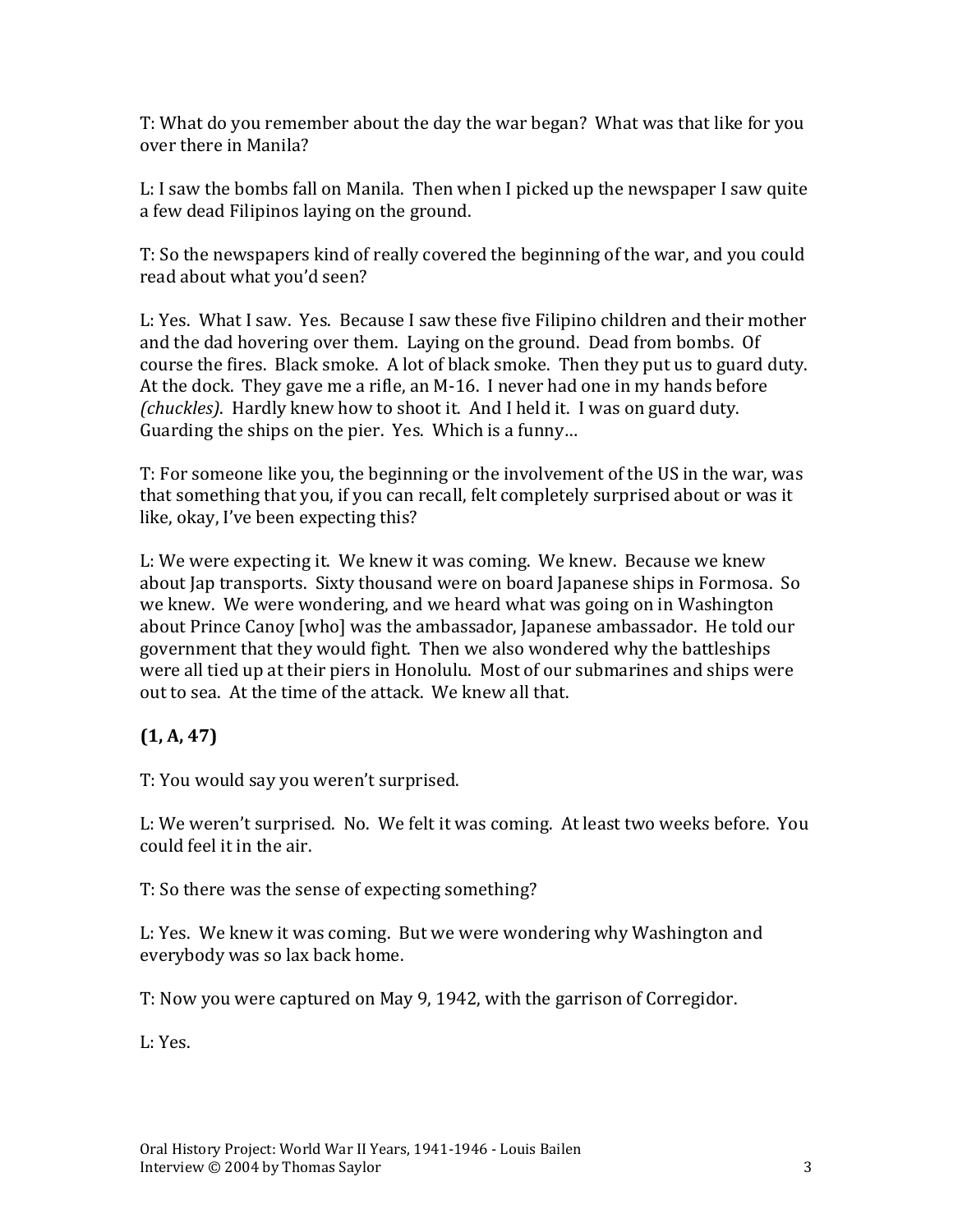T: Let me ask you about that time, back in May 1942. Can you describe the circumstances that day from your perspective, when you were surrendered and made a POW? What happened that day?

L: It's really hard to say. That was it. It was just…over. That's all. It's over. Nothing you could do about it. You saw the Japanese guards and they herded you in different places and you were fed whatever you had left in your knapsack or canteen. That was it. It was over. That was all.

T: So almost anti-climactic, the way you describe it.

L: That's right. Then no other feeling.

T: Now at this point you are a prisoner of the Japanese.

L: Yes.

T: How much thought had you given prior to that day or that moment really of what it would be like to be a POW?

L: Never thought of it.

T: Even when it was clear that this was going to happen?

L: No. Never thought of it. So be it. You knew there was no help coming. You were too far away from any help. Ten thousand miles away. And I never expected anybody to come to our rescue. Right. Because it was the whole British fleet was gone. Our fleet was gone.

T: Were people depressed and kind of resigned to their fate by this time?

L: No. They were resigned. They weren't depressed. No. They talked normal. Like you and I would right now. Nobody was screaming and hollering. Like a bunch of sheep. You went to slaughter.

T: Do you remember people around you talking about, gee, what's going to happen when the Japs come? What's going to happen when we're prisoners?

L: No. No. No. Nobody. You took it. That was fate. You just moved on. You did what you were told to do.

T: When you saw those Japanese—you've been at war with them for several months. They've been over there. You've been over here. Suddenly they're as close as you and I are.

L: Yes.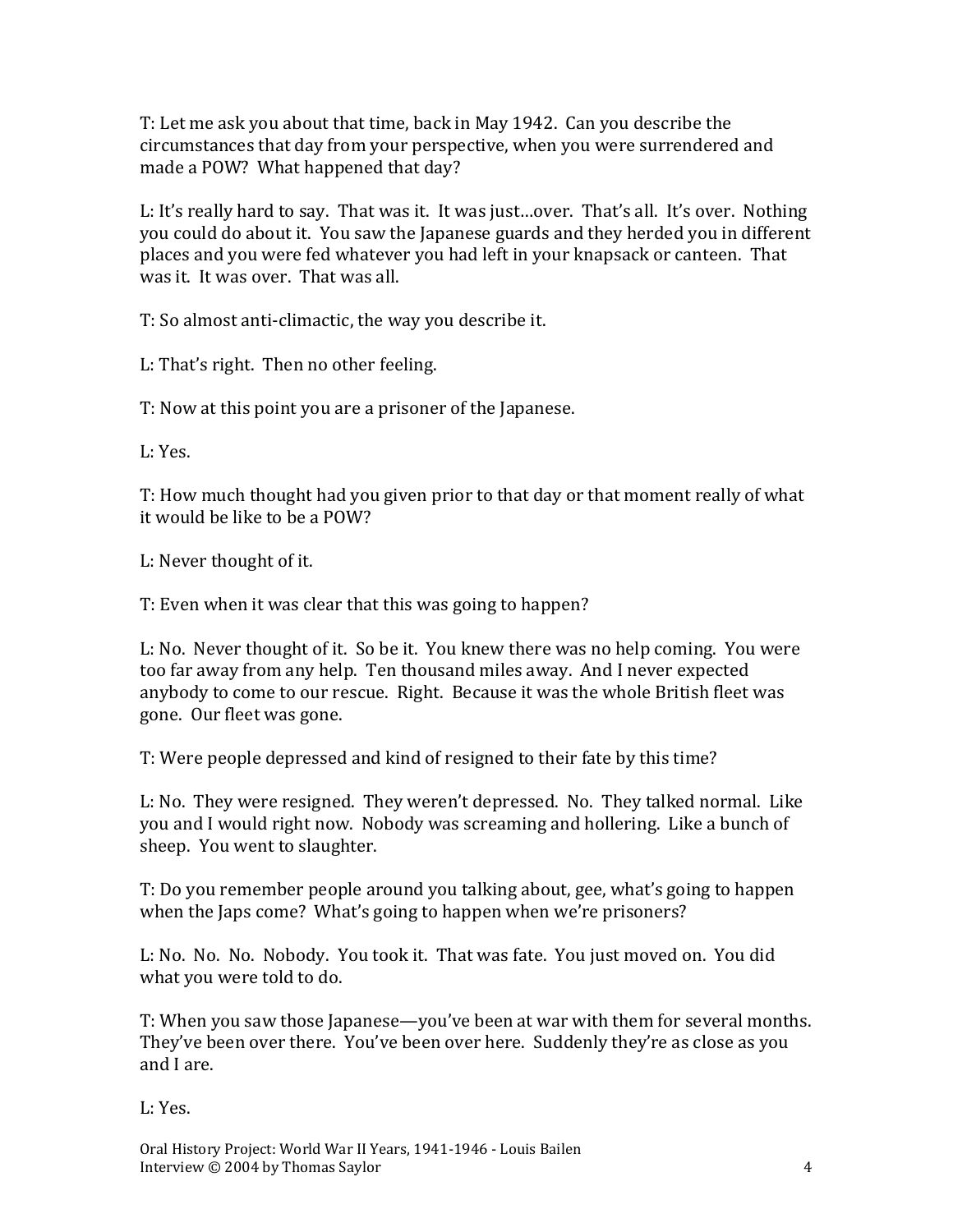## **(1, A, 79)**

T: What was that like when you had the Japanese really that close to you? What did you make of them?

L: No different than I'm talking to you right now. No different. No fear. Nothing. Like I said, you were resigned to your fate, but you didn't dwell on what was going to happen either.

T: So you didn't find yourself thinking about tomorrow or a week or a month from now?

L: No. Didn't worry about it. No. Never worry about what could happen the next day. You just took it day by day.

T: So your thoughts were at the moment of that particular day.

L: Yes. All the time.

T: Mr. Bailen, were you questioned or frisked or anything by these initial Japanese soldiers?

L: No. Never. No.

T: What did happen to you when they actually arrived? Did you have to walk out with your hands up or what did they do?

L: No. No. They just herded us all in different groups. Then they would count maybe a hundred in one group and another hundred here. They counted you over and over and over again. And you had to learn how to count. Ichi, nei, san…

T: In Japanese.

L: Yes. Yes.

T: You can still do it, it sounds like.

L: Part of it. Yes. You had to count. And then they would make a mistake. They were kind of stupid. Remember these weren't shock troops. These were the lowest ranking, occupation troops. Very lowest. Dummies. They couldn't even count straight. They had to count the same bunch of men ten times over to make sure they had—because they were afraid somebody was missing, see?

T: Now how long did you stay on Corregidor before you left then?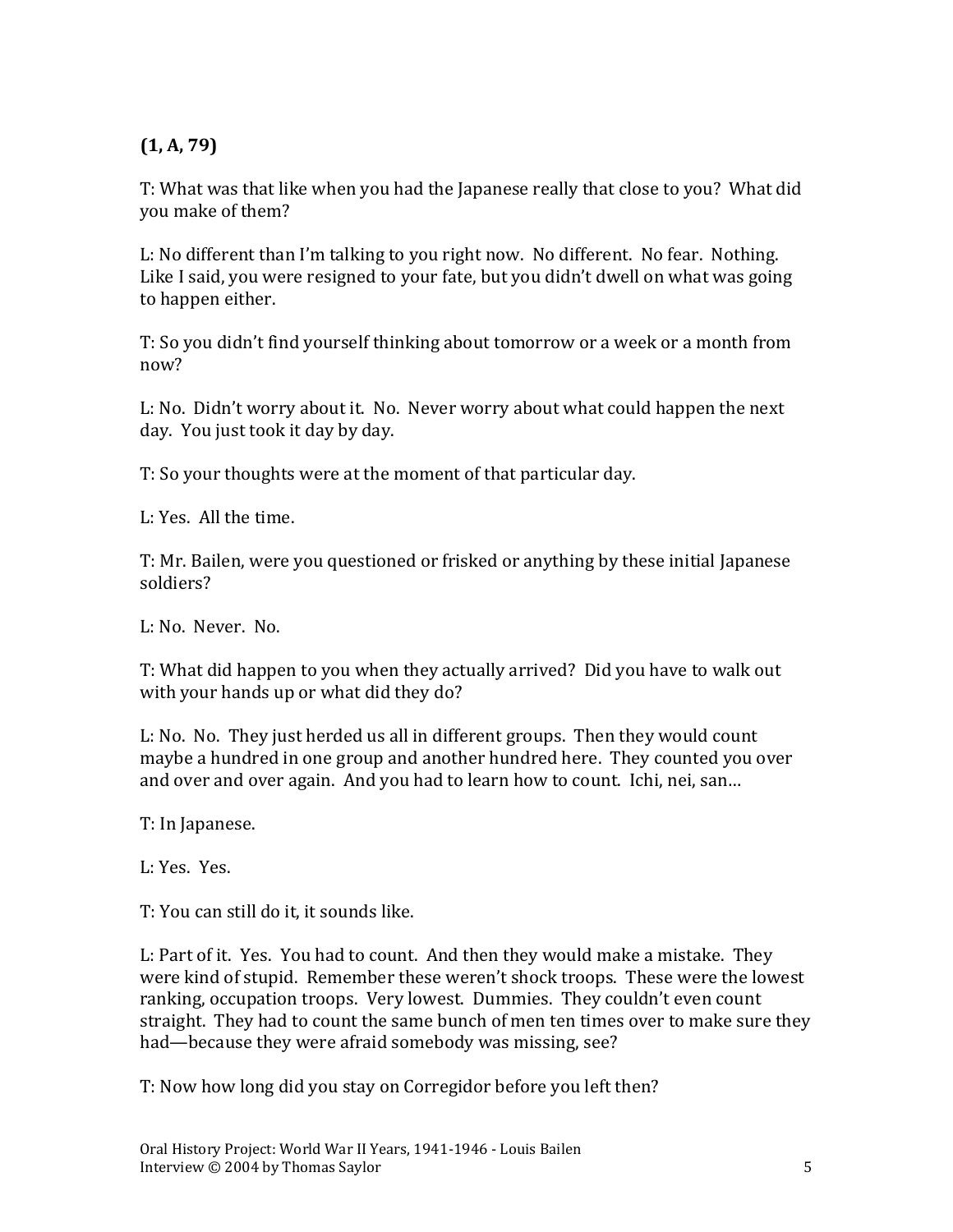L: Not very long. No. It's really hard to say. I don't think it was a week. Because we went to Bilibid [Prison in Manila].

T: More like a week than a month though.

L: Yes. They cleared us off pretty quick. Because we went to Bilibid Prison. That was terrible.

T: How did you get from Corregidor to Manila?

L: They didn't take us by ship. We went to Marvales. They took us back to Marvales. Then they put us on a train. Boxcars. Yes. Herded us. Yes. That's how we did it.

T: So you went across the bay to Marvales. Not to Manila.

L: No. No. They didn't take us on any ship. Went to Marvales and then back to Manila.

T: You must have gone to Marvales by ship or boat or something, right?

# **(1, A, 107)**

L: Oh, yes. You had to. Yes. To get from there. Or a barge. Open barge. I think it was an open barge. Then to Marvales by train. Boxcars. Cattle cars. Then we were put in Bilibid. That was terrible there, Bilibid. We only got one small rice ration a day there. I think I was—hard to say—maybe only two weeks there though.

T: Again more like a holding facility.

L: Yes. That's all. Until we went to Cabanatuan.

T: Were you in the Bilibid Prison or were you kept outside?

L: I was in it. Yes. I was in it.

T: What can you say about the conditions inside Bilibid Prison?

L: Oh, it's terrible. Terrible. From the prisoners I saw there already were pretty emaciated, skinny. So where they captured them I don't know. Some of them were awful poor. Because we only got one rice ration a day. Watery. We called it lugao or something. Then they boarded us on trains again. At night. Out of Bilibid. To…

T: North to Cabanatuan then?

L: No. They only took us so far. Hard to say. San Fernando maybe. And then we had to walk the rest of the way. We walked. Yes.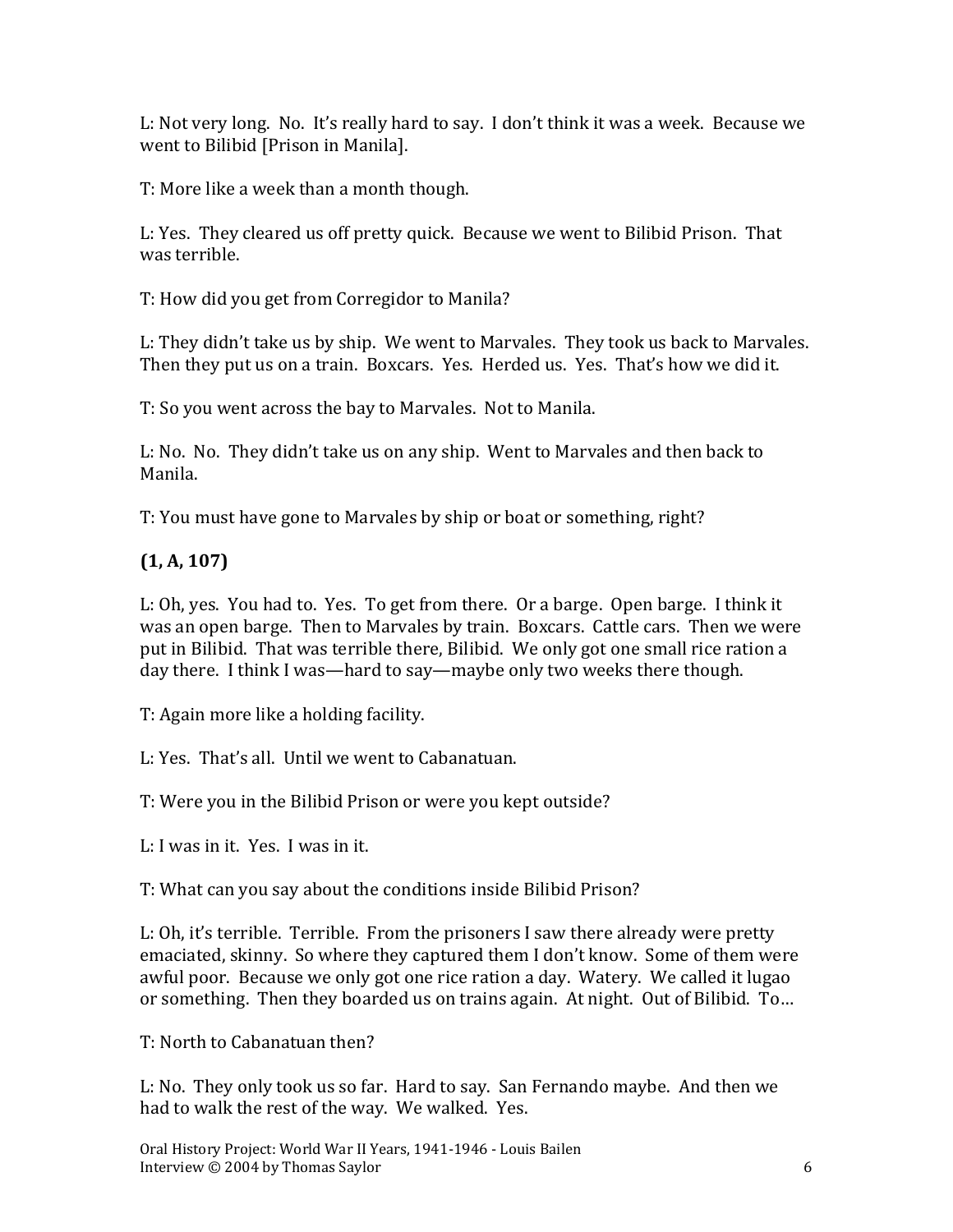T: So you had a train to Manila, then a stop at Bilibid. Altogether a couple weeks maybe?

L: Yes. Yes.

T: And then a train to San Fernando and a walk up north to Cabanatuan.

L: We walked the rest. Yes. Yes.

T: What kind of physical shape were you in when you got to Cabanatuan?

L: Well, at least I could walk. I didn't have any injuries or anything. No. Like most of them did. Of our group. I could walk okay. I think there was about one thousand being moved.

T: So a larger group being moved out.

L: Yes. And then we'd stop at one place for water out of a spigot and that would be it. That's all. Until we got there, to Cabanatuan.

T: Did they keep you at Cabanatuan very long?

L: Yes. It was a holding facility, too. Until they decided where you were to go. Some went to farms. Some were shipped out to [the island of] Palawan. We were fed three times a day there, but it was just rice. That's all.

T: Can you estimate how long you were kept at Cabanatuan before they moved out to Palawan?

L: Couldn't have been more than two months.

T: But longer than you were at Bilibid or stayed at Corregidor.

L: Yes. Longer. Couldn't have been more than two because I believe we arrived in Palawan in June. Or July. July. Yes. July 1942. Then we were there until 1944. August 1944.

T: So Palawan, was that the longest place you stayed?

L: Yes. We built that airbase. Hacked it out of the jungle.

T: Let me ask about Cabanatuan there briefly. Were you on work details when you were there?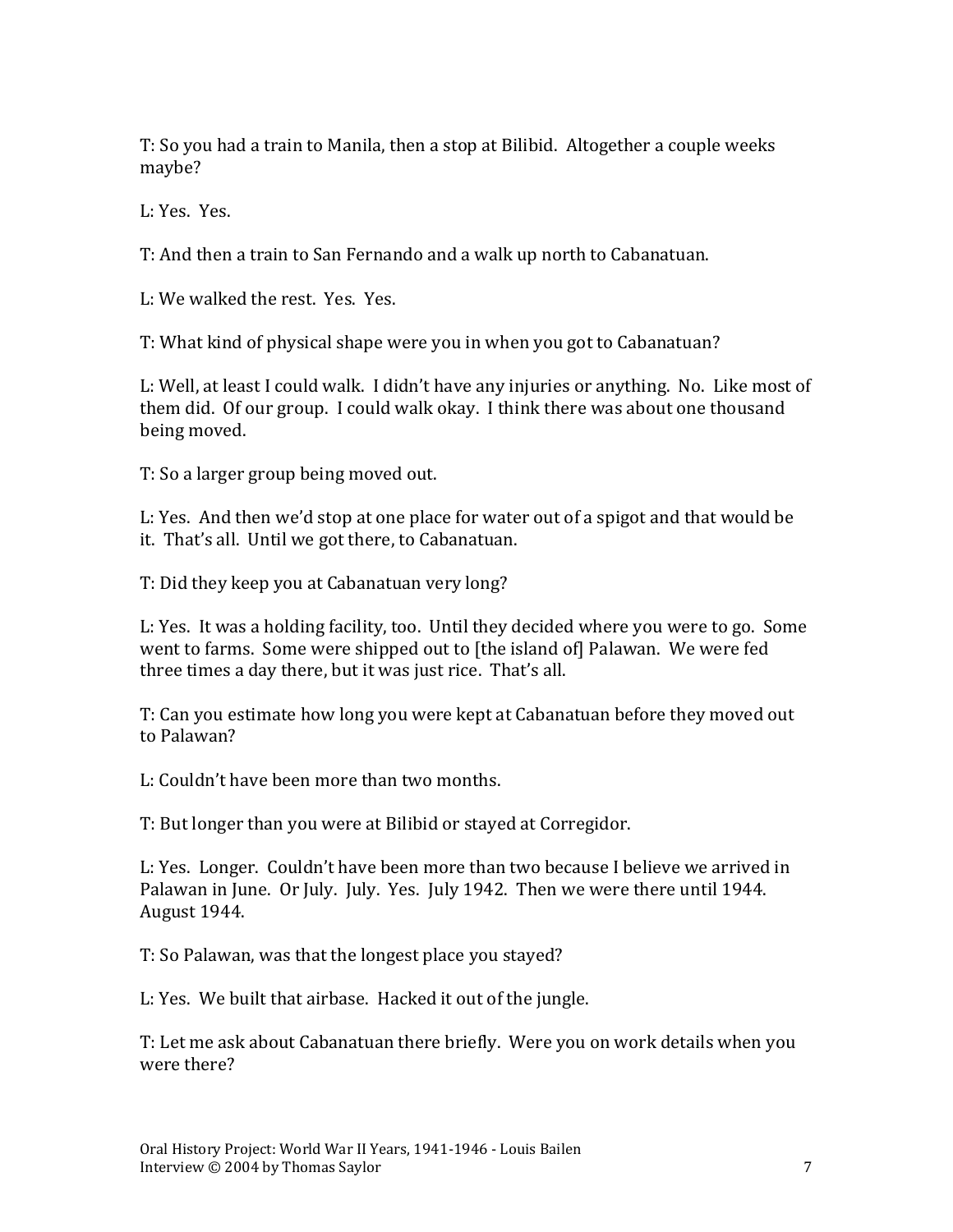L: Nothing. No. I wasn't. No. Some people were. But no, I didn't go anyplace. I didn't go anyplace.

T: So in a sense you were just sort of waiting with a lot of other guys.

L: Just waiting. Yes. Just milling around the barracks and sitting down. It's a good thing it wasn't the rainy season at that time.

T: Talk about the barracks there at Cabanatuan.

L: You slept in tiers, you know. Flat, one, two, three tiers with a straw mattress. Sleeping. Buggy mattress. That was it.

T: One to a bunk?

L: Oh, no. It was whole flats.

T: Like a platform?

L: Yes. The same as Japanese troop ships. They were flat all the way. Like the shelves. You go over there. Just like that. Just like that.

T: And one to a shelf?

L: Oh, no. No, you had at least eight men on the shelf. At least.

T: A BIG platform.

L: Yes. Big. Big. That's just the way the Japanese troop ships were too. They slept exactly like that. On tiers. So they could haul at least maybe one thousand men.

T: At Cabanatuan without work details and with crowded space like that, how did you pass your time during the day?

L: Sat out in the sun. Did nothing.

T: Really nothing to do?

L: Yes. Nothing to read. Nothing to do. Let's say you were like a zombie. Brain dead. There was nothing to think of. Yes. Well, you would think of food. That kept you going. Food. Food. Oh, yes. The guys talked about food. "My mom made this…" and your mouth would water. Food. That kept you going. You thought of food.

T: And with all the places you were, Cabanatuan, Palawan, Japan, was that a constant topic of conversation?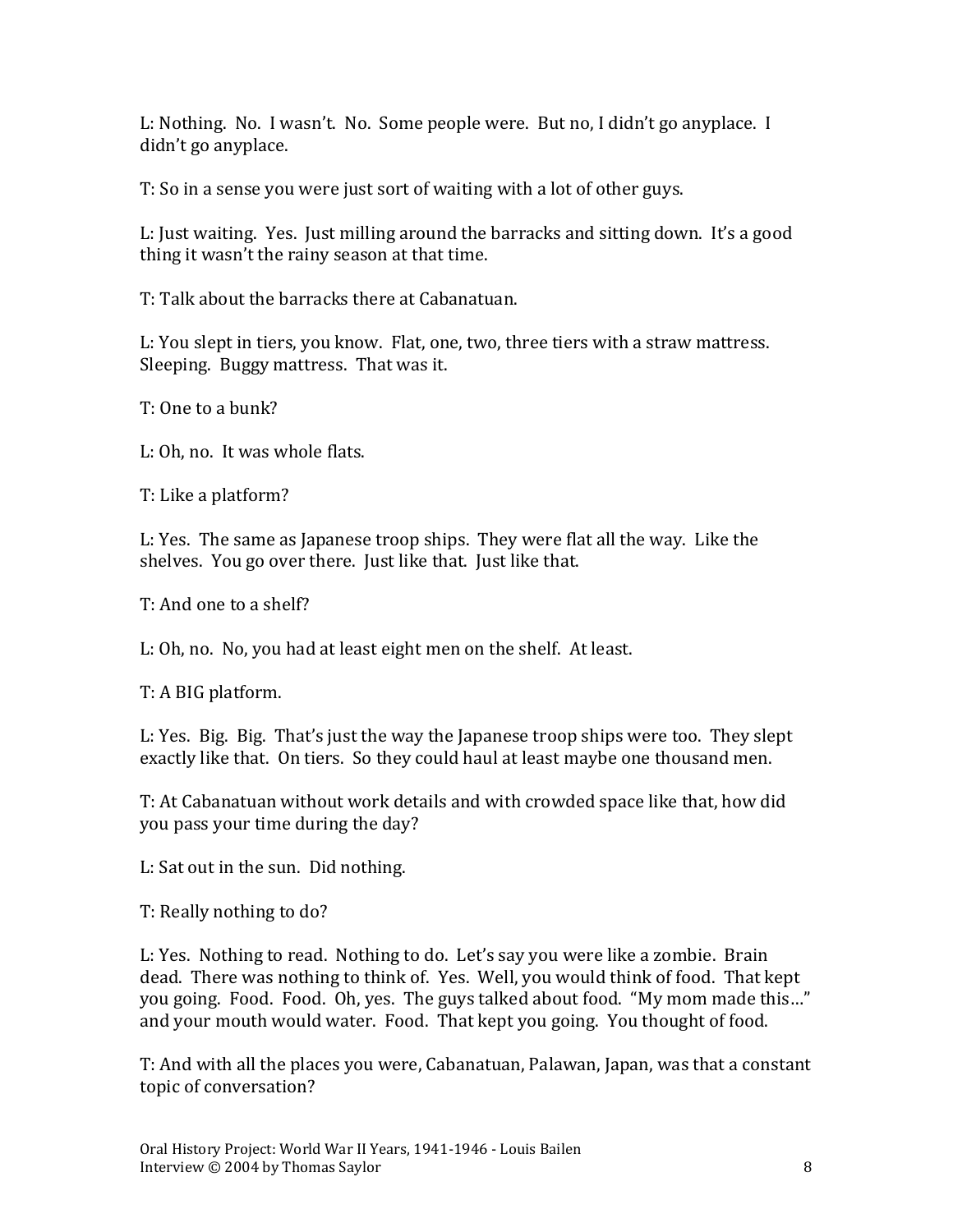L: Food. Yes. Food. Yes, you'd better, because you wouldn't think of death or worry about what's going to happen. You talked about food and you talked about what you did in your earlier days. At home.

T: So there was some talk of what one used to do.

L: Yes.

### **(1, A, 173)**

T: Did guys, from what you remember, did guys, yourself included, talk more about what you had done when you lived in the States or the future?

L: No. Not the future. What you had done. There was no future. You talked about what you did. Yes. We talked about the CCs and where we worked and how we worked and what we ate. Food. Kept food, food, food *(chuckles)*.

T: But you don't remember yourself talking about, "when I get out of here I'm going to…"

L: No! Never! Never! Because you knew Australia was a long ways away and what we saw, our Army and Navy was pretty pathetic. The British were wiped out already. The Dutch were wiped out. Can you imagine, had no heart at our fleet. In command of our fleet. Then you had to go to join hands with the British. I forget the British admiral. Then the Dutch admiral, Reuter, I think his name was. Neither one could understand each other and they were supposed to fight a well-organized Navy.

T: So it didn't give you much cause for optimism.

L: Yes. They fought a well-organized Navy who could understand each other and our ships, the Dutch, the British, and the Americans never practiced together. So that's a big mistake right there.

T: You know with a lot of young men around I can think that the topic might be women.

L: No. Food. There's no sex and women here. There was no sex. We were as flat as a—why would you? Food. Because there was no meat. Never got any fish there. There was no fish, at Cabanatuan. Never.

At Palawan I was lucky. Once in a while they would blow up some sea cow which was—I forget what they're called. Like a manatee. Sea cow. We ate that. It was pretty tasty but you only got one piece. Deep fried. At least you got that. Then in the jungle we would run in and get bananas and coconuts and mangos and stuff like that.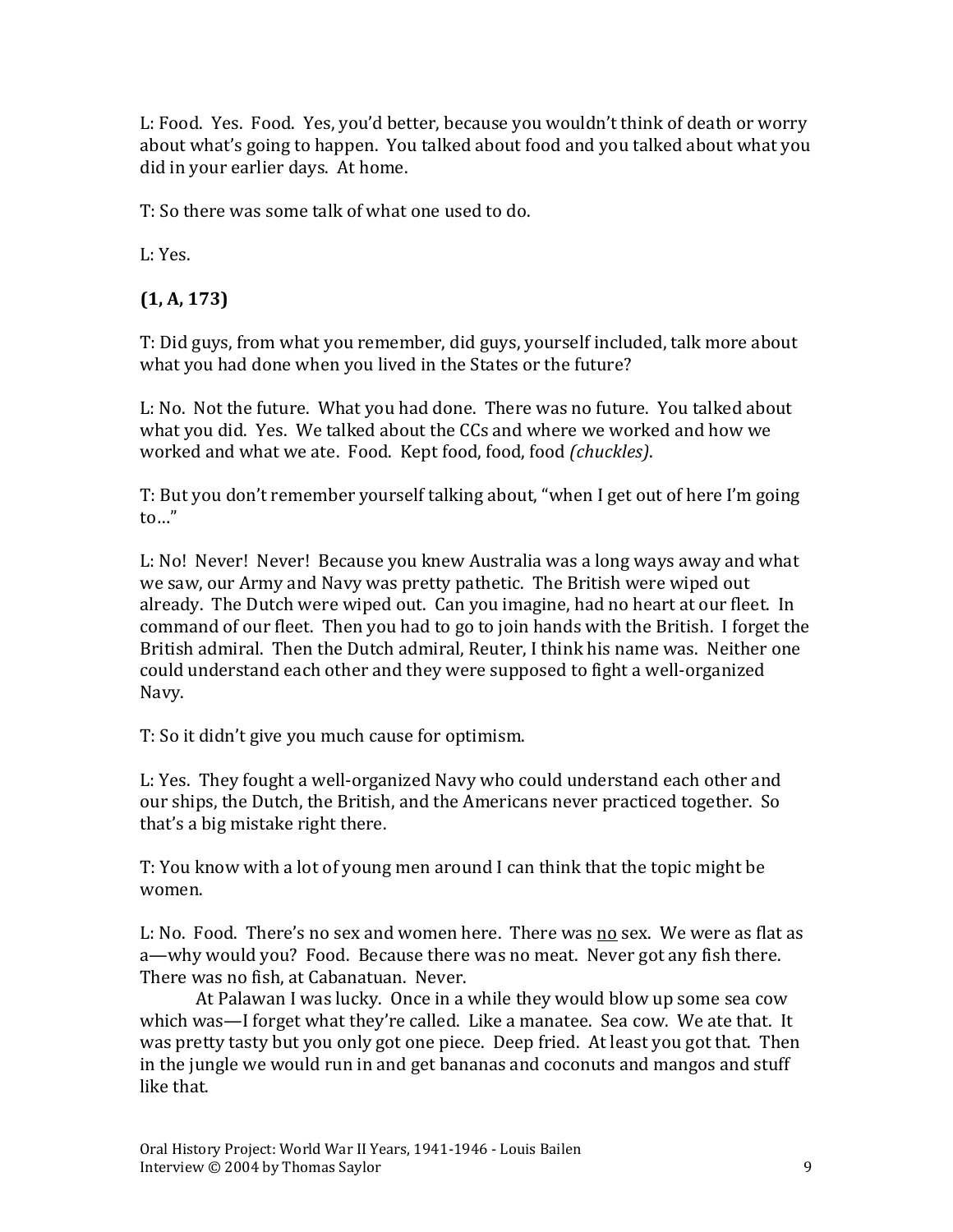T: Was it possible to supplement your food by scrounging for things?

L: Yes. In Palawan, yes. You could sneak off. You'd tell the guard you had to go benjo, toilet. Then you'd pick some bananas. But they never seemed to care too much that you brought back some bananas, or what we used to call hand grenades. They were real delicious tasting. Fruit. They looked almost like a hand grenade. They tasted like pineapple-strawberry and it was really a good fruit. Then the mangos were delicious. They were about a foot long.

T: So oversized mangos.

L: Yes. Huge. Right on the tree. Ripe. And of course they were, the mango trees, they would fall on the ground. Just delicious. But see, that's where if you were in Bilibid you got nothing like that. So the guys, when we went to Bilibid, they thought, gee, these guys really look big. Well, we were eating a little bit better. Although the rice was just meager.

But then we had to work though. We were worked. A lot of us didn't even have shoes. We made sandals out of tires. We worked with our feet in cement. Pouring the cement.

T: The work you did there at Palawan, describe that work as much as you can.

L: Well, first we had to clear it. There was coral to be cleared. Coral. Used sledge hammers to bust the coral. Grub out the stumps. Chop the trees down.

### **(1, A, 221)**

T: It was jungle area.

L: Yes. Jungle. But awful pretty. Then you'd see hawks and parrots. Just brilliant colors. It was pretty. It was almost like paradise. Puerto Princesa [a city on Palawan]. It was a beautiful place. But of course you had no use for beauty in those days.

T: But you noticed it. That's interesting.

L: You noticed it. Yes. The sky was blue, and the parrots and all that stuff. Of course a lot of snakes. A lot of cobras. You had to be careful. Them buggers would look right at you. I saw one chap pick up a cobra and hit it over the head and then he sucked out the blood and I think he ate the heart. Yes. He did. But he wasn't a soldier. I think he was from Korea. They were awful low class. He actually drank the blood of the cobra.

T: So you had to clear jungle growth and then work the ground as well.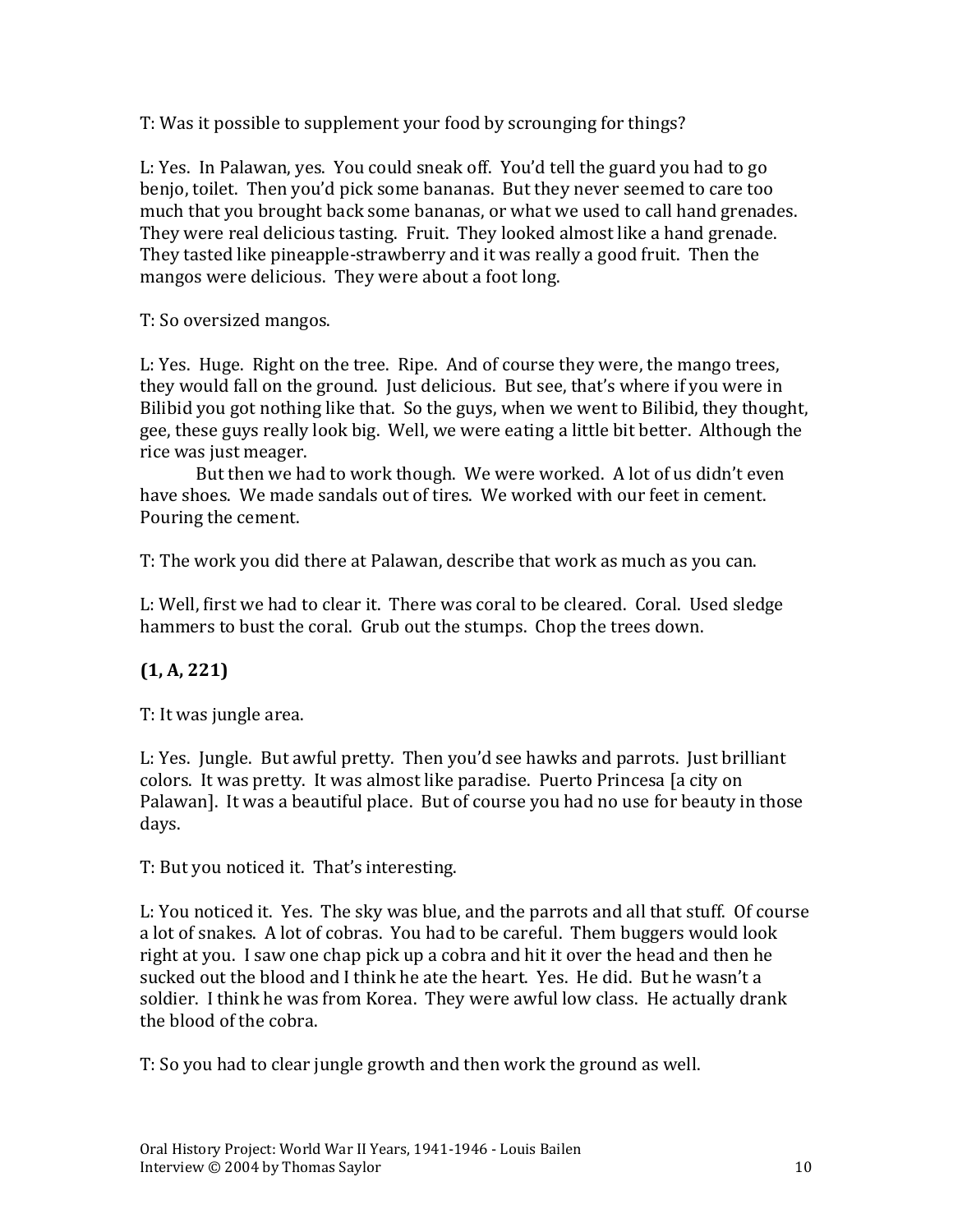L: Yes. And level it out by hand. Pick axes and shovels. Leveled it off. No bulldozers or anything. All by hand. Leveled. Then the Japanese carpenter would make the forms. He would make the forms. Then we would mix the cement and fill it up. Then of course they would put palm leaves over it. Palm branches. To keep it cool.

T: How many prisoners of war were there at Palawan? Can you estimate?

L: Three fifty [350].

T: Was it pretty much the same group of guys?

L: Yes. Yes. The same. There was no other.

T: So people didn't come and go here.

L: No. No. Same. Stayed there for three years or so. Yes. It was always the same. Like the captain, the officers, didn't have to work. But they had the doctor and the ensign had to be out in the field with us. Just standing there. But the captain, he stayed back in the barracks. The barracks was a constabulary barracks. Police barracks. They fought the Moros, which were at the southern tip of the island. We called them headhunters. They were on the southern, very southern tip. But this was a constabulary barracks. There was…

T: What did the barracks look like?

L: It was nice. It was just one story. You went up and then, like I said, it was a veranda. All the way around. In a U-shape with a nice roof. A regular U-shape. At the entrance in the main lobby, not lobby but porch, was a Gatling gun. A real Gatling gun that was invented by Gatling. That was evidently to, you know—that the constabulary, Philippine constabulary, police used to fight the Moros.

T: So this building had been used for something else.

L: Oh, yes.

T: It was now used to house POWs.

L: Prisoners. It was a constabulary barracks. That's why it was in such good shape.

T: And you all stayed in…

#### **(1, A, 263)**

L: Each of us had tents. I mean mosquito nets. Big ones. Like tents. So four men to a tent. I did get dengue fever there. But a lot of guys got malaria. And they did have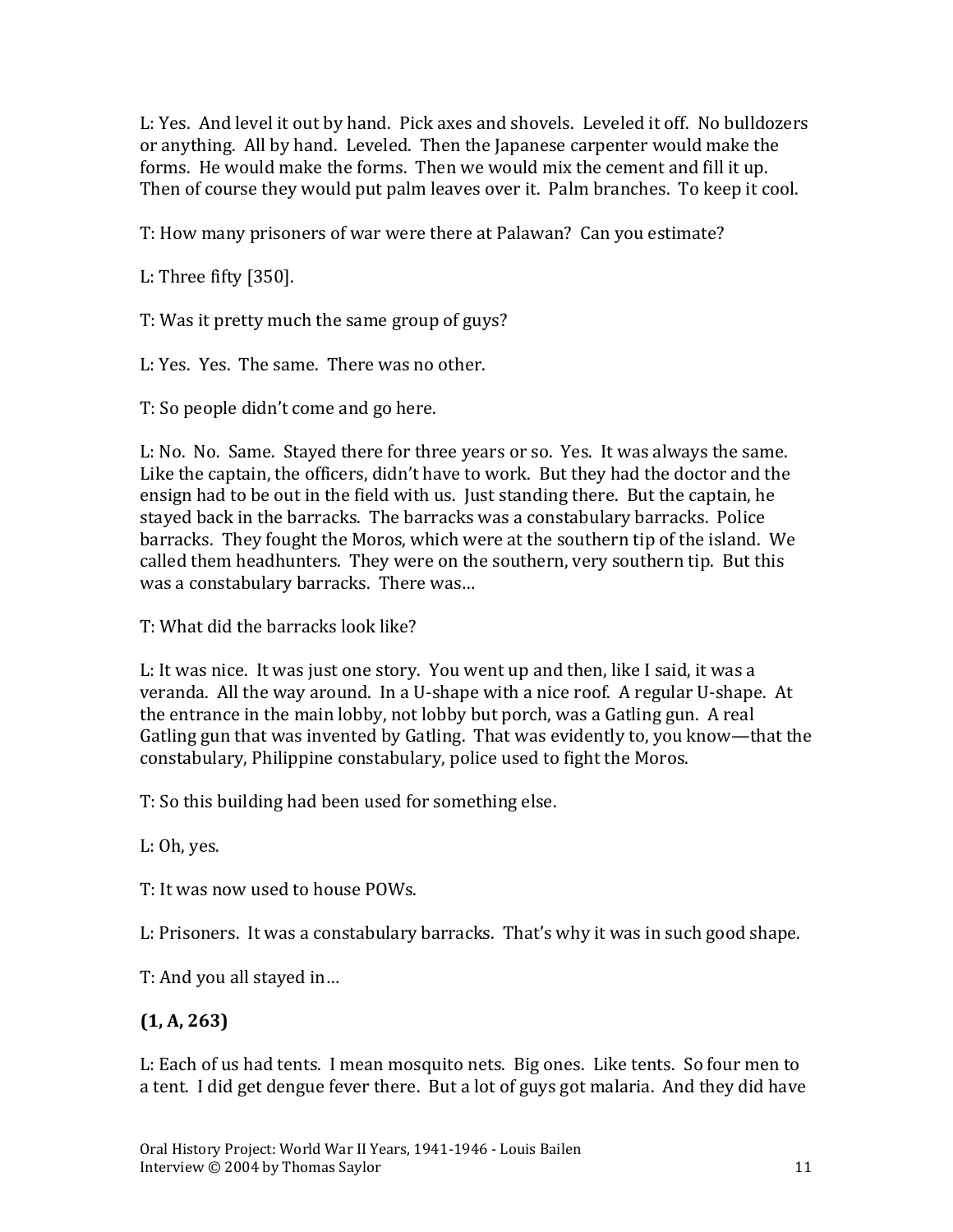some malaria pills there for that. But the dengue, that lasted about six weeks. There was nothing for that.

T: How does that make you feel?

L: High fever. Your fever could go to 106 and you could still stand. Yes. Oh, yes. There were guys had 106 fever and still stood. But you would be kind of woozy. Evidently if we would have been fed good—like you could never take 106 here in the States. You'd be dead. Because [of a diet including] a lot of meat and all that. But we were so dehydrated that evidently it didn't kill us. We could take the high fever. Because my fever was high too. I would just lay down, dizzy. But that lasted about six weeks. But I didn't have dysentery there. Which I did later.

T: But you didn't have it at Palawan.

L: No. I didn't there. Never. No. I did have it—oh, that was terrible. Yes. That was at the mine [in Japan]. Dysentery. Yes. Nothing but water came out. Water. And mucus. Water and mucus. And yet you survived. But I did have—maybe this is getting ahead—the roundworm.

T: Where did you get the worms?

L: I could have got them in the Philippines. I could have got them in Japan. They were the roundworms. Because when I went to the Naval base in Oakland, Oak Knoll Naval Base [after being repatriated], they gave me some medicine. That's how long it was before I got treated.

T: Not until you got back to the States?

L: Yes. I went to the bathroom. I was at Oakland Naval Base and I was too ashamed to tell the naval doctor. I said, "Oh, my God, look what I passed out!" They were still wiggling. Some of them were ten inches long. Round ascaris worm I think they call it. I was too ashamed to call the naval doctor.

T: You did finally, though, right?

L: No. No. I flushed it down.

T: How did they find out?

L: They gave me the de-worming medicine.

### **(1, A, 304)**

T: How did they know you had worms? Did you tell them?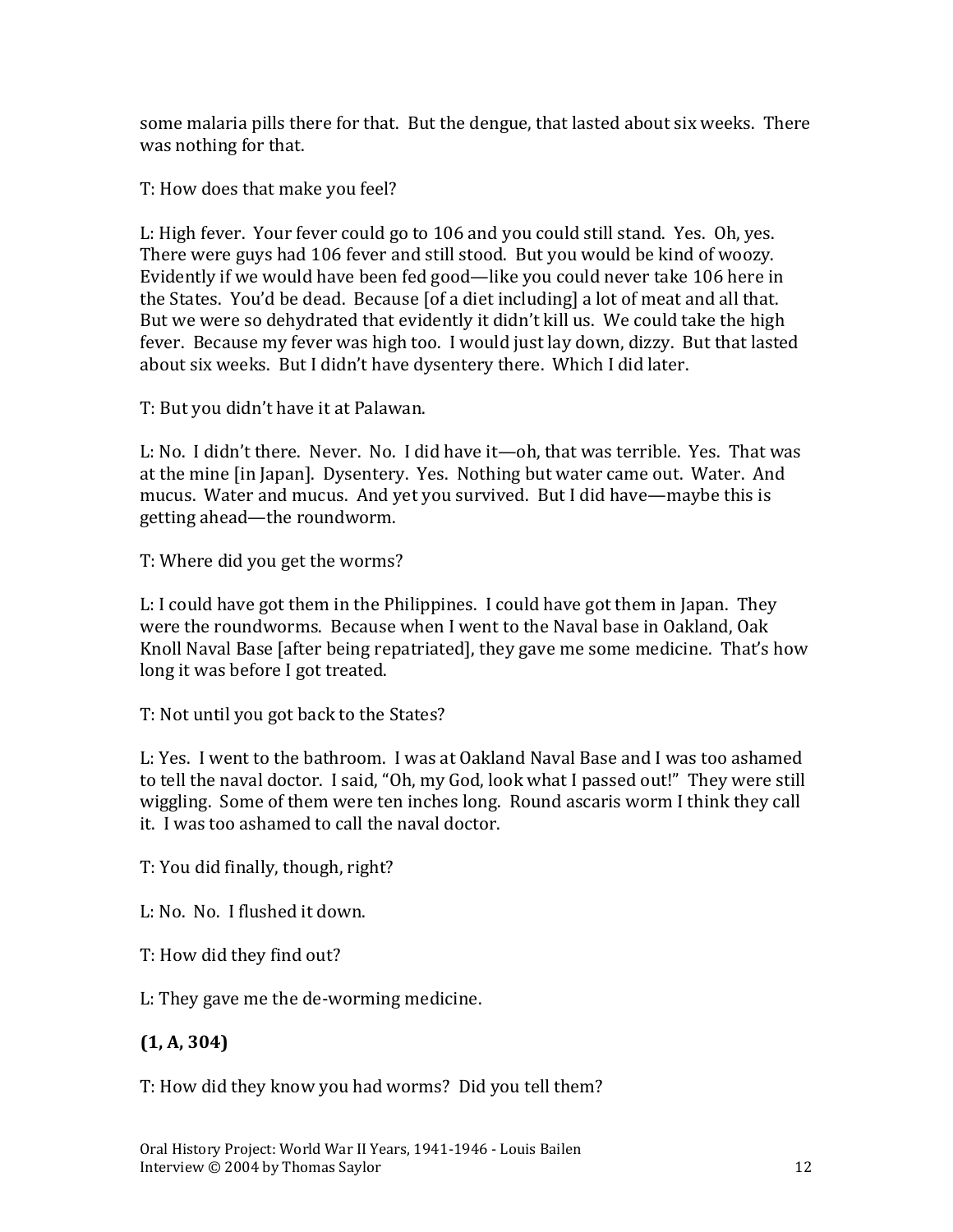L: They all suspected it. I suppose blood tests or whatever. Or stool tests. But I don't remember taking a stool test. Anyhow these horrible worms. I looked at that toilet, yuck!!! It was full of them. But you remember, they were eating what you were supposed to have eaten. And they were taking your nutrition. I don't know how long I had them. Some guys had tapeworms.

T: Did the medication work that you took?

L: Oh, yes. But they weren't completely dead. They were moving yet.

T: When you took the medication did they come out dead then or what?

L: No. They were moving in the water. They were still kind of moving. But it was enough to pass them out.

T: Did you start to feel better after that?

L: Hard to say. Well, because I had better food, yes. Better food. The surprising thing, when we first got aboard the hospital ship when we were still in Japan there, we ate like pigs. I never even threw up. They didn't know how to feed us. They gave us pork chops. Dumb. They gave us food. We ate the regular food that the… Then I had my bag. I had some lead zinc that looked awful silvery and I had some other stuff. Somebody aboard ship, they were rifling through the prisoners bags stealing.

T: They didn't? *(tone of disbelief)*

L: Yes they did. Our own guys. The guys aboard ship.

T: Stole your stuff?

L: They were stealing. Yes. Looking for souvenirs.

T: That's dirty pool, man.

L: That's people. Because I had beautiful pieces. Looked like silver almost. Piece of ore that was gone. And some other paraphernalia.

T: How did that make you feel when you had your stuff stolen by your own guys?

L: What could you do? No. These were guys aboard ship. Aboard the hospital ship.

T: Were you more mad or upset?

L: No. Well, just upset. What could you do? We were free.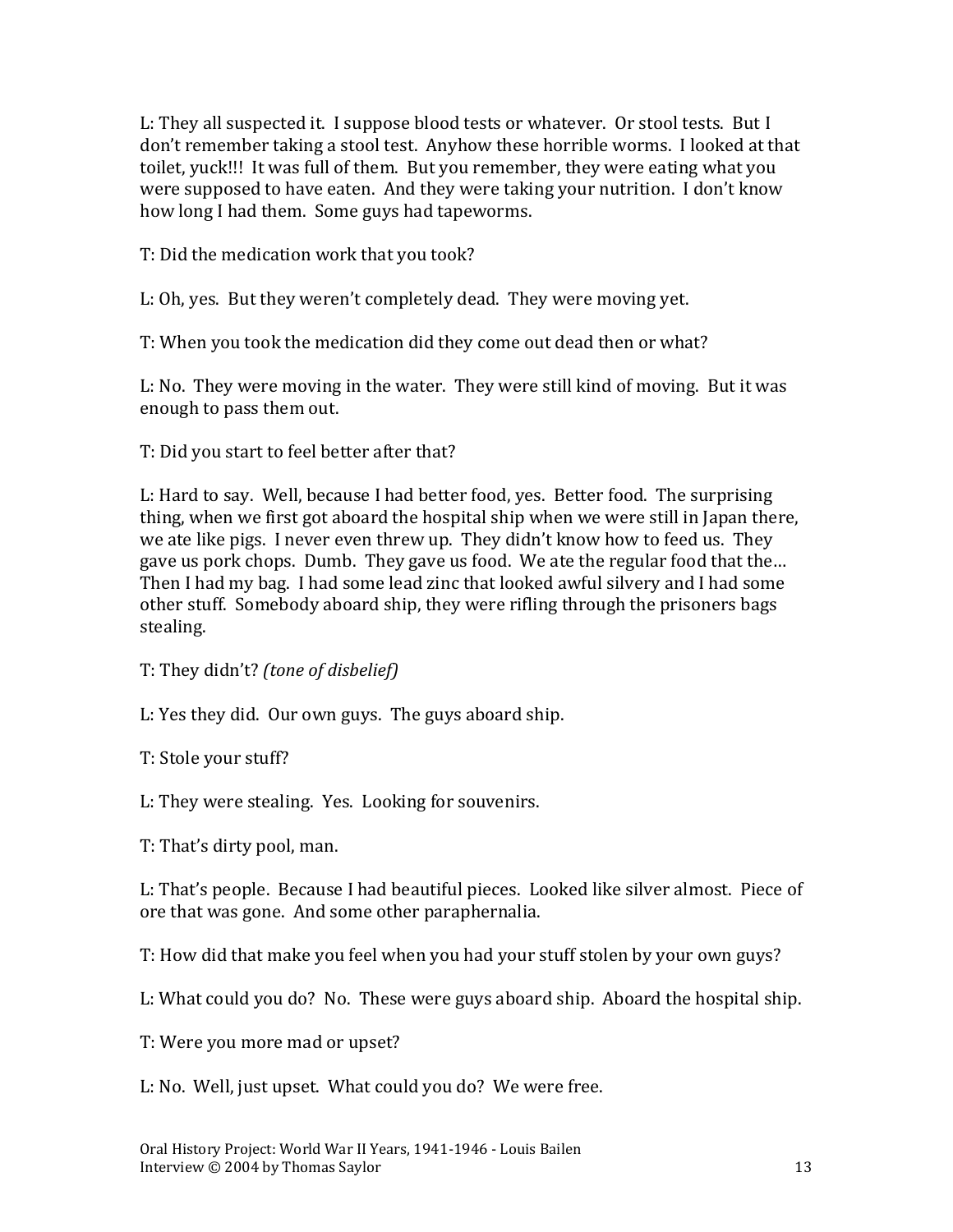T: Let me ask you about people. I mean you're a Navy guy, and most of the people that were captured on Corregidor weren't Navy guys.

L: No. No, they weren't. They were Marines. Marines and Army. The 4th Marines were there from Shanghai. That's the outfit I was with.

T: That was a smaller group than the Army.

L: Small. Small. Yes.

T: When you were at Palawan there, did you have a guy or more than one guy who you considered closer friends that you really hung with?

## **(1, A, 347)**

L: Yes. Just a group. Small group. Because you'd sit on the bench there and you could gab with just maybe three or four guys. That was it. Yes. You didn't go around to the Army guys that you never knew.

T: So you had a small group of guys…

L: Small group. Yes.

T: Were they the same guys that you basically looked for every day?

L: Yes. Yes. We ate together and talked. Just sat and talked. Yes. That's it. Brothers.

T: Were they Navy or Marine guys too?

L: Just a couple of Marines, and mostly Navy.

T: Who were they? Do you remember their names?

L: One was named Herman Barger, and Bernard. He was Army though. Bernard was Army. And Barger was Navy. He was a boatswain's mate. I liked to talk to him because he was a gabby guy. He could rattle on and on and on. And he was a happy guy.

T: So he could carry the conversation.

L: Yes. Yes. Yes.

T: And he was a happy guy on the whole?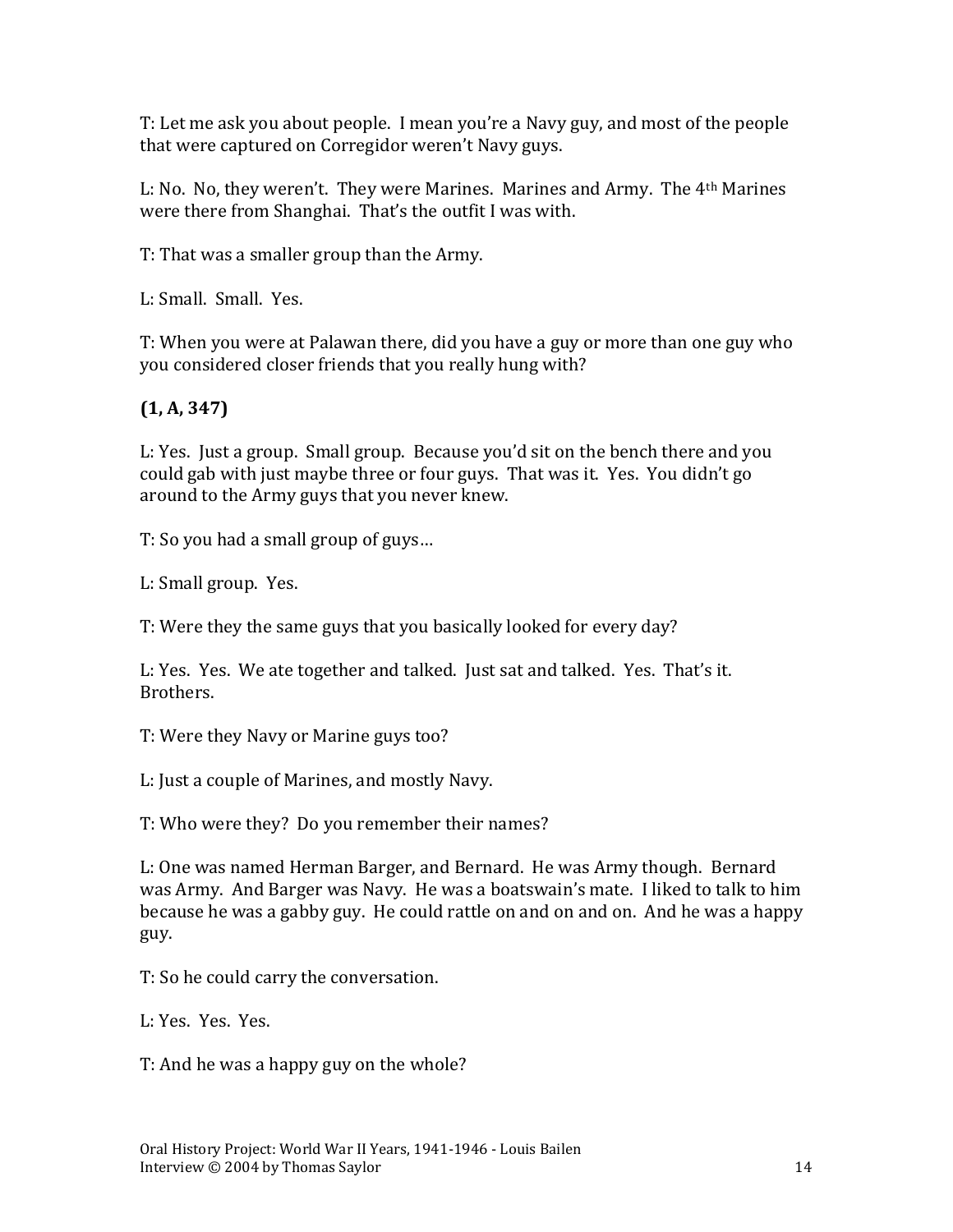L: A happy guy. Another guy, Skinner. Skinner I saw. He was killed. Skinner was killed. He saw us boarding this small ship [when we left Palawan], and I was on the deck there and he was on the dock and they were seeing us off and he went just like this.

T: He was twisting his finger around, like you're doing now

L: Meaning the submarines, a torpedo is going to get you. Then he laughed and we laughed too. But he was left behind. And I knew he was killed.

T: Because all the guys on Palawan were killed.

L: Yes. The rest.

T: With a couple exceptions were killed.

L: Yes. Yes. Skinner. Because I went to Jefferson there in Missouri and I saw his name on the gravestone.

#### **End of Tape 1, Side A. Side B begins at counter 382.**

T: Talking about friends. How could friends, the guys you mentioned, how could you help each other in tough times? I mean if you got really sick could you depend on these guys or…

L: There was nothing you could help [each other] with. There's nothing you could help because the guys I knew had ulcers on their leg that were three, four inches in diameter and circumference and deep that never healed. Never healed. So what could you do? You just looked at it and felt sorry. You were helpless. There was nothing you could do. You didn't really comfort each other. You just talked to them. Because you were all in the same boat.

T: If you were sick and couldn't get your own food, could you count on somebody to bring it to you?

L: Never happened.

T: Never happened?

L: No. To none of us. That I knew of. Down there. So we were okay there. Didn't have to worry about that. Nobody died there.

T: At Palawan.

L: Yes. Oh, one climbed a tree and broke his neck. Fell down.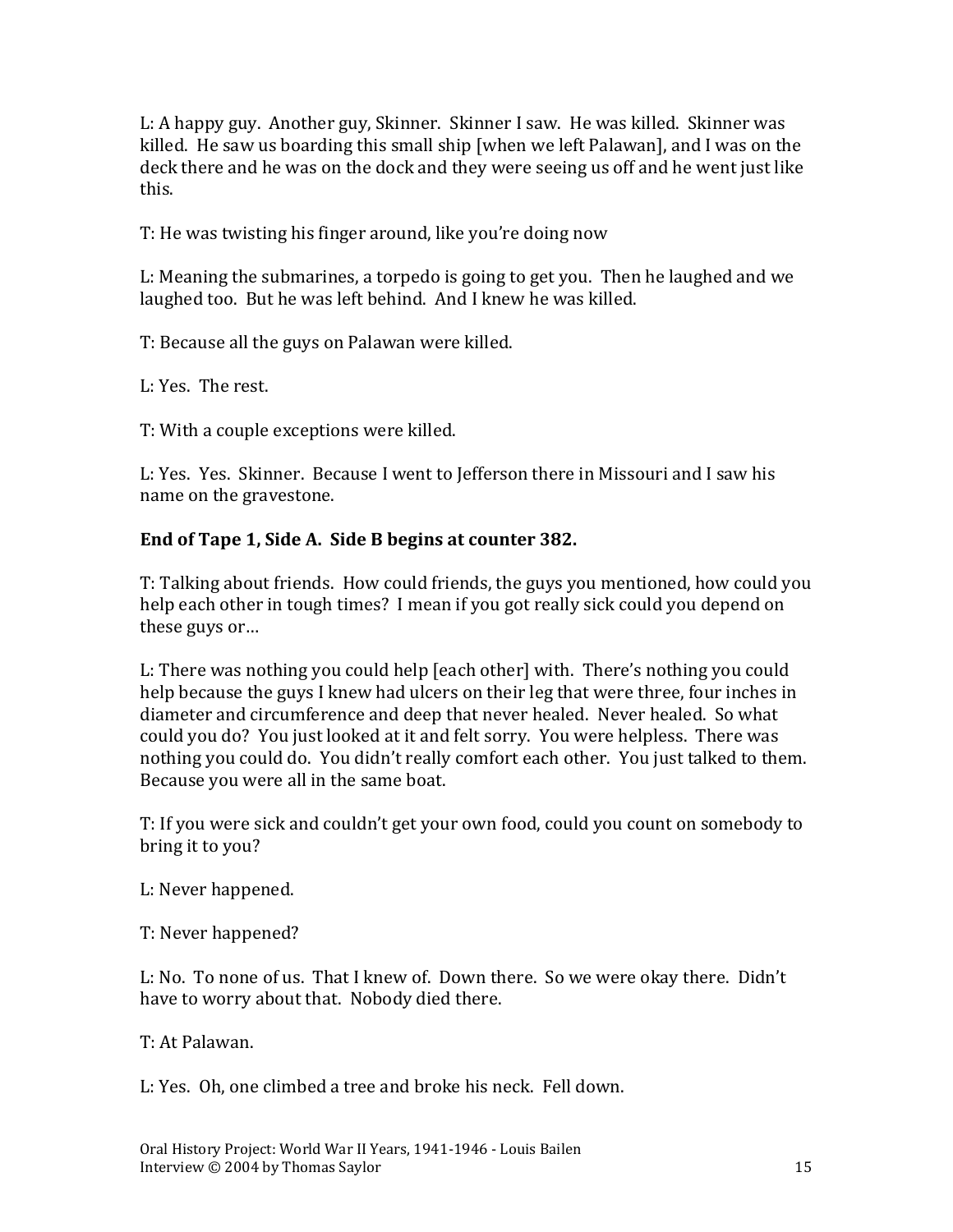T: But as far as dying from illness or….

**(1, B, 394)**

L: No. Nobody died. No.

T: So that happened earlier maybe but by the time you get to Palawan the health things have stabilized to a point.

L: Yes. Steady. Yes. About the same. Stayed like that for the length of the time we were in there.

T: Did your work change at Palawan or were you doing pretty much the same…

L: Same. Same. Same.

T: This airfield construction went on and on.

L: That's all it was. Yes. And we built revetments for the Japanese fighter planes. Revetments were like high banks. I think they dug a trench too. I was in on that. They dug a trench near—maybe that was for their own people to jump in incase of an air raid. But I don't know.

T: So the work didn't really change so much.

 $L: No.$ 

T: What did you find most difficult about the work there at Palawan? What was the most difficult part of that for you?

L: Well, yes. The cement. Yes. Your hands and feet would get gritty from the cement. And dried out your skin. Yes.

T: From working with dry cement.

L: Yes. Yes.

T: Right. Now how long did it take to build this airstrip? It sounds like it took a while to get it done.

L: Oh, yes. Yes. Oh, it must have taken a year and a half from start to finish. At least.

T: So when you say you were on airfield construction, that was what you did for a long period of time.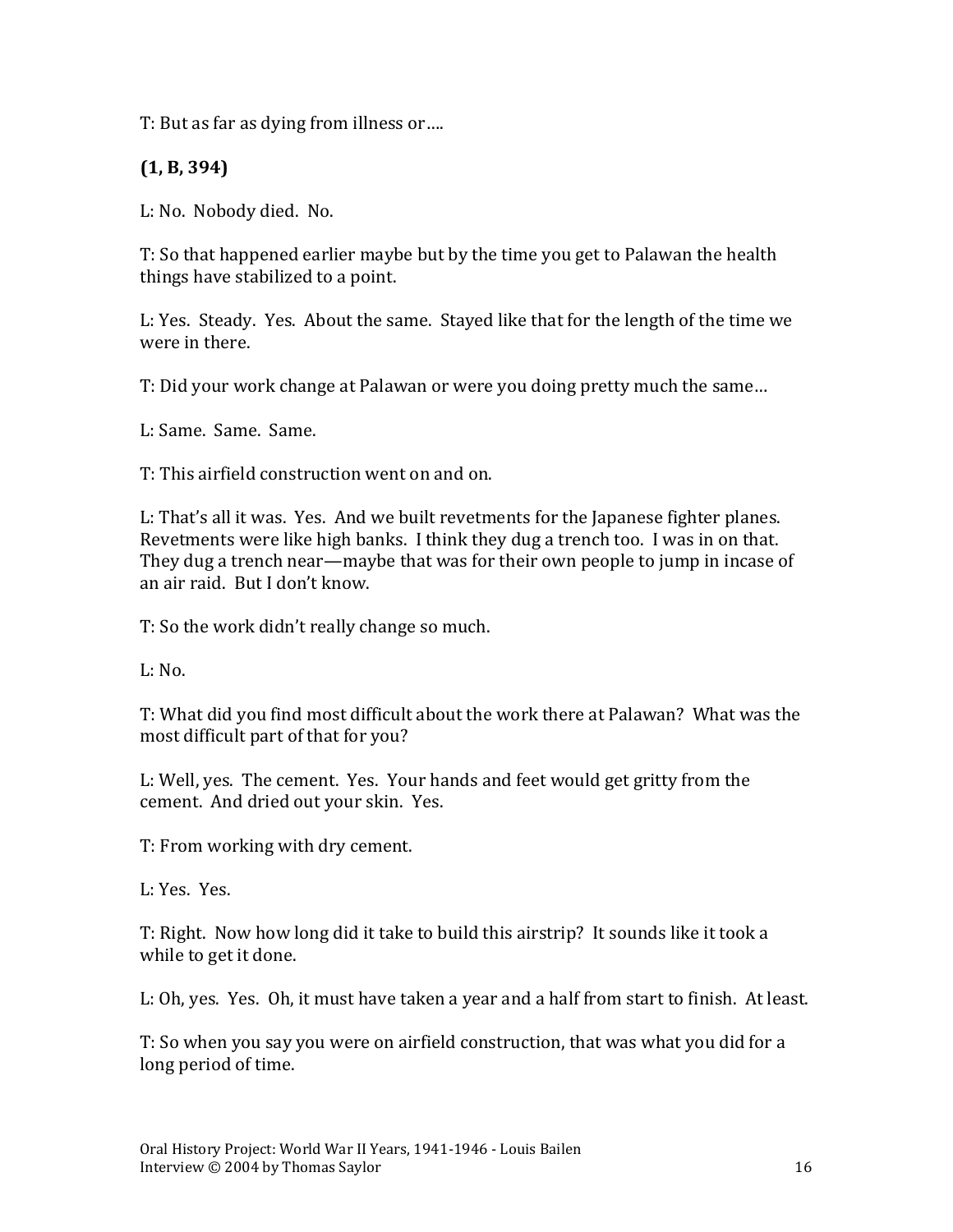L: Yes. Yes. The only piece of machinery they had was a steamroller, fired by wood. That was the only piece of equipment I saw there.

T: And everything else was handwork.

L: Yes.

T: Let me ask you about the Japanese at Palawan. What kind of people were they? The guards you interacted with.

L: Oh, they looked like they come—like I said, the lowest of the low. From Korea it looked like.

T: So you had Korean guards as well as…

L: That's what it looked like. Yes. They weren't Japanese actually. They were Korean. Yes. But Japanese commandant. He was Japanese. I forget his name though.

T: So you had Japanese, the upper levels of the administration were Japanese and the guards may have been Japanese or Korean.

L: Yes. They looked more like Korean. The lowest of the lowest. Yes.

T: What kind of treatment could you expect from them on a daily basis?

L: They just guarded you. As long as you, as you behaved, nothing. I didn't see anybody get beat up there. Not there.

### **(1, B, 420)**

T: Didn't happen to you either at Palawan.

L: No. No. Nobody.

T: In comparison, was Palawan a better place to be than some other places you were?

L: Yes. Yes. For one thing the weather and climate. Never was too hot. So it was, yes, it was cool breezes. Yes. That was by far [a better place to be]. Especially the zinc mine [in Japan]. That was terrible up there.

T: So Palawan was a better place. The Japanese, you don't remember any kind of physical abuse of prisoners at Palawan?

L: No. No. Never.

Oral History Project: World War II Years, 1941-1946 - Louis Bailen Interview © 2004 by Thomas Saylor 17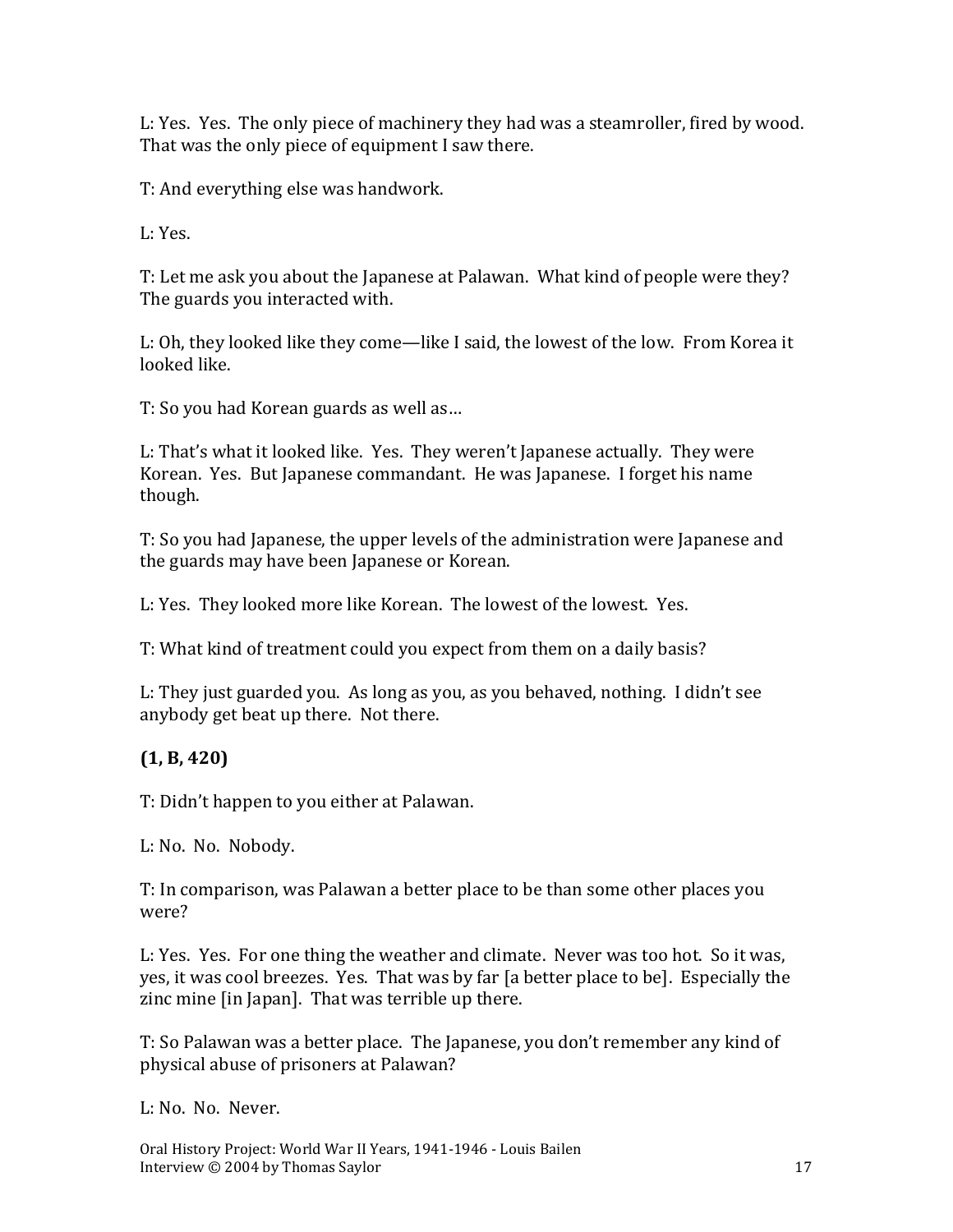T: You mentioned bugs. Were bugs a problem there? You had mosquito nets you mentioned.

L: Oh, yes. You had to be careful. Because of malaria, you know. But dengue fever, I did have dengue there. I didn't have malaria. Some people did. Malaria was common, but not too many had the malaria or the dengue. That was odd. Why the whole camp didn't get it, I don't know. The doctor never got it. The captain never got it.

T: How about other things? Lice, scorpions, snakes?

L: No. No. The only thing there was a few bugs in your rice. But no scorpions. No. Because you were in the barracks. I could see scorpions if you were laying on the ground. Yes.

T: You could see them outside.

L: Yes. Those outside. Yes. Or snakes. Yes. You'd see them. You'd have to be careful if you went to look for bananas so you didn't step on one. You'd be cautious. I could run through the jungle and miss them. You got pretty good at it.

T: Did you get used to the jungle?

L: Oh, yes. You liked the jungle. Yes. Because it was like this, nice and sunny and you saw the fruit. That made you feel good. You never got diarrhea from there. All that time there.

T: At Palawan you had regular bowel movements?

L: Yes. Regular. Yes. But never anything like I got later.

T: What you're saying is that your health went downhill after you left Palawan.

L: Yes. After was terrible. We got to Bilibid first and, like I said, they boarded us onto the ship. It was terrible. Yes. Because you laid there thirty-seven days. We sat on the pile of coal. That's because it was just an open hold. There were five hundred men in that hold. Four or five hundred. It had to be five hundred, because we carried 1200 on that.

T: How did you know how many men were on that ship?

L: They told us. Yes. They told us.

T: And there were two holds.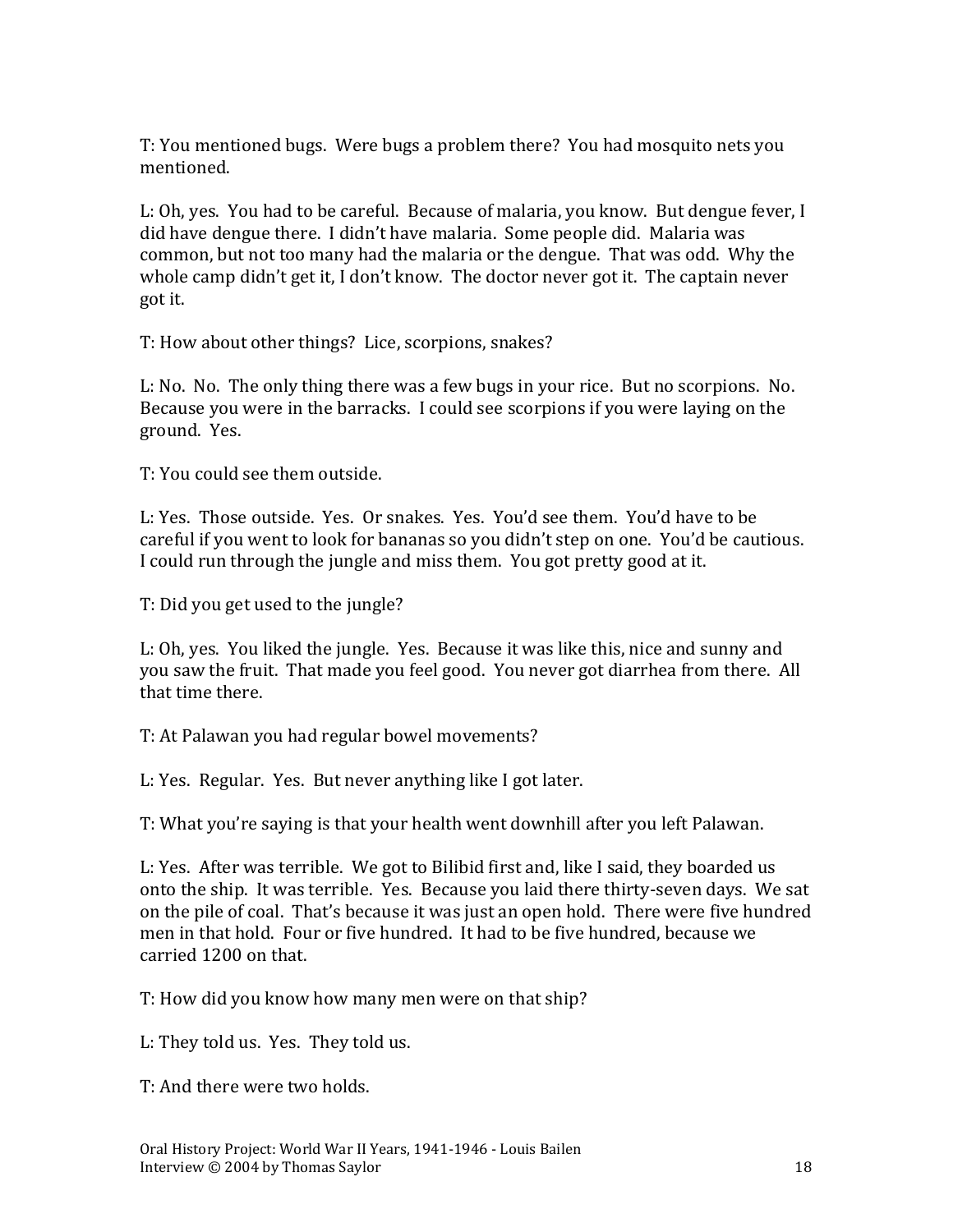#### **(1, B, 448)**

L: Two holds. Yes. So we were safe there. Like I said to them, I mentioned we were lucky. That was lucky. We talked to the British from Malaysia. They were sitting on that ship for six months. In the tropics.

T: Just sitting there.

L: Before they moved them. Six months! We didn't sit in the ship. We moved. But it's still thirty-seven days. I don't know why it took that long to go from Manila to Formosa.

T: And you got off the ship, didn't you?

L: We landed in Taipei. I forget how you spell it. Taipei. That was the capital.

T: And you got off the ship.

L: Yes. We got off. Then they took us to a farm to do a little farm work. Cultivate vegetables.

T: You actually had a period of time where you stayed on Formosa, then.

L: Just a little bit. Yes. Maybe a month or so. Then they boarded us on a ship for Japan. That was twenty-two days going to Japan. Twenty-two days. On a troop ship.

T: Must have been sailing in circles or something.

L: Yes. I don't know why—well, they did hug the China coast. They stayed close to the coast, I suppose, on account of submarines.

T: Yes. When you were at Palawan and you were there until mid-1944 or after, the war started to shift against Japan.

L: Oh, it was. To be sure. Because when we were boarding the ship in Manila we saw the planes, all these planes attacking the ships.

T: You could see American planes attacking…

L: Yes. Yes. We saw dive-bombers. We were topside.

T: You're talking here and on the tape here, it sounds like your mood or your demeanor stayed pretty much the same.

L: Yes.

Oral History Project: World War II Years, 1941-1946 - Louis Bailen Interview © 2004 by Thomas Saylor 19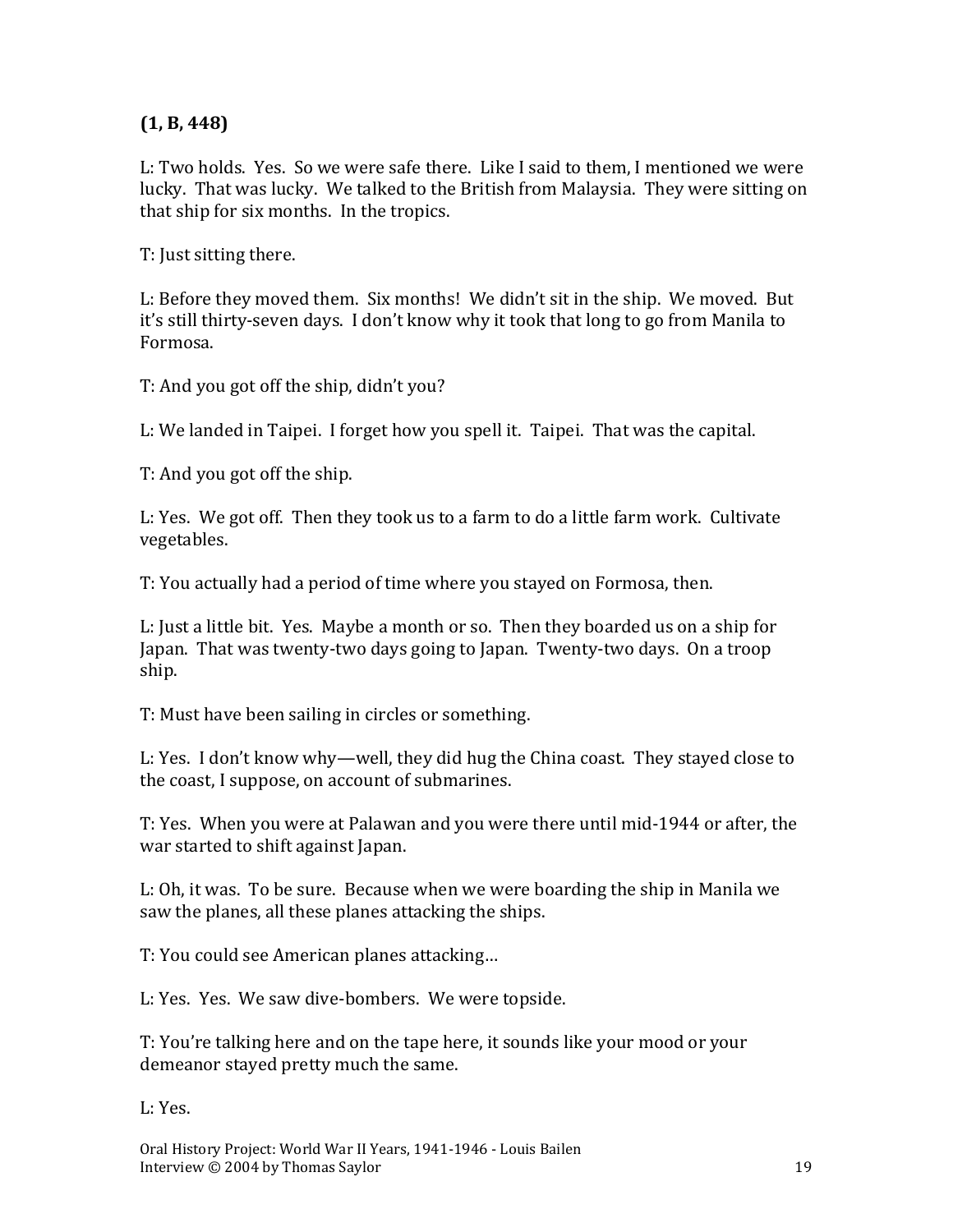T: How do you keep yourself from, well, let's face it, getting depressed about your situation?

L: No. No. You never were.

T: Why not?

L: None of the guys that I knew were ever depressed.

T: How did you do that, Mr. Bailen?

L: I don't know why they're depressed here in the States. When they got all this. I don't know. It's just…upbringing maybe. We came from a different generation.

T: Yes.

L: That's the only thing I can explain. We were from a different… Like I said, we were in an orphanage. The food was minimum. There was no McDonalds. People are eating too much.

T: So you think that growing up in what we might say tougher times…

L: Yes. Because officers that I knew, and one was a major in that ship, he died. He was big, fat guy. Army officer. He died. He never had it as tough as we did. So he didn't survive. The ones that had it easy didn't know how to handle it.

### **(1, B, 478)**

T: So that may have helped your mindset too, in that you didn't expect things to be really good.

L: No. No. Never. So we took whatever we got from the Japanese soldier. That's the way it goes. There's nothing you can do about it. Different generation. That's why those guys that landed in Normandy were from our generation and they were able to climb that cliff and capture the Germans on Omaha Beach. God, it was terrible.

T: Let me ask you too, were you a particularly religious person then?

L: Well, yes. Yes. Because—oh, I didn't tell you, at Cabanatuan I… See, now we have to go back. I had a small infection in my wrist. I went to the camp doctor. I didn't know that he saw red and yellow stripes all the way to my elbow. You know what he told me? He says, "You might be dead by morning." And it didn't phase me.

T: Why not?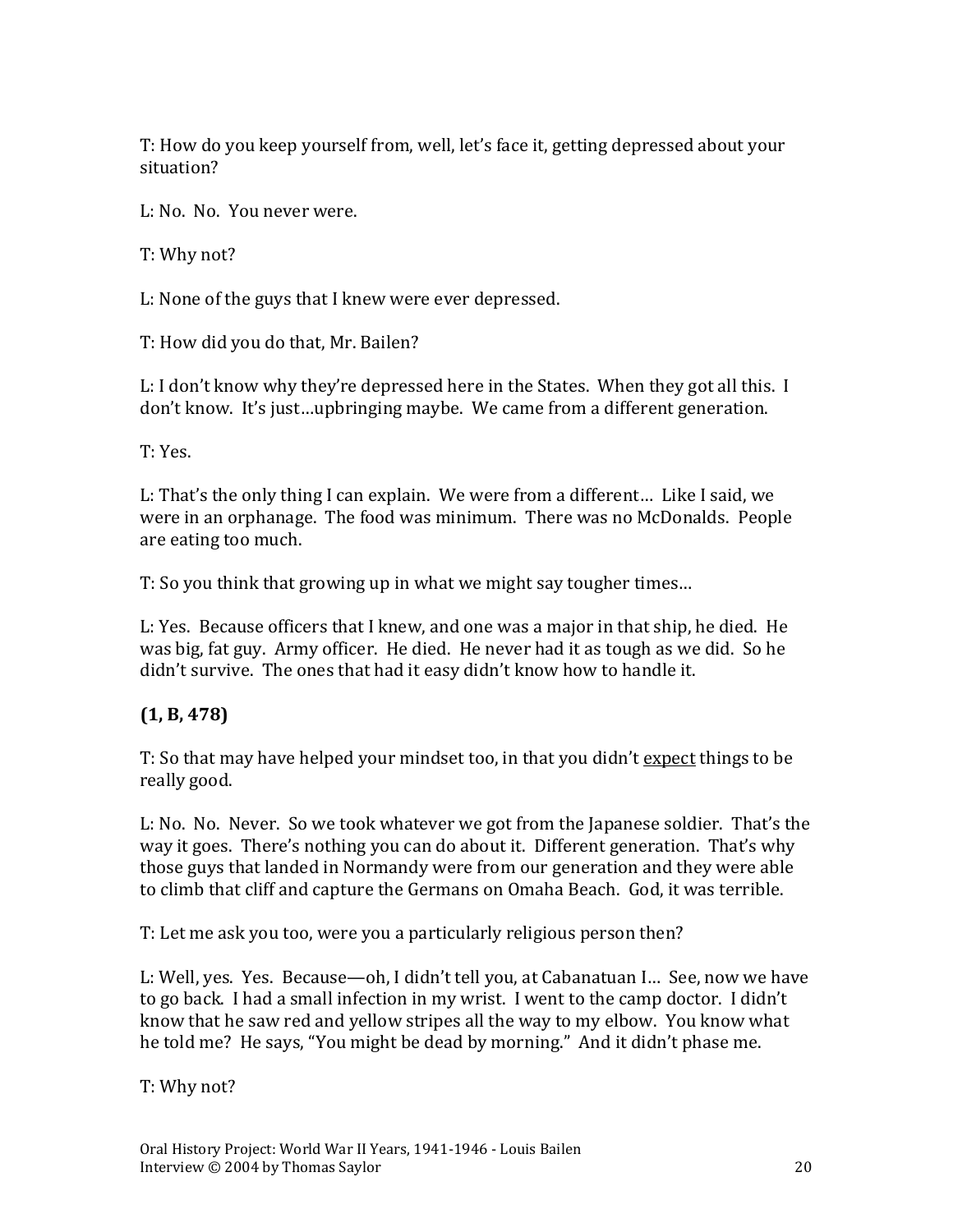L: I don't know. It didn't phase me. So I went to bed that night and I prayed. I was religious. I prayed to the Blessed Virgin. Said that a few times and fell into a deep sleep. I woke up the next morning and you know what I did? I looked at my arm and there was nothing there. There was nothing there! The doctor saw red and yellow streaks all the way. Then I told him my dad died of that. He died of blood poisoning. That was it. I told it to him like I tell it to you. And it didn't phase me. A terrible shock. You weren't depressed. I went to bed and actually I prayed. The Blessed Virgin. Just from the stanza I knew. I sang at the orphanage. Repeated that a few times and fell asleep. Never woke up all night. The doctor told me, "You may be dead by morning," but that was a heck of a thing for a doctor to say.

T: Yes, it was.

L: Well, that's the way it was. Because he saw death all around him. Like I saw these guys being executed. Nothing phases you.

T: That was at Cabanatuan you saw that, right?

L: Yes. I saw the Japanese captain fire his coup d'grace—what they call it…

T: His pistol at the guy.

L: They call it coup d'grace. To finish him off.

T: What were those guys executed for?

L: They may have tried to escape, because they did say [if] anybody escaped ten men would be shot. But I know if I just saw ten men there. I saw several. They were at a good 1500 yards away and I could see, we could see. That didn't phase you either.

T: It didn't phase you?

L: Well, they stood in front of a trench when they were shot and they fell into the trench. So then they just covered them.

T: It didn't phase you seeing that?

L: No. That's the good thing about it. Because you see so much of it. Before that too. Like I said, you don't dwell on it. You don't dwell on it. You don't look. See a dead body. You don't stand there and stare at it.

T: How do you not do that? I mean in a sense…

L: Well, we were… Today it would be different. I'd be terrified if my nephew or someone got hurt by a car. Yes. That I couldn't take. A grandchild. But you…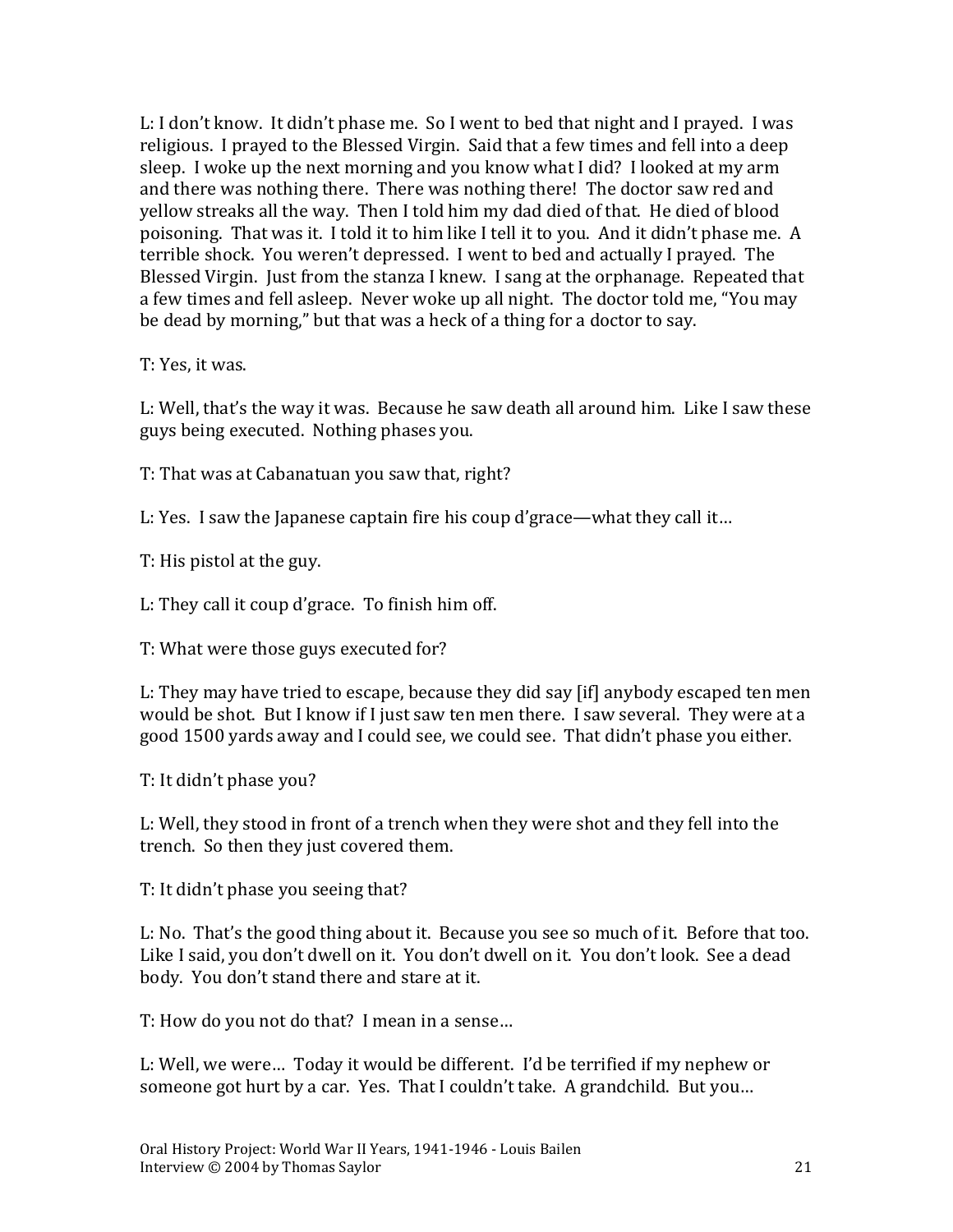T: Do you think you were a different person in those years?

L: Yes. Yes. Well, like I said, the orphanage had a lot to do with it. Look at the way the nuns treated you. The food you got. We had chickens. I don't think I saw one boiled egg there unless I stole it. I helped milk the cows.

T: You mean at the orphanage?

L: Yes. And once in a while we'd get an egg from the kid that was running the chicken coop.

T: So you weren't overfed.

 $L: N<sub>0</sub>$ 

T: And you weren't overfed as a POW either.

L: Yes.

T: Let me shift a little and ask another question about Palawan there. It's kind of an isolated location.

L: Yes. It was pretty. It was called Puerto Princesa, and the Sulu Sea was on one side of the island and the China Sea was on the other. And emerald green of the Sulu Sea. Even in our condition I looked [at] how beautiful that was. Even then. It was pretty. But like I said, when we went to Japan then things…aahhh! Then your mind became a complete blank.

T: Mr. Bailen, was it at all possible to get any kind of news of how the war was going outside of Palawan?

L: No. Except what I saw back in Manila.

T: That was back in Manila, you said before we started taping, in September 1944.

L: Yes. I picked this up, a Stateside paper. That's from Guam *(motions to newspaper in personal papers)*.

T: It's dated September 1944. Now without hard news, do you remember rumors working around about what was going on?

L: No. No. Because we never saw any planes fly over Palawan. Only Japanese planes.

T: So it wasn't possible to even…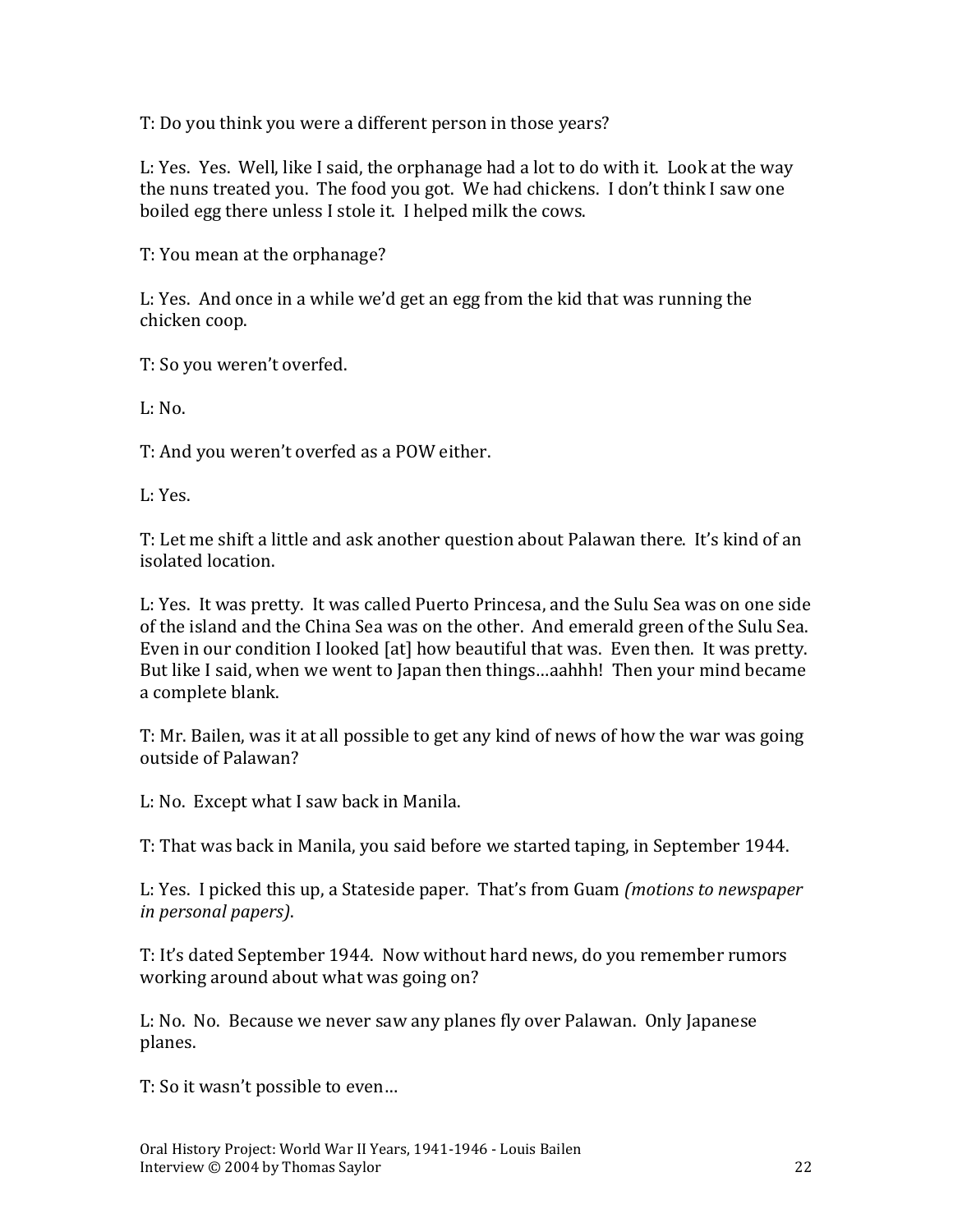L: No. Because nobody had a radio. There was nothing.

T: And guys didn't come and go from Palawan.

L: Yes. We knew they were in Australia. That would be a long haul. Because we knew the Japs had all the way down to New Guinea and we knew that it would be island for island. And we were so ill-prepared. Oh!

T: So what you did know when you thought about it was that it would be a long time.

L: Yes. Here's the generation we grew up in.

T: Asking about the ship you took to Japan. In fact from the conversation off tape, you had two ships to Japan. One ship that took you from Manila to Formosa that departed approximately 20 or 21 September 1944. And a second one from Formosa to the port of Moji.

L: Yes.

T: Let me ask you about the first of those ships that took you to Formosa. From your estimate, thirty-seven days it took to go not very long. What can you recall about the conditions on board that ship?

L: We were allowed topside just once for exercise. Just once. Then they put you back in the hold and we sat there. Yes. That was it. You just sat there and the food would be lowered down like a sawed off oil drum. Rice. That's all. Rice. Twice a day. That was it. I don't know how you survived. And some water but not too much. I don't think I had more than a cup of water.

T: How many men were in the hold?

#### **(1, B, 556)**

L: Well, the ship carried 1200. There were two holds. So they divided.

T: How closely packed were the men?

L: As close as you could sit together. Or lay. An area like that would have at least four men. From there to there *(motions with hands)*. That was it.

T: Small, a six foot by six foot space.

L: It was soft coal on the bottom. That was it.

T: You were on top of coal?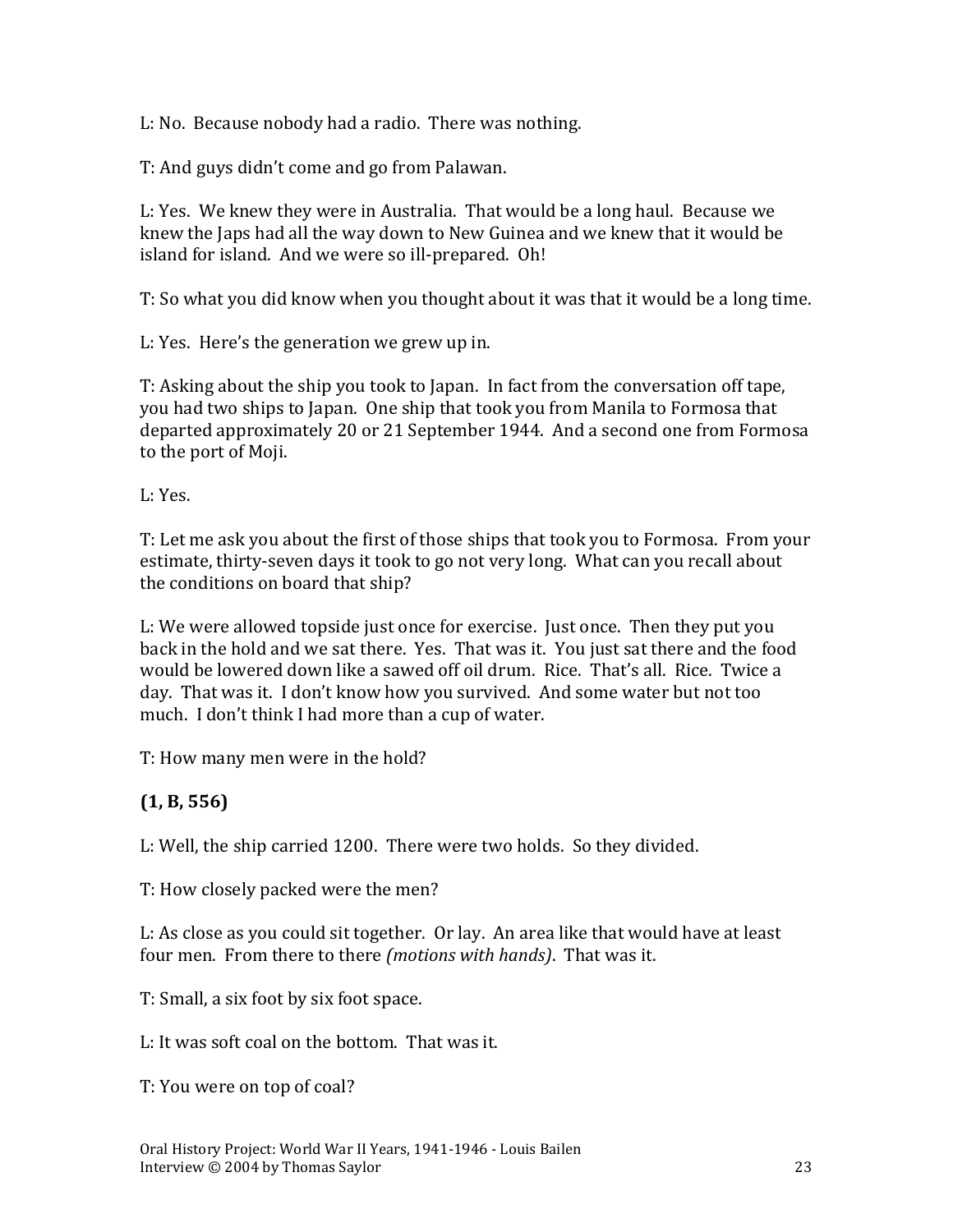L: Yes. Soft, crushed coal. They didn't clean it all out. It was a coal carrying ship. But this was the dregs.

T: So you were loaded in there with some of the guys from Palawan, but other guys that you didn't know now.

L: Yes. I didn't know very many by name. I don't think I knew more than three.

T: In conditions like that, how do you keep your mind on track?

L: On track? It goes, that's it. You don't think. You don't think and you don't talk. That's it.

T: Sat like a zombie, it sounds like.

L: Yes. Because you go into a stupor. Maybe that's what your body does. Yes.

T: Did you notice that about yourself?

L: Yes. And that's the way you had to be. Otherwise you wouldn't have survived. If you thought, you would have probably went crazy. There was a few that did go crazy. Yes. Berserk. Yes. There was screaming. Right. Some did. So if your mind went into a blank then you survived. If it didn't and you worried, I think that's when you lost it.

T: So you noticed some guys in this hold who just could not sit and do it.

L: They'd scream. Yes. So they went berserk. So they did take some out and threw them overboard.

T: So some guys died on board the ship you were on.

L: Yes. They did. Why we didn't all die of dehydration I don't know.

T: Was the ship that you recall underway attacked by American planes at all?

L: No. No. Never. Never. Like when we pulled into Hong Kong harbor to let us up on deck for a couple hours. No planes. But evidently it was submarine activity. That's why you pulled in overnight. It was safe in the harbor. Then we hugged the China coast all the way to Japan.

T: This was after you left Formosa.

L: Yes.

T: So on neither ship do you remember being attacked by planes, bombs go off or…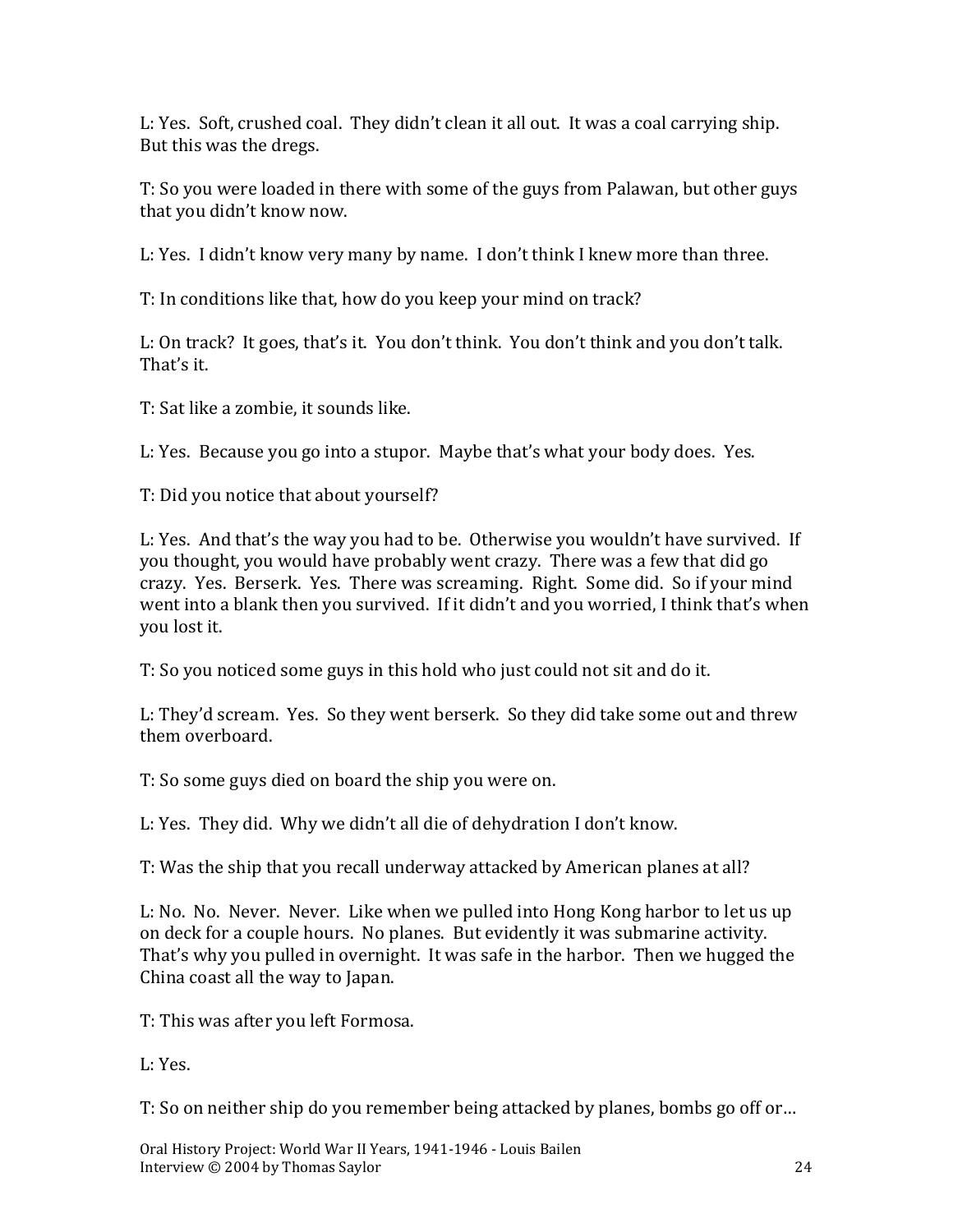L: No. No.

T: And obviously you wouldn't know if a sub just missed you.

L: That's right. There's no way.

T: So on board ship there was, as you recall, minimal food, tightly packed in conditions. Just shutting mentally to keep yourself on track, from going nuts.

L: Yes. You had to. If you got your mind to working and then figured what's going to happen you probably would have gone.

#### **(1, B, 600)**

T: What was the most difficult thing for you about the ship journeys that you were on? I mean there were a lot of days in a hold.

L: Yes. I know. It's hard for you not to understand. You were a zombie. You sat there. That's it. That's all I can say. You waited for the food to come down. That would be it.

T: Was the food distributed in an orderly way or was it more anarchy?

L: Well, no. It was an orderly way. One guy had to pass it out. Each one got a—you had your mess kit cup. One cup. And you would put some in there. That was it.

T: So you had to carry your cup with you.

L: Yes. There was no way to wash it either.

T: What is it you have with you? What did you own at this time? Your cup. What else?

L: Just a cup and my canteen. But I don't know what good that does. Because you couldn't fill it up. That's all I owned. Canteen and a cup. And what few clothes you had. Which wasn't much. Most of the guys were in shorts. That's it.

T: Shirt or not?

L: Just shorts. Yes. It's too bad we didn't have pictures. That would have been a sight to see. The guys were naked on account of the heat you know. You couldn't, you didn't have any clothes.

T: So shorts or g-strings of something.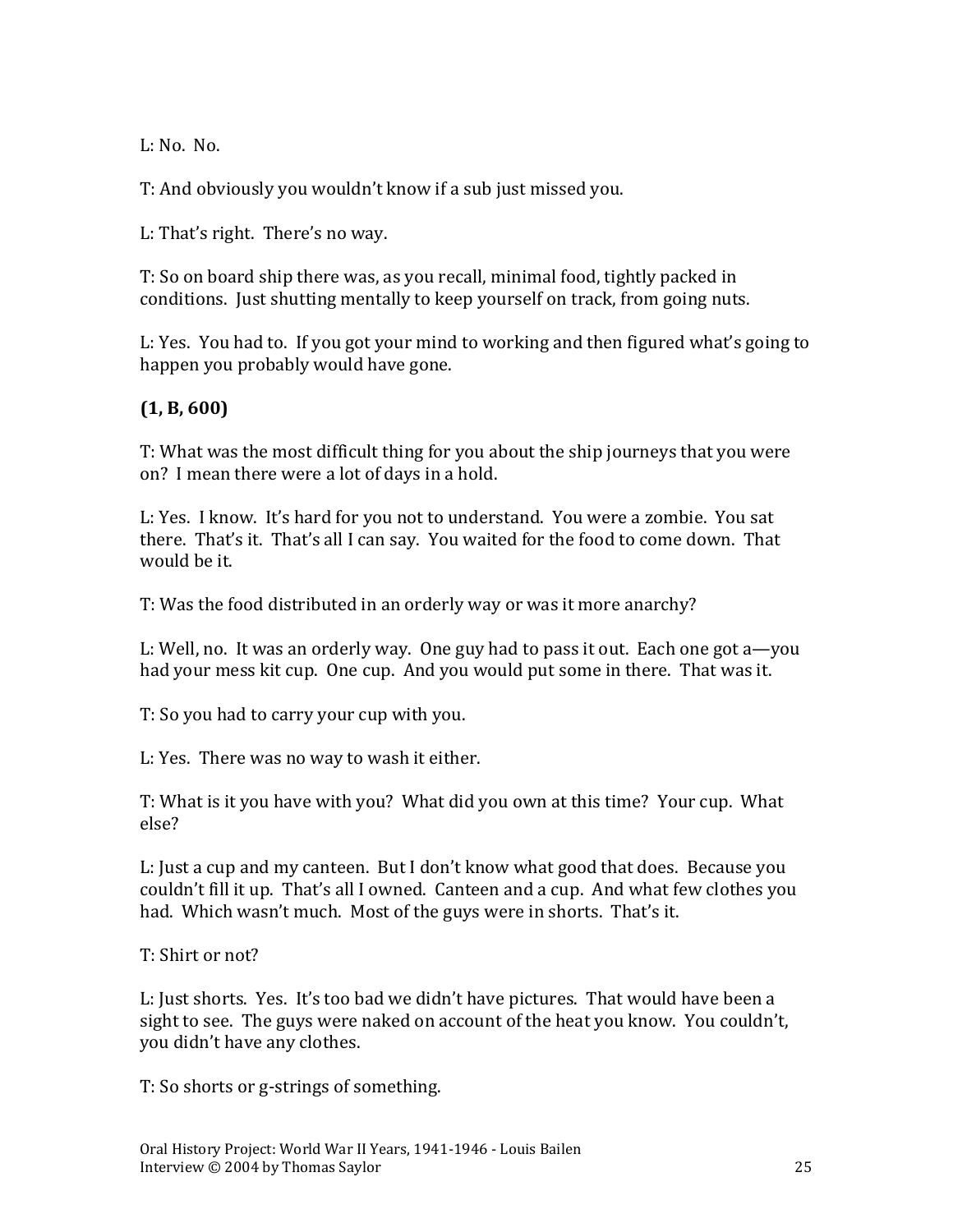L: Yes. Right. Shorts. Yes.

T: In a small space like that…

L: You're wondering for the bathroom?

T: Yes.

L: You didn't go. I didn't go for thirty-seven days.

T: No kidding?

L: Yes. I told that to the doctor. Well, because…

T: Urinating or defecating?

L: Defecating. Urinating, you didn't do much of that either because you sweat. So what moisture you had went out of your pores. But I know I didn't go for thirtyseven days. It's unreal. Where would you go? They had no toilets. You sat on that coal. So nature evidently took over. We go into a second world. I don't know what it is.

T: But you feel you were there in a world like that?

L: In another. Yes. In another dimension. Yes.

T: You've kept yourself on a mentally pretty even keel.

L: Right. Yes.

T: From Corregidor to Palawan, the ships, Japan, did you ever hit a low point, Mr. Bailen?

#### **(1, A, 646)**

L: Never. No. Depression, no. Never. Even when we went to Cabanatuan. We were all like sheep.

T: You feel you never hit a low point as far as your own…

L: No. No. I stayed the same. You didn't worry. You didn't worry about nothing.

T: Was that hard not to worry about some…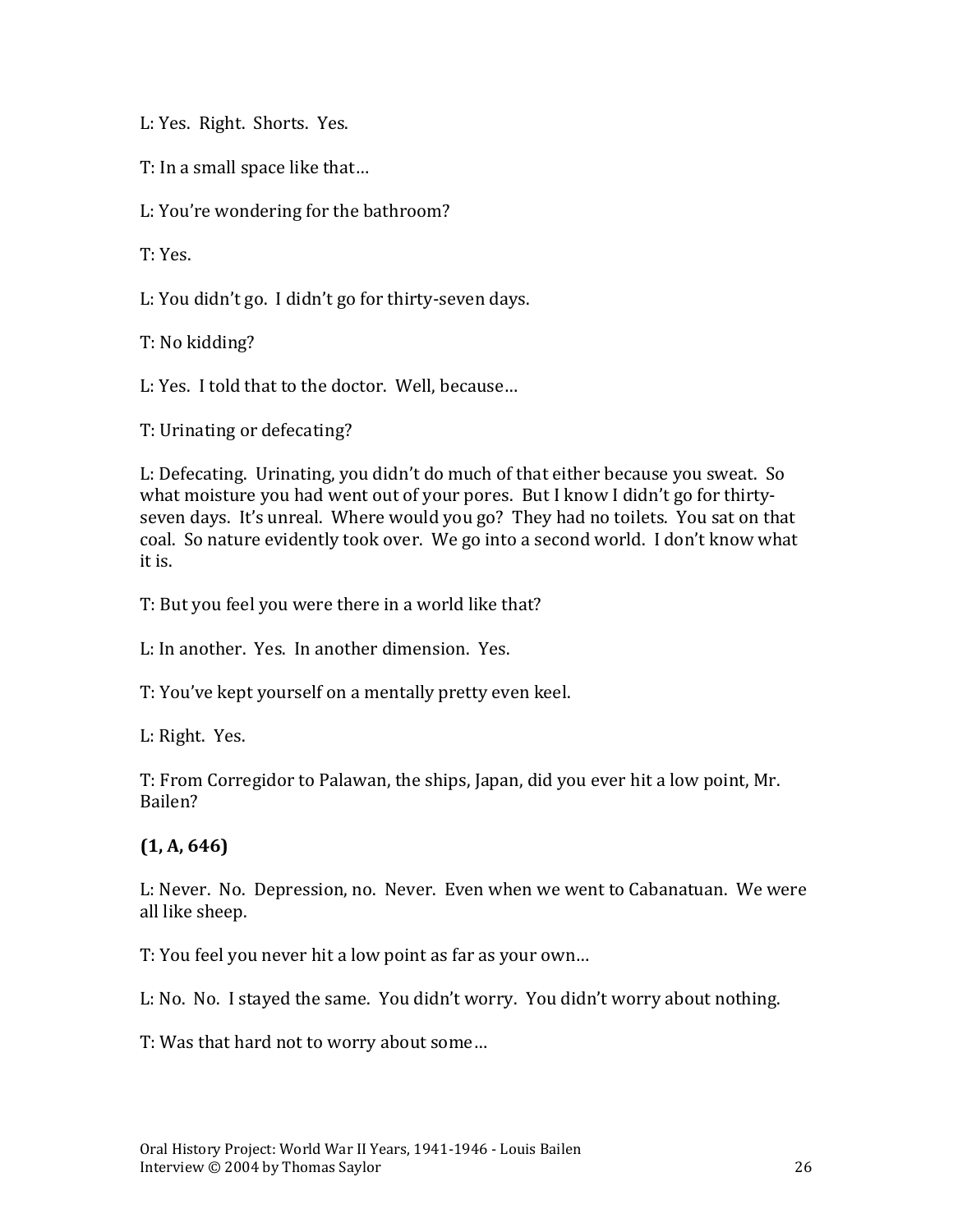L: Never occurred to you. If it did then you would probably would have been nuts. But your mind went into a blank. That's why I could barely write my name. The guy told me to write my name. "Oh, my God!" I said. "I can't write!"

T: When was this?

L: On the plane going back, going from Japan to Guam. He said to write your name. I said, "I can't write!" I couldn't hold the pencil to write my name. Odd. Very odd. But I was able to describe what—I think he was a sergeant. He was sitting next to me. I told him the experiences. I told him about the ship. Some guys were drinking their own urine. Maybe some drank blood even. I don't know.

T: On board the ships to Japan?

L: Yes. Yes. But he told me to write the name. He gave me a pen. I said, "I can't write!" I couldn't even start writing. My memory did go down. I did lose a lot of memory that I couldn't remember. Guys names or anything. Why I don't go into Alzheimer's I don't know. My memory did go back. Yes.

T: Has it returned?

L: A lot of it did, but I was not remembering names. Even after I went to work. Like you told me your name. Two days later I couldn't remember your name. Yes.

T: Was that something that changed for you from before and after being a POW? Did you have that kind of memory before you were a POW?

L: No. No. After.

T: So before you could remember people's names.

L: Oh, yes. I could remember.

T: And afterwards you had trouble with it.

L: Yes. Like I didn't know how to write. I couldn't start to write. My writing right now is terrible, even now.

T: Could you write okay when you were in CC camps for example?

L: Yes. Yes. Oh, I could write a whole letter. I could write a whole letter. Just poured out. Ask me to do that today, I couldn't do it.

T: And it's the actual writing you can't do. The actual picking up the pencil and…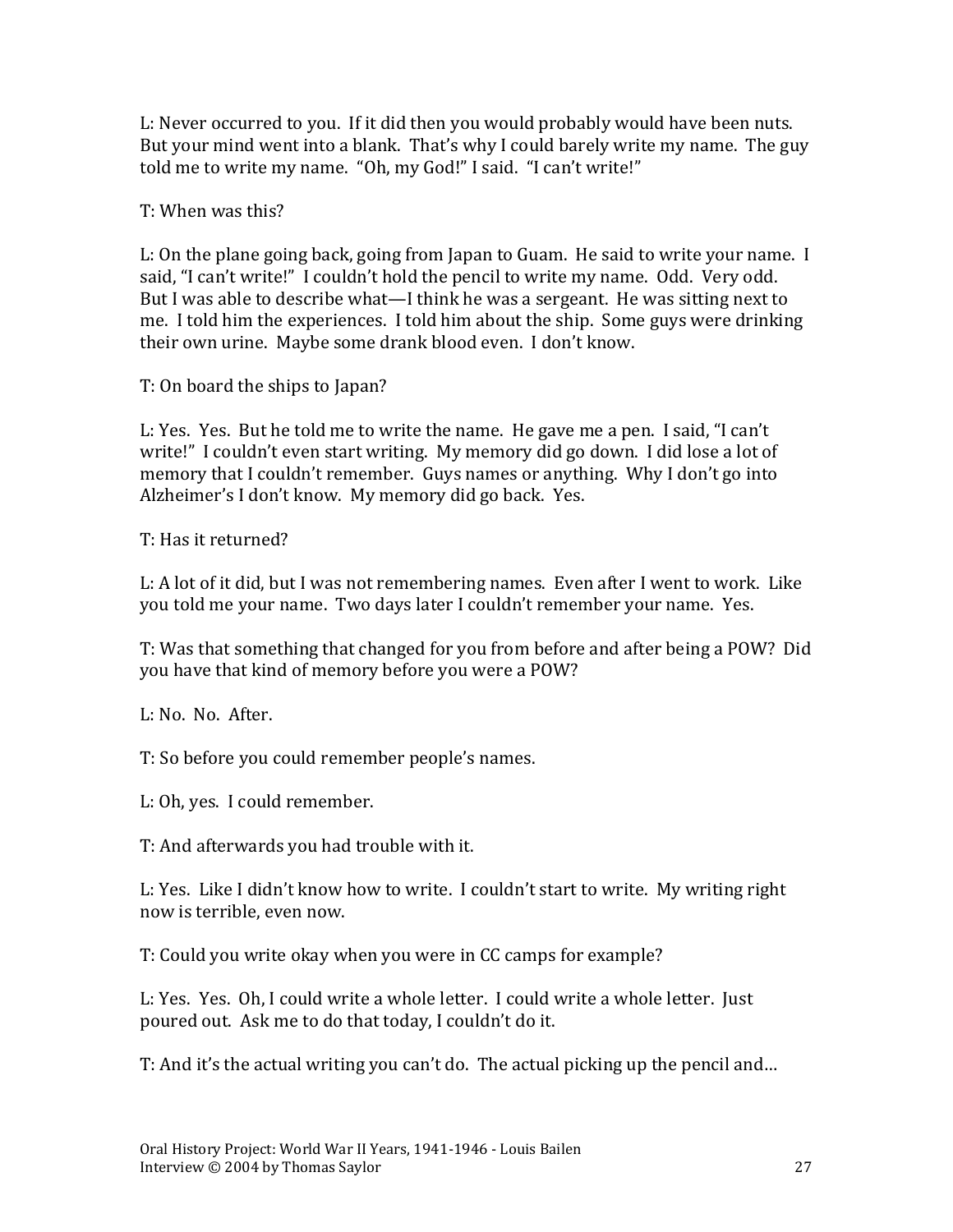L: The words would flow right out. They would be in your head. It would be on the paper. I can't do that anymore.

T: So now the words are in your head but you can't put them on the paper.

L: Yes. That's right. I can't do it. I can't write.

T: What do you make of that?

#### **(1, B, 689)**

L: Nothing you can do about it.

T: Do you use a computer at all?

L: Oh, God, no! That's a different world. I wouldn't even look at it. I wouldn't even buy one!

T: Mr. Bailen, let's move the interview to Japan. You docked at Moji, as most of the ships did. Describe getting off the ship. What kind of an impression did Japan make for you?

L: Oh! I saw the Japanese women and kids all had face masks.

T: Those little white masks.

L: Yes. They all wore those. All of them. And they just stared at us. Naturally. Of course we all had our horse blankets around us. But it was pretty cold. Again you were like a zombie. Walking to the next train.

T: You remember some Japanese civilians there and them actually staring at you though.

L: Yes. Just staring. Civilians. That was it.

T: Do you remember them yelling or throwing anything?

L: No. No. They were polite. They just looked. Yes. They just looked. Because I'm sure they saw other ships before us. Because that's where they all came [to Moji]. That's where they all landed.

T: It's winter. You're dressed for the tropics. Did they give you different clothing?

L: Some old pants. Yes. Nothing warm. Just a shirt, light shirt and a pair of pants. That's all. And their shoes. Japanese shoes with the split toe. We wore them.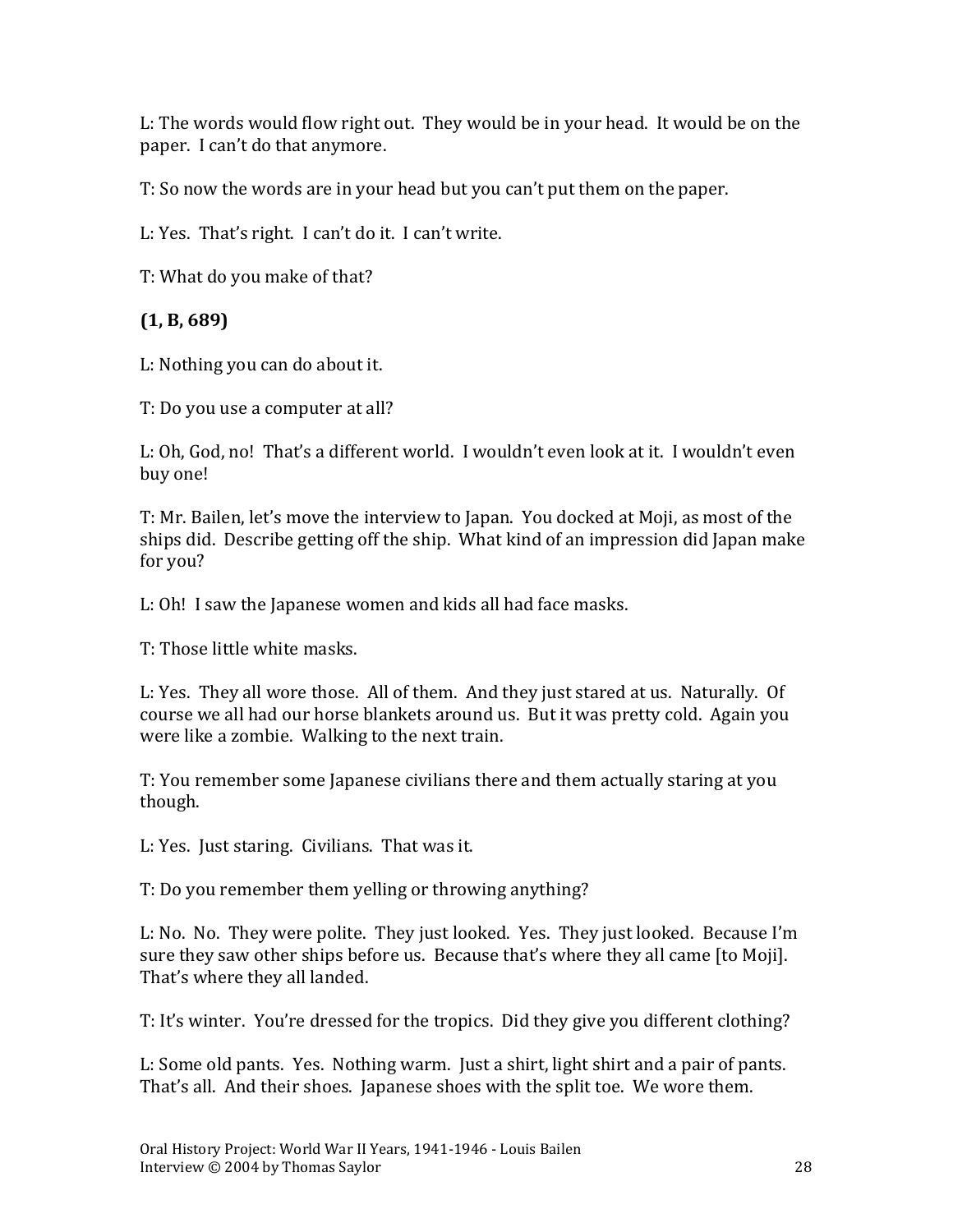T: So you had clothing, but you remember it being not quite right for the weather.

L: Oh, no. That's right. Well, in the mine it was very warm. So, yes.

T: But as far as the cool weather when you got to Japan proper it was not quite enough.

L: Snow on the ground by the camp. Because when I had to wash out the slop buckets, our food, just rinse them out with cold water.

T: Did you go right from Moji to train to the mine?

L: Yes. There was no walking there. I don't know how long the train ride was, because it was really packed in there. It was quite a ways. There again, you were packed in there. You were like sardines. Your mind was gone again. Until you got off. Well, the boxcar was closed too.

#### **(1, B, 735)**

T: Boxcars or passenger cars?

L: No. No. They were like boxcars. They shoved you in there. Maybe fifty to a small car.

T: So you remember moving from Moji to Sendai where the mine was in boxcars, not passenger cars.

L: No. No passenger cars. No sitting down. You stood. Or tried to sit down if you could.

T: Would you estimate you were in that car two hours or two days?

L: See the trouble is, I don't know the distance.

T: It's pretty far. It's way up northern Honshu.

L: Yes. So I don't know.

T: Let me ask about when you got there. It looks like you spent from October, November sometime until the end of the war, so eight, nine months. And only one location for you.

L: Yes.

T: You were not anywhere else.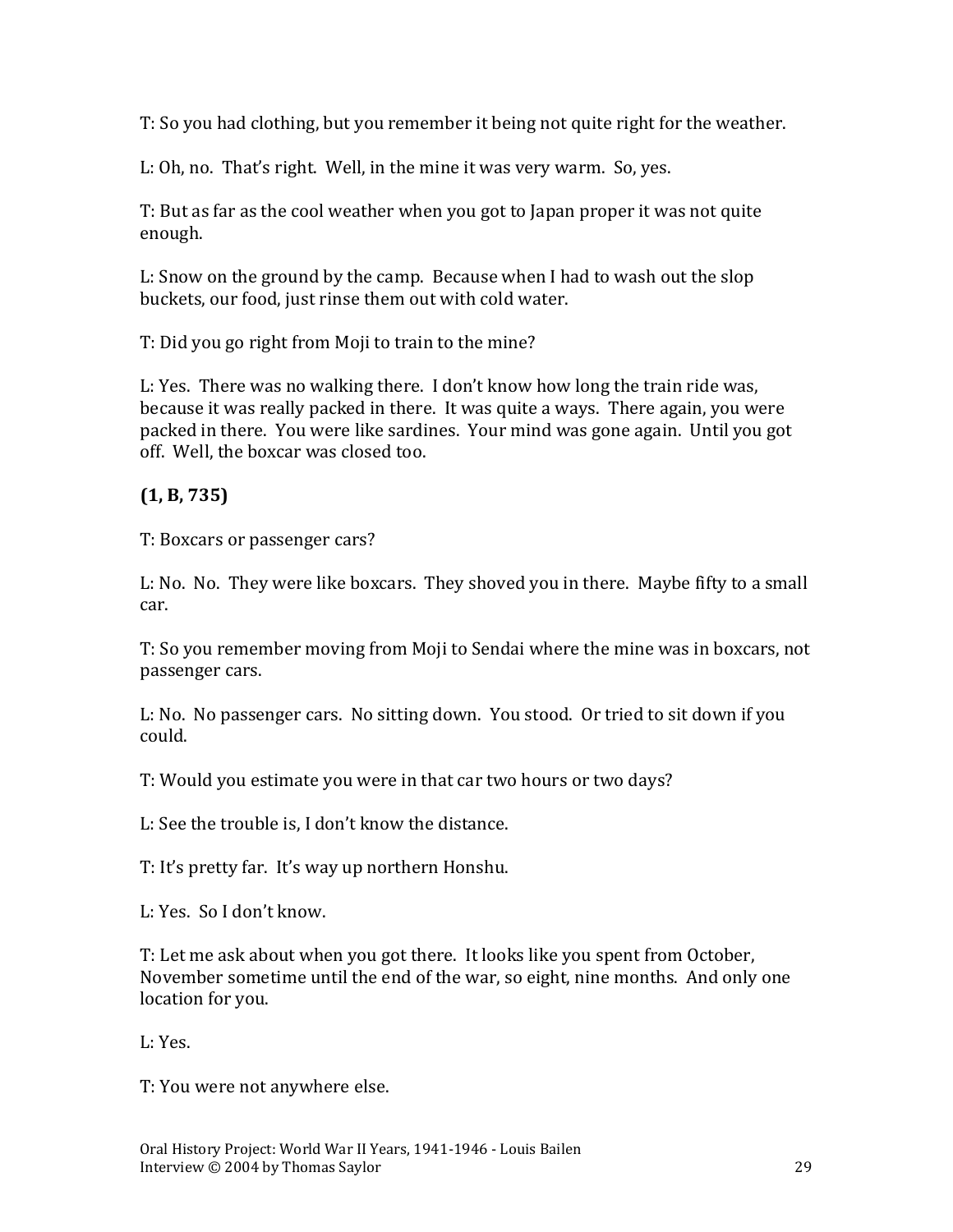L: No. Just over there.

T: How many of the POWs were at this work location? Can you estimate?

L: Oh. Well, it's hard to say. There was Cambodians, Scottish, English, American, Australian, and they were in different barracks. So we had no way of knowing.

T: It's a polyglot.

L: Yes. So there could have been seventy-five men in our barracks.

T: Americans though in your barracks.

L: No. No. They were mixed. There were some Cambodians. With their hats. Their Cambodian hats. They were mixed. Yes. I don't know. It could have been…

#### **End of Tape 1. Tape 2, Side A begins at counter 000.**

T: The barracks there at Sendai. You estimate between fifty and seventy-five guys. What kind of sleeping facilities were there?

L: The same. Tiers again. Two tiers. That's all.

T: Multiple guys to a tier.

L: Yes. And you just sat on the boards. Or I mean laid. With a small pad. Made of straw. That was it. And one blanket. You each got a blanket. Yes.

Then some guys had what was called dry beriberi. Couldn't stand that blanket on them. They would cause severe pain. Like they were burning. I had pellagra and the wet beriberi, where you swell up. Pellagra and beriberi. At least you didn't have the pain. The guys that had the dry beriberi, severe pain. They couldn't even stand the sheet on them. It would hurt them. So they suffered. Some of them didn't make it. The dry beriberi might have killed them because maybe that affected their heart more. They died.

T: So you had guys die up here in Japan.

L: Oh, yes. But you never knew it. They just took them out. You never noticed before he's gone.

T: This is a difference from Palawan, where you didn't see guys dying.

L: No. No. But when they died and they took them out, you never knew it. What they did with them.

T: So they vanished, it sounds like.

Oral History Project: World War II Years, 1941-1946 - Louis Bailen Interview © 2004 by Thomas Saylor 30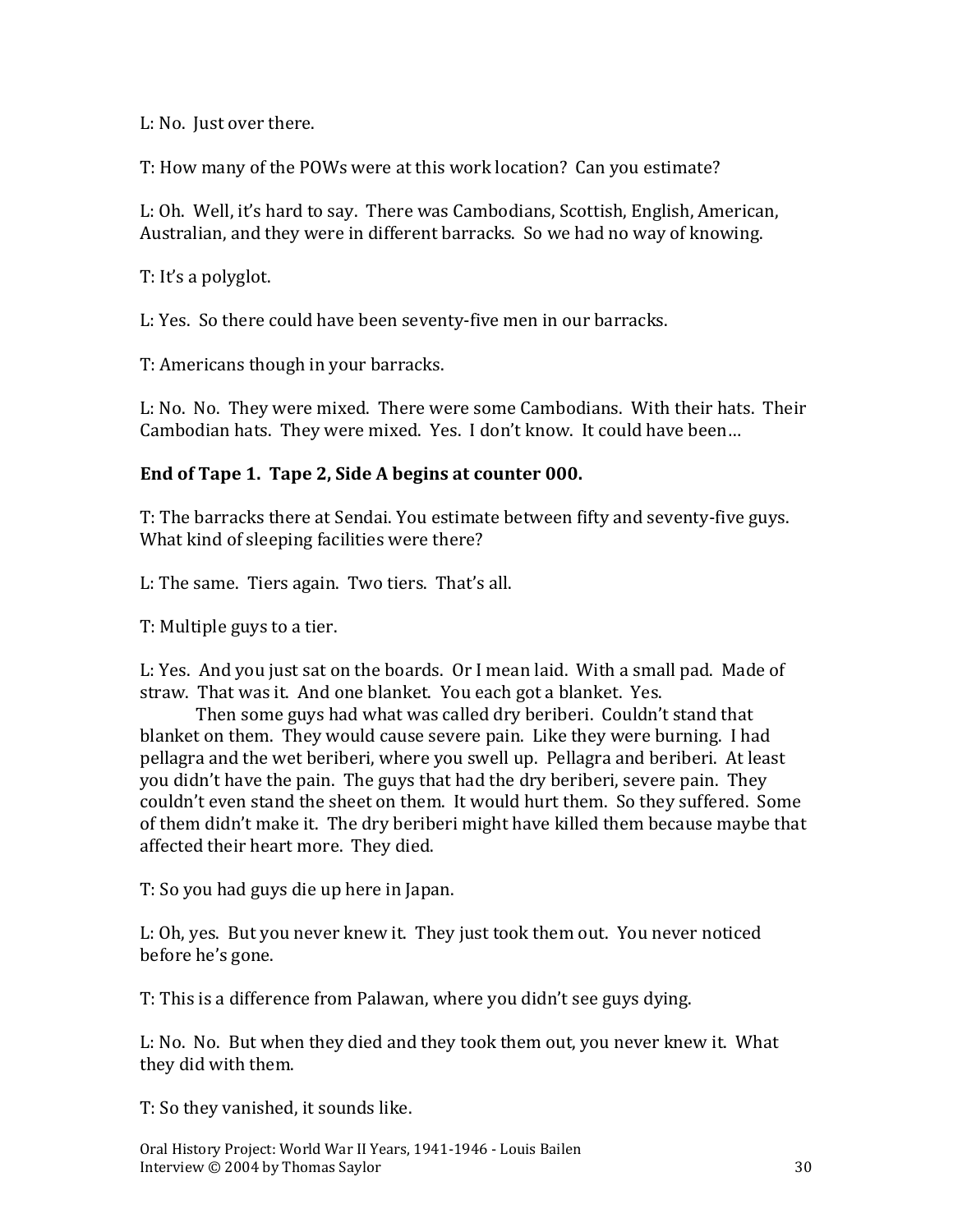L: Yes. What they did with them I don't know.

T: Can you describe the work that you did there at Sendai?

L: Oh, yes. It was up there in the lead and zinc mine.

T: Near Sendai, right?

L: Yes. Yes. I think it was above Sendai. Out of the city. You went, reported down into the tunnel, and then they designated where you were to work. A lot of us had to walk to the designated spot. Then they gave you a pan with a handle on it and a grub hoe, and you'd shovel the coal on there and you'd lift that and dump it into the car. An ore car.

T: You were using some kind of a hand hoe?

L: Yes. Yes.

T: And you had a pan or a basket or something?

L: No. It was like a heavy steel pan, the shovel, like a dustpan only bigger. You shoveled it in there and then you dumped that into the car.

T: Was it a one person [job] to pick up and dump it?

L: Yes. Coolie labor. Regular coolie labor. You'd scoop it onto the pan, lift it, and dump it in there. I was lucky to fill a half a car all day. Then at the end of the day, then I would look up [and] there would be a big hole. Gee, you'd look. That rock could fall on me. You'd see dripping, dripping…dark. Then you'd load that car and the guard would come and tell you it's time to jump on the car. Then you would hang onto the back of the car and the car would feel like it was going thirty miles an hour. All of a sudden he says go and you'd hang onto it. Then all of a sudden it would stop. I don't know how it stopped. I never stopped it.

T: So you had to push these cars away from the coal place where you were working.

L: Yes. Yes.

T: Was it coal you were after here?

L: No. Lead and zinc. Not coal.

T: So some kind of rocks that you were loading into these…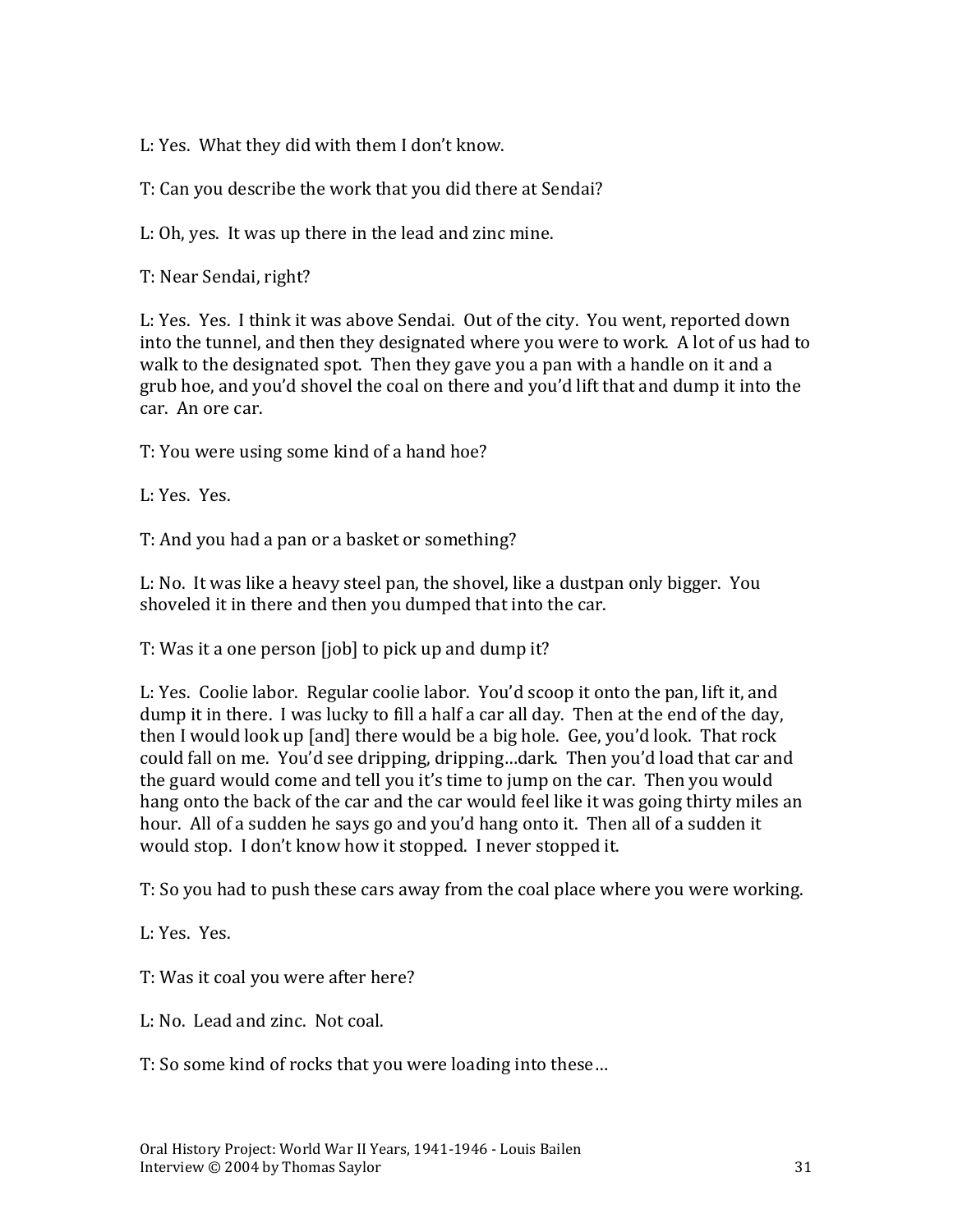L: Yes. Yes. But they were already dynamited. See they were dynamited into a pile and you were supposed to take from that pile and put it on that car.

T: So the dynamiting was done before you arrived.

L: Oh, yes. Before. Yes.

T: So you guys arrive there in smaller groups doing this. Were you doing much the same work every day?

### **(2, A, 38)**

L: Yes. Always the same. And there was water. You were standing in water sometimes. But it was warm. The mine was the same temperature.

T: That's right. So it was winter outside…

L: You had a lamp. A carbide lamp on your head. You had to keep a helmet, like a cardboard-type helmet. And on there was a carbide lamp. So you could see.

T: Otherwise of course you couldn't see anything.

L: Yes.

T: But it was warmer than outside, you say.

L: Oh, yes. It was the same temperature. Maybe it was sixty degrees. But there was no cold air blowing. So you could be there naked and you wouldn't freeze.

T: So that was a blessing, really, when you think of the weather up top.

L: Yes. It was cold.

T: And you recall this pretty much the same work with pretty much the same people?

L: All the time. Day after day. Yes. Most of the time I worked alone. They'd put you alone. So you were in that hole all day by yourself.

T: A group may have gone down, but they sent them to different individual locations.

L: Yes. Follow the work cars.

T: Did you have Japanese overseers or guards around?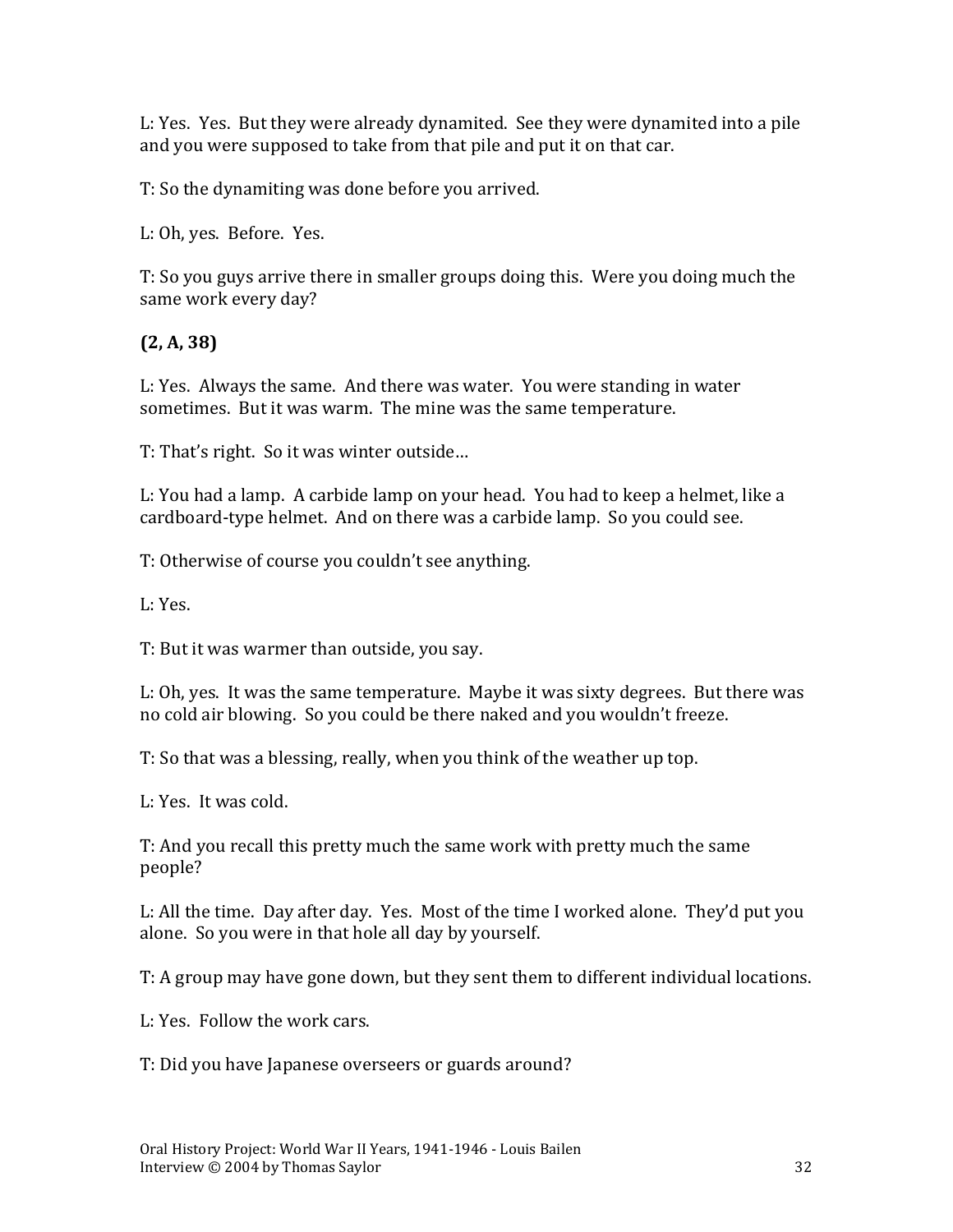L: Not where you were working. No. But the guys that took you down, yes. They probably were Korean too. Because they did take a lot of Korean laborers. That's what they were. They weren't regular soldiers. They weren't very smart.

T: It sounds like a routine. You were in this barracks and you leave the barracks to go to—how close was the barracks to the mine?

L: You had to kind of go down a hill. Down and down. On the side of a—it might have been half a mountain or a hill. Then you went in.

T: And then down to the actual face of the mine.

L: Yes. Because there it was a deep mine. Probably went down, who knows, two thousand feet? Who knows? It was a deep mine.

T: So it took a while to actually get to where you worked.

L: Yes. We had to walk down to the mine. Then at the entrance of the mine we went in. Then they would count you off and tell you where to go. But they weren't soldiers. Like I said, they were from Korea probably.

T: In your barracks, you remember men of different nationalities.

L: Yes. Yes.

T: How did that work out? Men get along okay?

L: Oh, yes. It was fun to listen to the Scottish. Oh, God! They rolled their words and talked real fast. You couldn't understand him one bit *(chuckles)*. Not one word.

T: And they probably felt the same too about you Americans. Did you find yourself hanging around with mostly Americans or with different men?

L: Mostly Americans. Yes.

# **(2, A, 66)**

T: Guys you knew from before?

L: I really didn't know them much. These guys that were there, I didn't know them. No. I didn't. You just talked to them. Didn't even ask them their name.

T: You sound rather detached from the whole situation.

L: Yes. Yes. You really were a zombie there. Yes.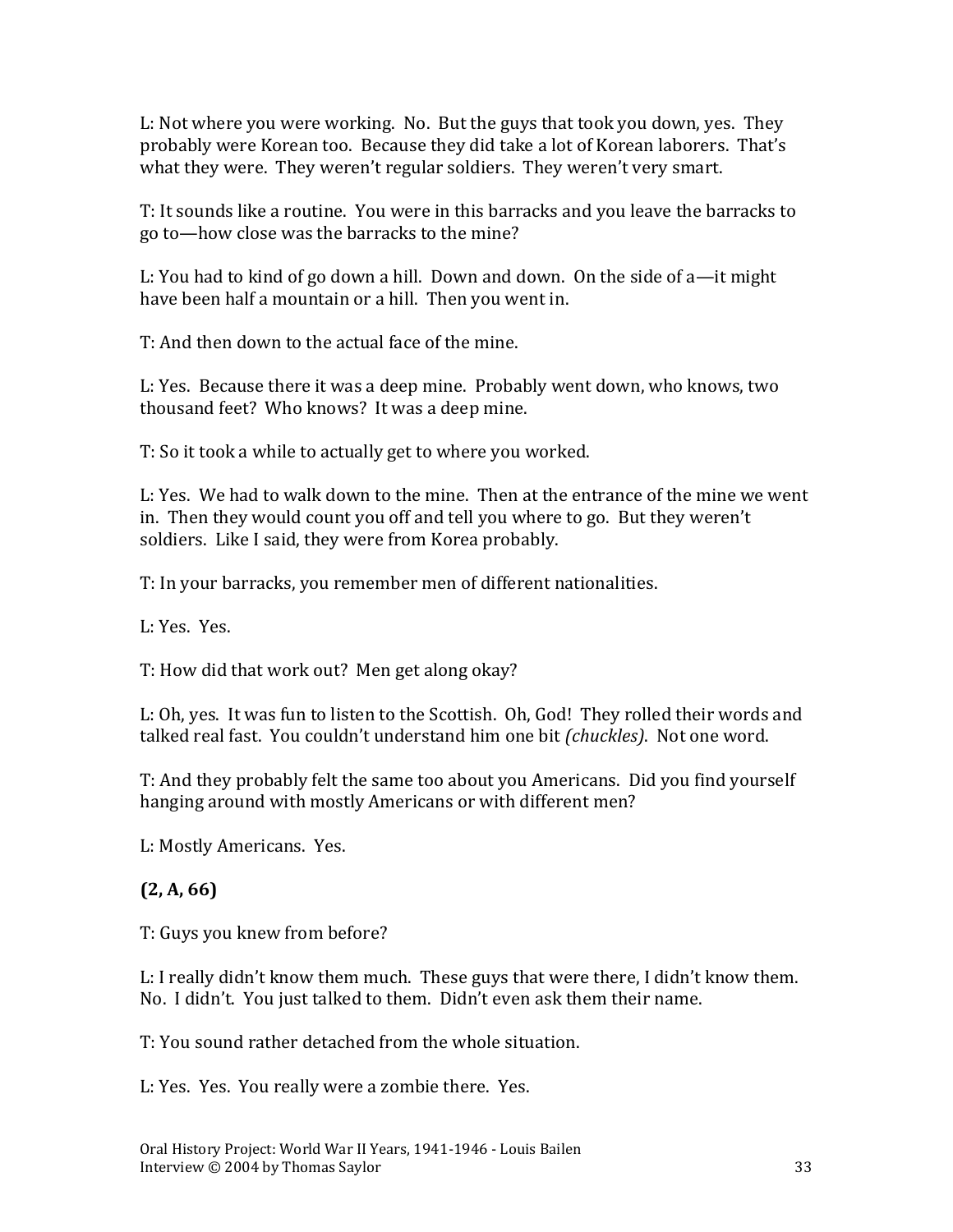T: So from having guys at Palawan that you knew or talked to by name, here in Japan you're just kind of going through the motions.

L: Yes. Yes. You were dead.

T: You mentioned earlier your health was going downhill.

L: Yes. It did. If we'd have been there much longer I don't think any of us would have made it. War was over 15 August [1945]. We didn't get released until a whole month later. A lot of guys could have died there.

T: Yes.

L: Yes. Because [General] MacArthur was in no hurry to free anybody there. Well, MacArthur, as far as prisoners goes, he couldn't care less. That's the way it was. He was, he wasn't out to release anybody. He figured, well, I'm in Tokyo and I'm the king. So he was in no hurry to send anybody up there quick.

T: And so you stayed a month…

L: A whole month. Yes.

T: Did you lose weight there or just begin to feel physically worse?

L: Oh, yes. It could have gotten worse. Maybe another month, none of us would have made it.

T: So you could tell. At the time you could tell you were getting…

L: I was deteriorating. Your mind is going down faster yet. Lucky that we were released.

T: What kind of food did the Japanese provide there at Sendai?

L: That was the same. We got no meat that I know of at all. Just rice. And millet. It wasn't even rice. A lot of millet was mixed.

T: Grain as opposed to rice.

L: Yes. Because they couldn't afford the rice.

T: And not being in the jungle, you can't go find fruit for yourself anymore.

L: No. Nothing.

T: So now you get what they give you.

Oral History Project: World War II Years, 1941-1946 - Louis Bailen Interview © 2004 by Thomas Saylor 34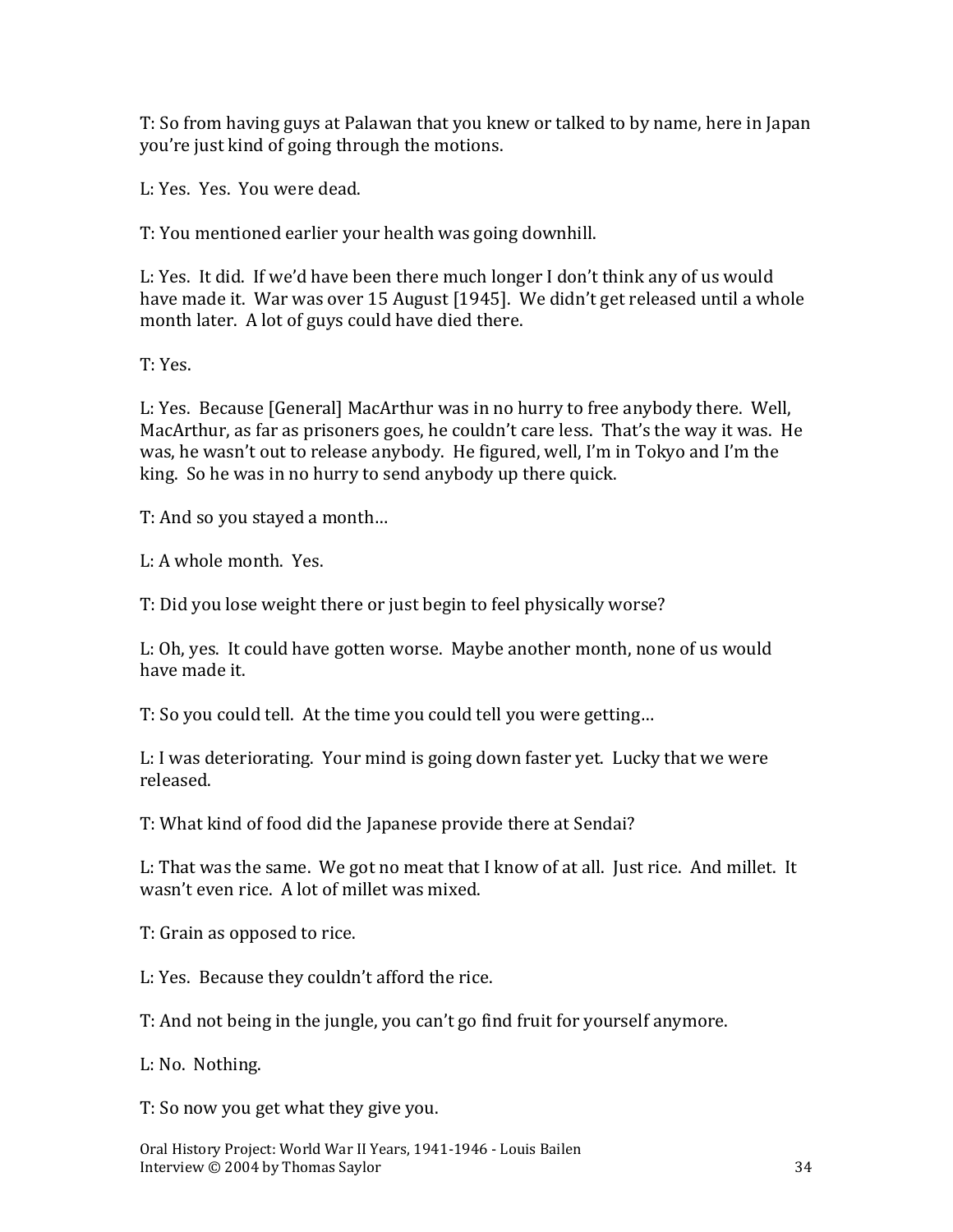L: What they give you. Yes. That was it.

T: That's a big change.

L: Yes. That was terrible. Yes. Like I said, you really went into a blank there. Worse.

T: Did you come into contact with Japanese civilians at all?

L: No. Not up there. Never.

**(2, A, 90)**

T: Not in the mine or around the camp?

L: No. Only the guards. The Korean…

T: Your daily routine sounds pretty much the same. Food has gone down. Life is more difficult the way you're talking about it.

L: Yes.

T: Were you ever able to see or hear American planes?

L: No. We thought we heard planes one night. That was it. Never saw them. Because it was at night. We thought that was it. Maybe a flyover.

T: But you never saw bombers over Sendai or anything.

L: No. No. Well, planes did drop some, on the last day they did drop some parachutes. Some landed way down below. And we might have recovered something from that.

T: I mean as far as bombs over Sendai, you never saw bombers…

L: No. No. They did drop some food. Once. That was the last day. Just before we were released. The food. But I don't even remember what they got.

T: I'll ask you that in a minute. You don't recall any bombers bombing Sendai or around your camp.

L: No. No. Didn't hear any explosions.

T: Did you have any indication of how the war was going for Japan? Did you figure that out?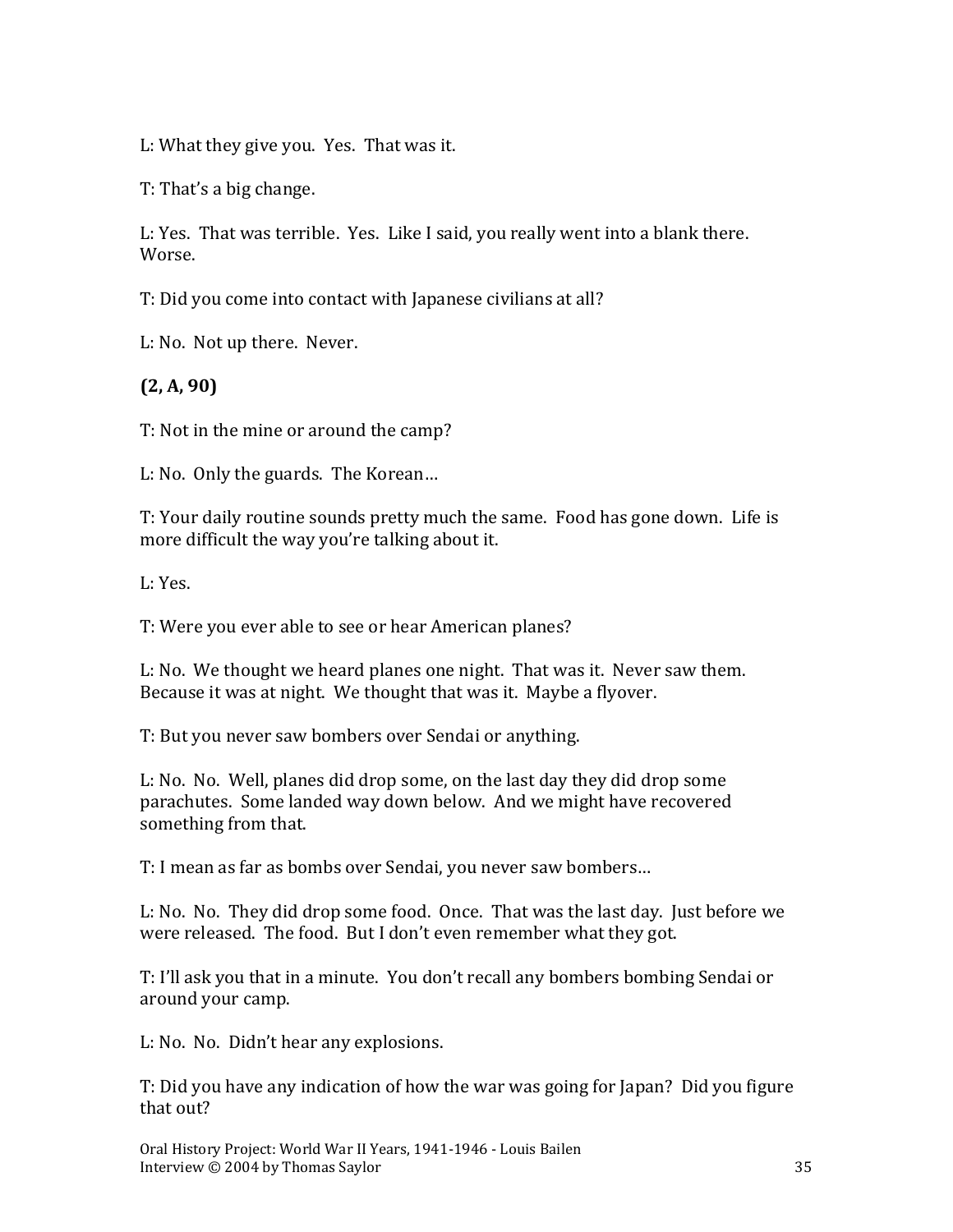L: We could almost tell they were losing. That was it. That was it. And when the end would come, we didn't know. We didn't have any—like when we were in the Philippines we sensed war was coming two weeks before. But here it was different. We didn't know anything.

T: Were there any news or rumors of things?

L: No. No rumors. No scuttlebutt at all. Because nobody knew anything. If anybody did, they never released it. If our camp officer knew, he didn't say anything.

T: Sometimes when people don't know news they fill a gap like that with rumor.

L: Yes. Maybe.

T: Not that you remember.

L: Nothing. No.

T: So when the war actually ended, you were surprised.

L: Yes. We didn't know. Because when they said the war was ended, well, that's it. There was no jubilation. There was nobody screaming and hollering. Again, we were told we would go down and board a train on our way south. And I couldn't even tell you—we just sat on the train. That was it. We watched the world go by. No one was screaming and hollering. Here we were free.

T: So this jubilation we see in some other pictures was not what you recall or remember from Sendai.

L: No. No. We were on the train sitting there and watched the world go by. I couldn't even tell you where we boarded the ship. Yes.

T: Let me back up a minute. You said yourself it was clear the Japanese were probably losing the war.

L: Yes. Right.

T: Did you or men around you worry what would happen to you if they did lose?

L: No. No. We did find out later if the Americans were to land in Japan, invade, they would have killed us all. We knew that. We heard that.

#### **(2, A, 128)**

T: Only afterwards you heard that though.

Oral History Project: World War II Years, 1941-1946 - Louis Bailen Interview © 2004 by Thomas Saylor 36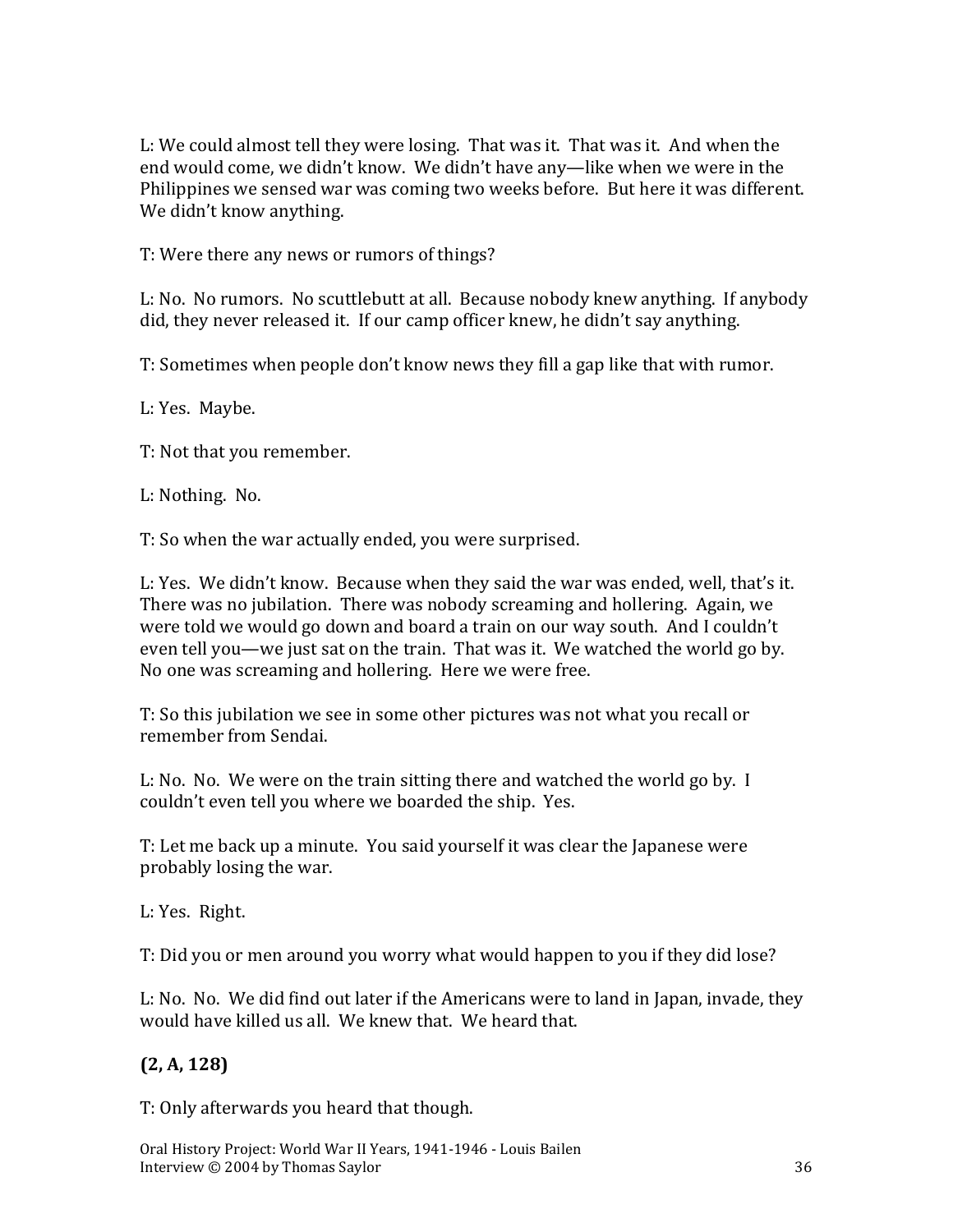L: Yes. After. But before that we didn't know that. But they would have killed us all. All prisoners would have been killed.

T: But you didn't know that…

L: No.

T: And people didn't talk about that that you remember.

L: No. No. Nobody talked about it. So we didn't worry about it.

T: It's interesting how you were able not to worry about things because it would have been really easy to do, I think.

L: Yes. Well, now for you here it would. But in those days, like I said, your mind became a blank. It was even worse in that lead zinc mine, because you were really going down.

T: You could feel yourself going down physically.

L: Yes. Right. Right. You were a zombie. That's all you were.

T: So when you weren't working you weren't sitting around talking about things.

 $L: No.$ 

T: What were you doing? Sleeping? When you weren't working.

L: We went back to our barracks. We had a fire in there. They did have some barrels that were called stoves. We just sat there and waited. There was nothing to talk about. There was nothing to talk about, absolutely nothing. You really did go down.

T: Did guys get along fairly well there?

L: Yes.

T: Let me go back even to Cabanatuan, Palawan. Were there conflicts between prisoners?

L: No. No. Not there. Nobody was fighting. Nobody. Nobody got mad at each other. Never. Nobody went crazy.

T: What caused conflicts between prisoners?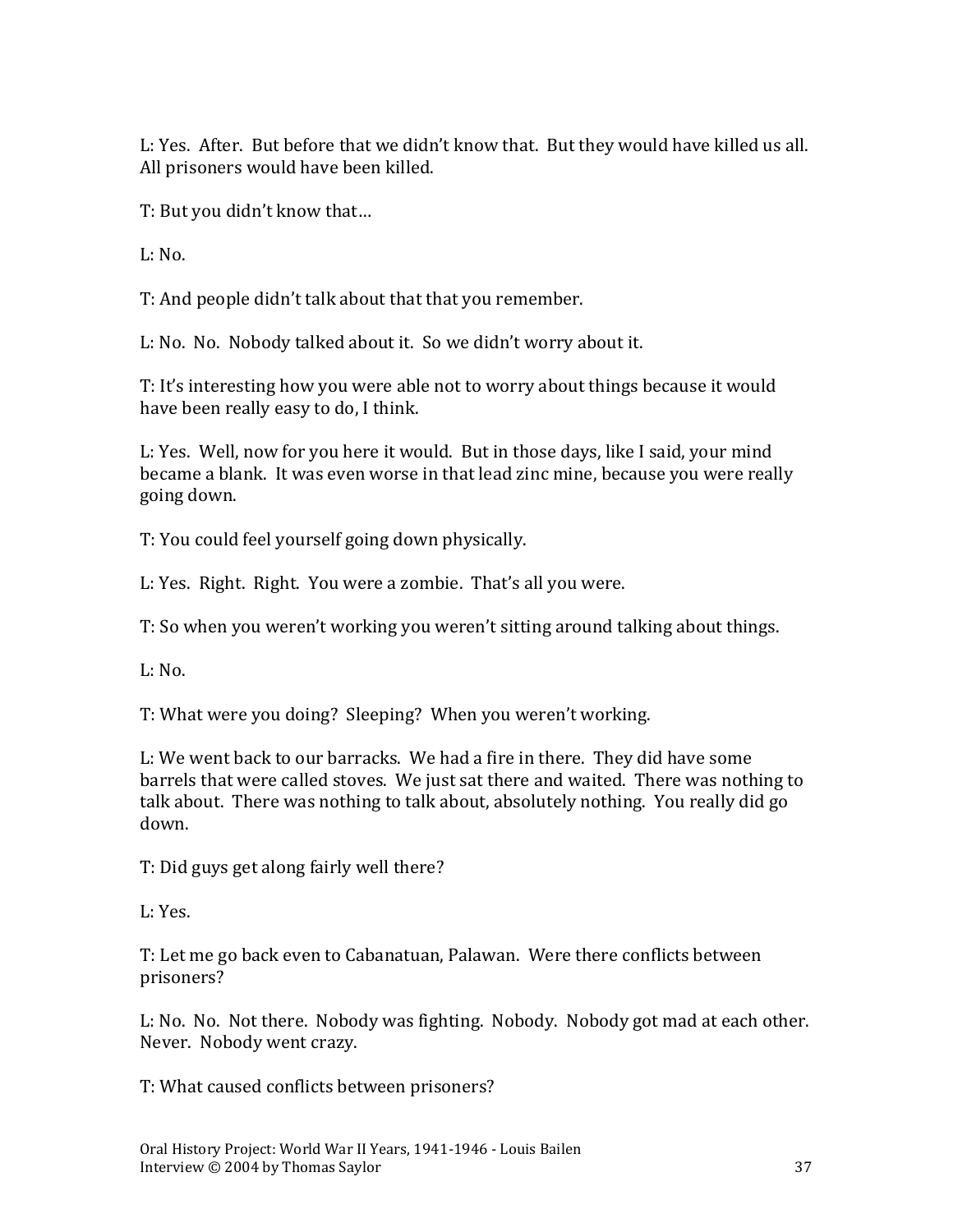L: I didn't see any. I was lucky there. I can't say for all the others but no, for our group, nothing.

T: How much of a problem was theft? People stealing things or food from each other?

L: No. Nobody stole. At Palawan if I had a bunch of bananas where I slept, nobody took any. They knew it was yours.

T: So you could leave it there safely.

L: You could leave it there. Yes. I picked some green bananas and put them by where I slept in that tent. They were still there at night when I came back.

T: So you could safely leave your stuff and not worry that someone was going to take it.

L: Yes. Because they could get their own. Tea. Over there at Palawan they made tea by the oil barrel full. Cheap. Weak tea. That's what we drank. Boiled tea.

T: It sounds like once you got to Japan you realized how, really how good in a sense you had it at Palawan.

L: Yes. Compared to there. Because we were able to get some fruit and a little piece of meat once in a while. Fried. But there we got nothing like that. It was slop out of the bucket.

T: Back to 1945: how did you find out about the end of the war in Japan? Was that news announced, so to speak?

# **(2, A, 162)**

L: No. But the guy, the American officer in charge there, said the war is over. That's it. He said that was it. He announced the war was over now.

T: So the Japanese told him…

L: Yes. And they were gone. We didn't see any. When the war was over the Japanese quietly left the camp.

T: Just like from one day to the next they were gone?

L: Yes. They were gone. Yes. Because I suppose they were told to do that in case there would be a riot and they would kill them or some guys would attack. No. The Japanese just left. The guards had just left. Because the guy in charge of the camp, I don't know his name, never did find out, he just announced. Gathered us all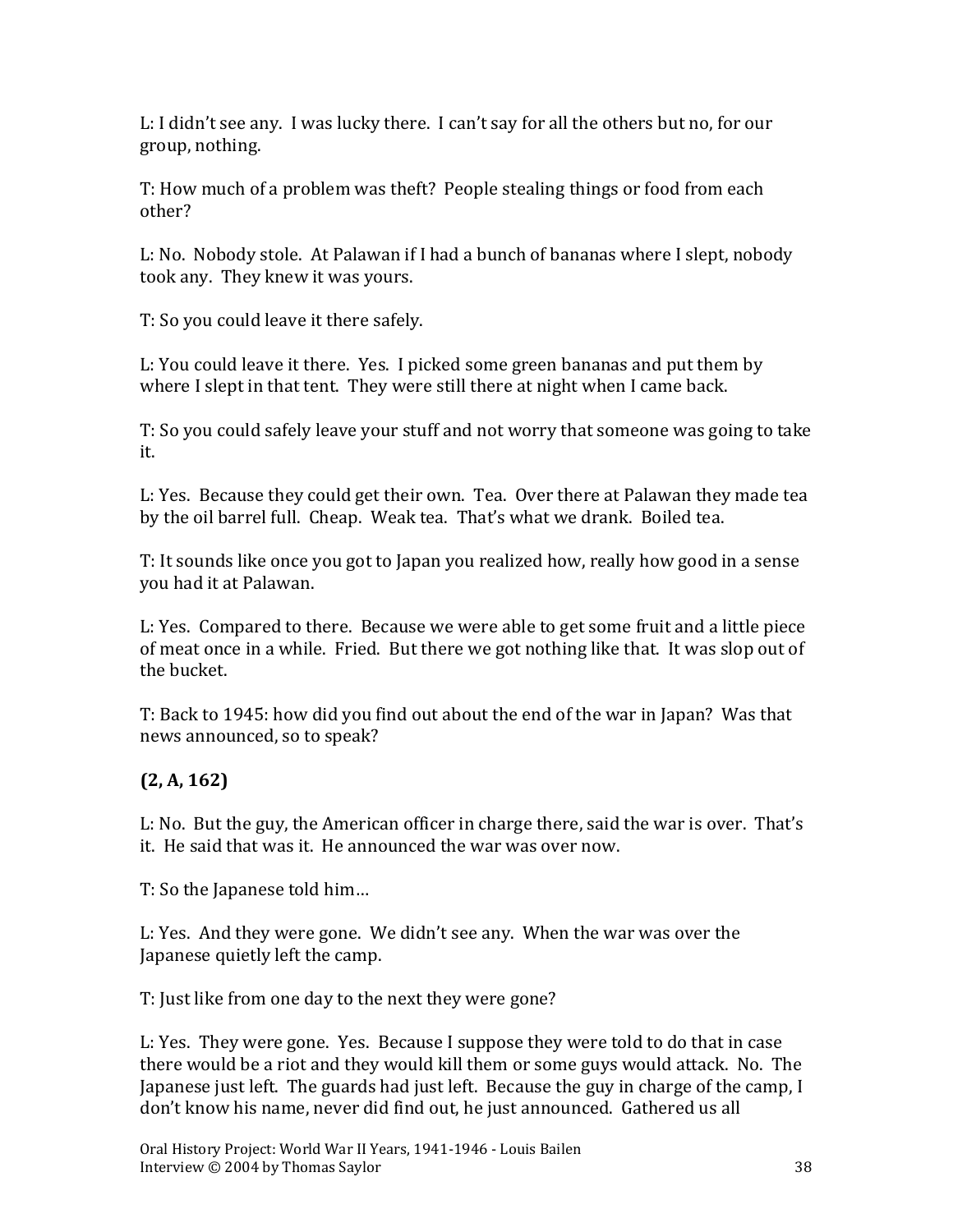together and said the war is over. And we didn't see a guard. Because the American soldiers, what few came, I think I saw two, they were to herd us to the train to take us down south.

T: And that was weeks before you left the camp. From when the war was over and when you actually left the camp. It was a number of weeks, right?

L: September 12.

T: So it wasn't until then that you found out the war was over.

L: That's right. That day. We didn't know before that. Oh!

T: Were you still working?

L: Yes. They had us working.

T: In the mine?!

L: The same job. See, as I said, where was MacArthur? He could have sent some men up there in a hurry. We were working that whole month. From August 15 to September 12. The only day we didn't work was the day of 12 September.

T: And this was weeks after the surrender was signed.

L: That's right. That was terrible. That MacArthur couldn't have sent some men up there. Here at least those guys didn't have to work. They could have died. You can thank MacArthur for that. He could have at least sent some men up there so they wouldn't have to work. We worked from August 15 to September 11.

### **(2, A, 190)**

T: So he wasn't on your Christmas card list after the war was he? *(joking tone)*

L: No. No. I know what he did in New Guinea. My brother was in New Guinea. He had those guys march over the mountain when they could have gone the easy way by sea. Oh, my God! New Guinea. It was horrible. Oh, God! He had no use… Well, the soldiers they're going to go the hard way. Over the mountains dragging the artillery. They were climbing the Sandioan Mountains when they could have gone by sea. Easily.

T: Let's move back to your story. Now you said you were flown Japan to Guam.

L: Yes. Right. That's where I got these stateside papers. That's where I read that.

T: And you flew the whole way back to the States then?

Oral History Project: World War II Years, 1941-1946 - Louis Bailen Interview © 2004 by Thomas Saylor 39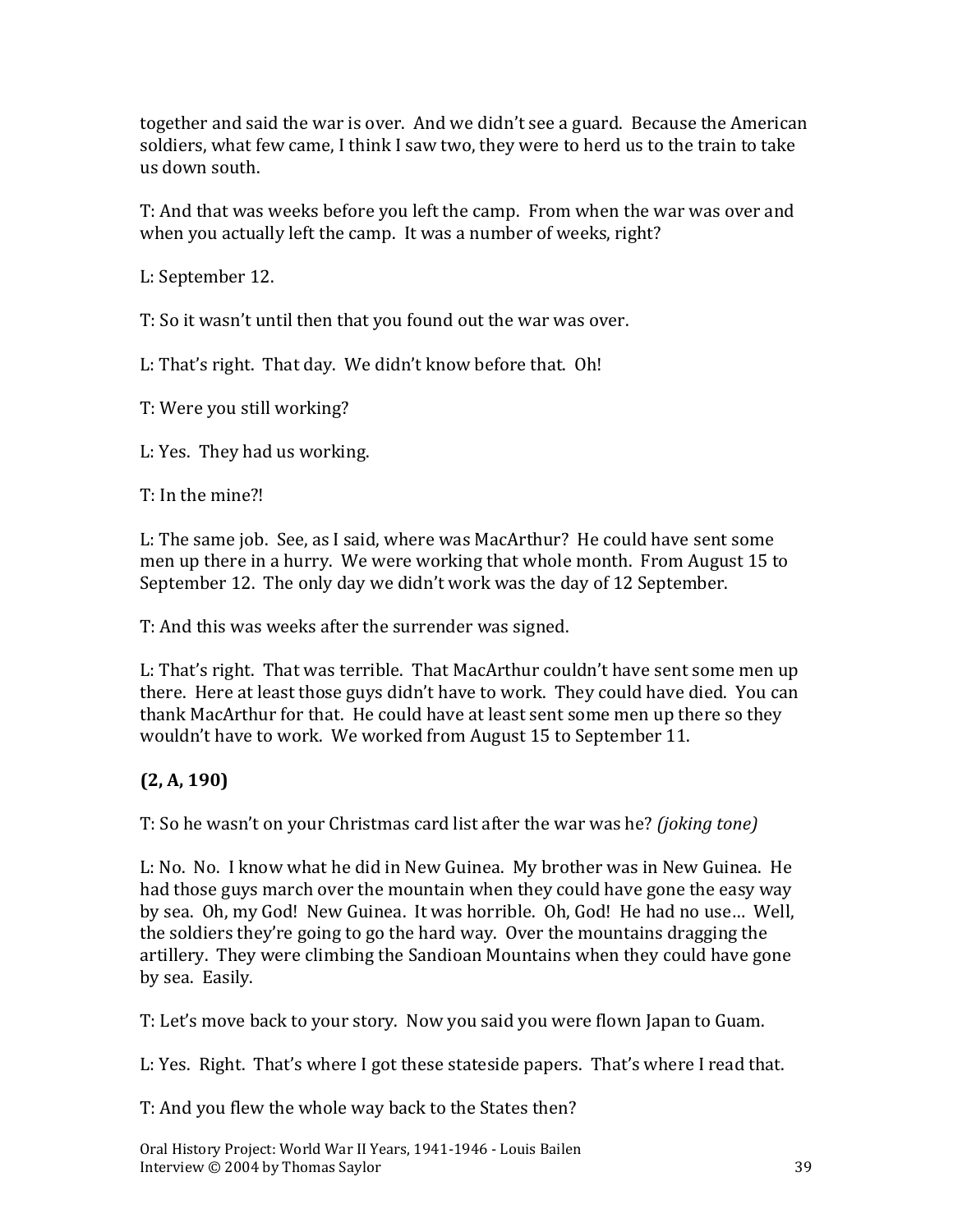L: Then to Wake Island.

T: From Guam to Wake?

L: Yes. I saw Wake Island. We landed. Stayed there a day or so. See, time still isn't in the right perspective. I don't know what, was it a day or how long I stayed in Wake. I know it was overnight. Then we flew to, then we had to fly to Honolulu.

T: So you made a number of stops. Guam. Wake. Hawaii. And then Hawaii to the States?

L: Yes. That's right. Three or four stops. But no ships. The Navy was better that way. Poor Army guys. They weren't treated that good. Because the Army, they never did treat their guys too good.

T: The first hospital you were in for an extended period of time, was that in the States?

L: Yes. Then I went to Oak Knoll and Letterman hospital in San Francisco. I was there. I was at Oak Knoll for six months.

T: Oak Knoll is where?

L: Oakland.

T: So right across the bay then.

L: Yes. Then I went to Letterman. Right. But I was at Oak Knoll six months.

T: When you got to Oak Knoll, here you're checking in. You're an ex-POW. They took care of you physically obviously, like with the worms.

L: Yes. Right.

T: What kind of debriefing did they have? Did somebody from the Navy come in and really ask you about your POW experience?

L: Yes. Yes. A Naval officer did. They had a name for them. G-something.

T: G-3?

L: Something like that. Yes. He into the hospital and he took me aside. Yes. It had to be at the hospital. He took me aside and went into a private room. He debriefed. He asked me all kinds of questions. So I told him. From the capture all the way down.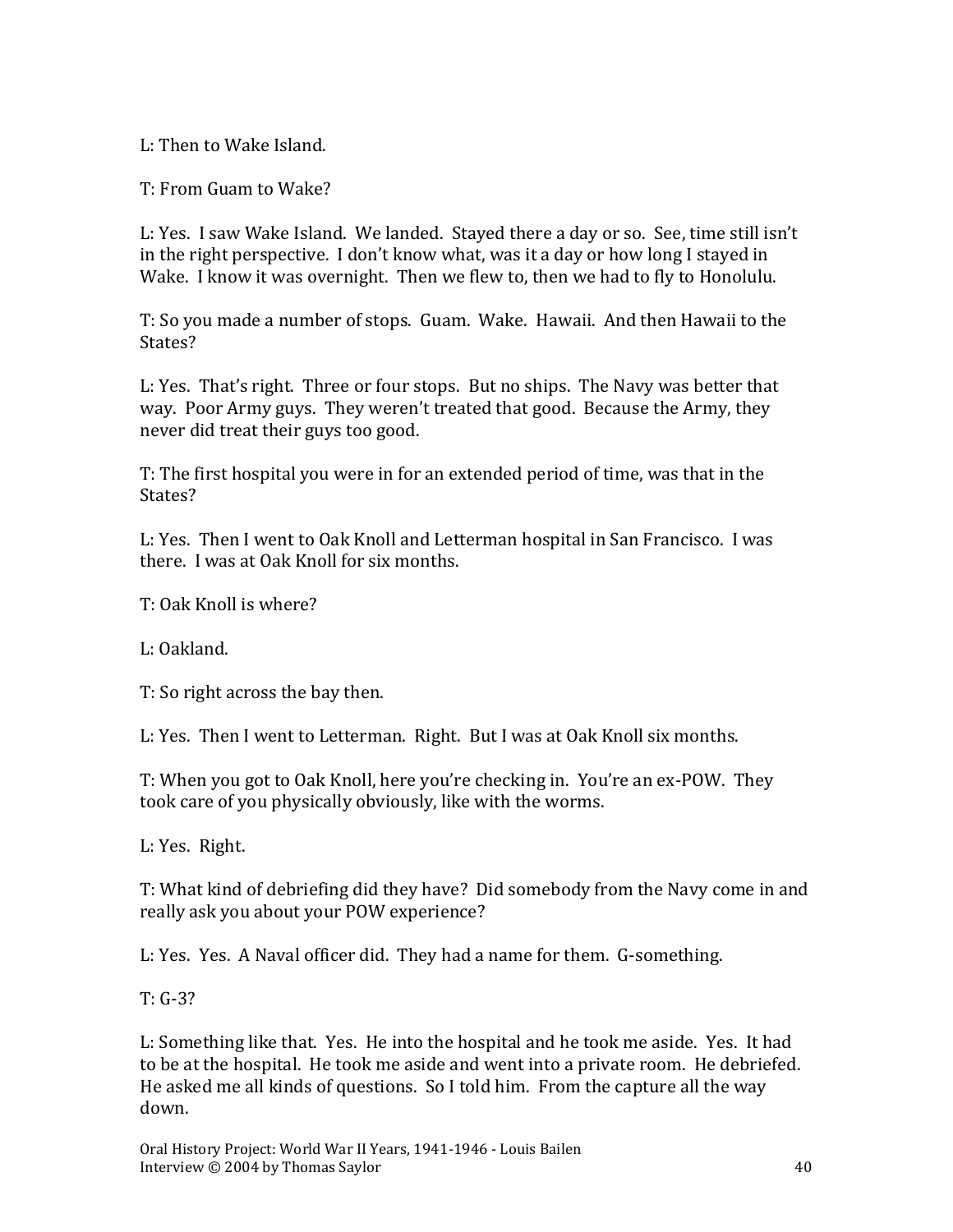T: So he asked you to sort of go through the whole story for him.

L: Yes. Right. I don't know. He didn't have a tape though. They didn't have them in those days. I don't know how he did it. Jotted it down maybe. He took notes. They didn't have those *(points at recorder)*.

T: Did you spend, would you say, an hour with him or a day with him?

L: Oh, no. Just maybe an hour and a half, ninety or something minutes.

T: Was it easy for you to remember everything?

L: It was easy then. Yes. Then it just flowed. Everything flowed. That's why they got you then, because you were fresh.

T: What kind of things did he ask you?

L: Where I was taken prisoner and how. Food. How I was treated. Where I worked.

T: It sounds similar to what we're doing here today.

L: Yes. Right. Right. But too bad we don't get that tape. That was written down. It was a naval officer.

T: He did come in and they asked you right then and there. Sort of, 'let's take down what you remember.'

L: Yes. Right away. How are the conditions aboard the prison ships? How bad it was. Really.

T: So he really went through all the steps.

L: Yes. They went through. Exactly. See, that was new for them. They were—what were they call it, those guys? I used to know. They were…

T: Did you, at Letterman or at Oak Knoll, have any kind of psychological counseling from a medical professional?

L: Oak Knoll, yes. They sent you to be interviewed by a psychiatrist. To see if you were nuts, I guess. I think the guy I looked at, he was nuttier than me *(chuckles)*.

T: Now did he ask you different questions than the naval intelligence guy?

L: Yes. He did.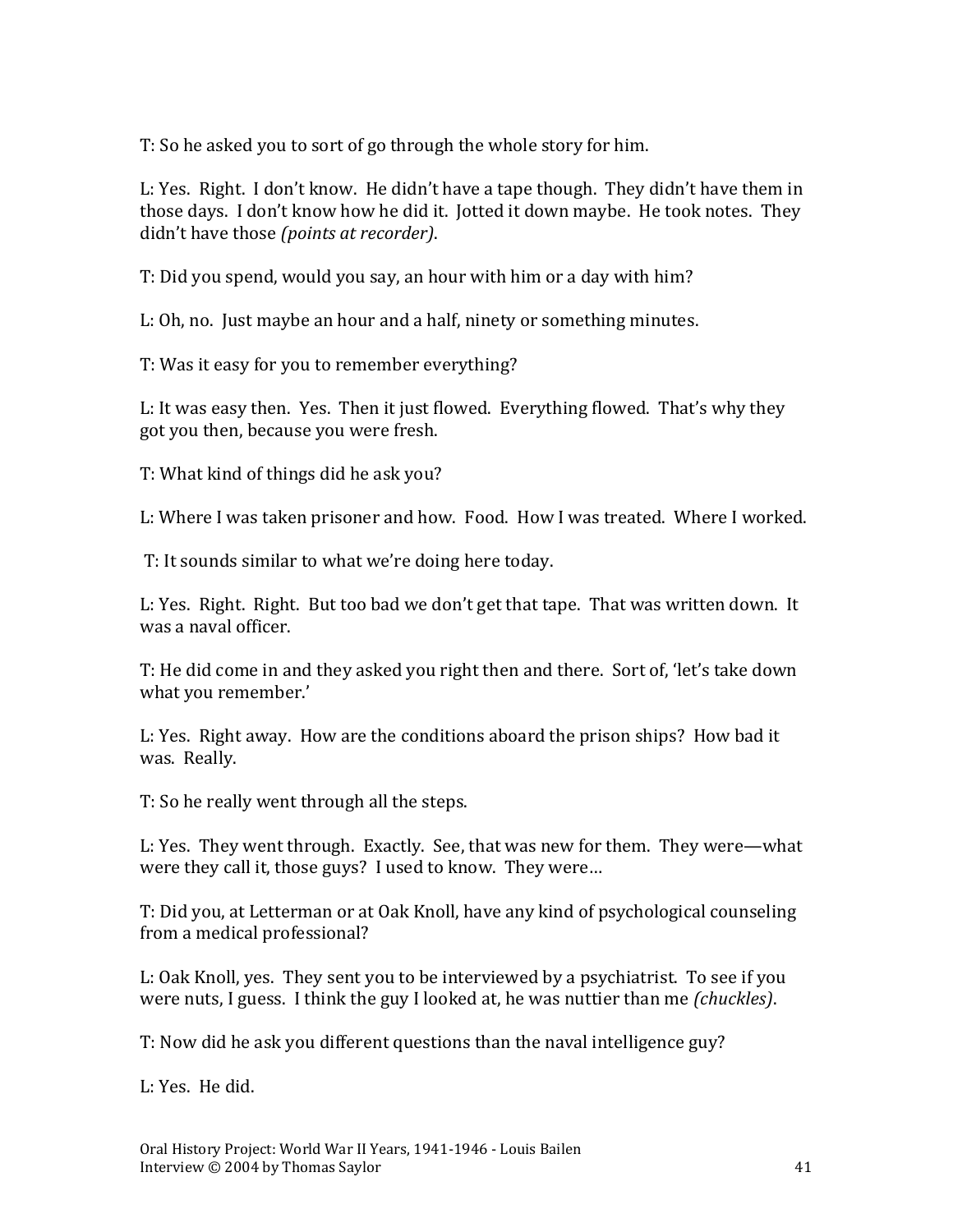T: What did he ask you?

L: Oh, God! I don't know. What is your sexual thing, I think. Yes.

T: He wanted to know about that.

L: Yes. I said well, I didn't have any. How could you? You couldn't even get it up. Your food was down. How could you even think of it. Nobody talked about sex.

T: Yes, you've mentioned that already.

L: Yes.

T: But he was curious to know about that.

L: Yes. I said no. There is nothing like that. I couldn't remember what he asked me. He was asking goofy questions and everything. I told him was no, no, no, no.

### **(2, A, 266)**

T: From the Navy intelligence guy or this guy, was it easy for you then to talk about this stuff?

L: Yes. To the Naval officer, but not to that guy.

T: Because you made a distinction. It was easier with one…

L: Yes. Yes.

T: Now when you got back to the States your folks had already long died.

L: Yes. Right. I had nobody.

T: Your brothers and sisters were around, right?

L: Oh, no. Because I was in San Francisco. Like I said, my brother was in the merchant marine and the other one was in Alaska. There was Japanese up there. Sitka and all those Kodiak. He was up there freezing. It was horrible. Poor guy up there.

T: How long was it before you saw your relatives?

L: It was a good eight months later. At least. I went down to Milwaukee to visit my two brothers down there, three brothers.

T: So it was a long time before you saw anybody.

Oral History Project: World War II Years, 1941-1946 - Louis Bailen Interview © 2004 by Thomas Saylor 42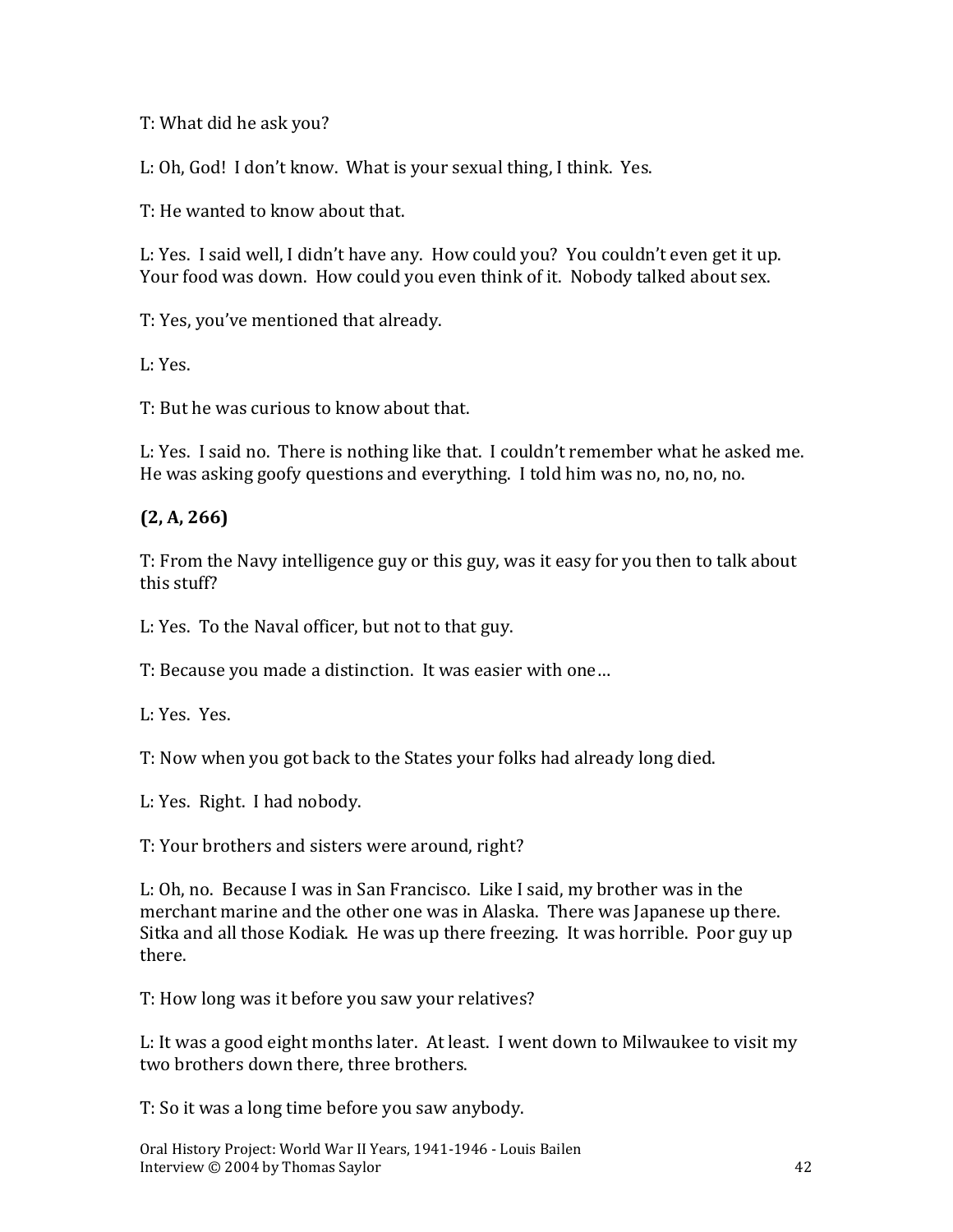L: Long time before I got down there.

T: After your discharge?

L: Yes. Oh, yes. It was quite a while. Because six months at Oak Knoll. So it was a good eight months to a year maybe before I got down there.

T: When you saw your brothers or your sister, how much did they ask you about your POW experience?

L: They didn't.

T: They didn't ask you at all?

L: No. They didn't. They didn't ask you. Guys didn't talk. We were just happy to be back with family. Nobody had… Well, like I said, my brother was in the merchant marine. He suffered a lot. The one in Alaska had hell up there.

T: Did you find it curious they didn't ask you about it?

L: No. No. Because they were in the same boat. They had it tough. Raised at the orphanage and went through hell. Like I said, the one in Alaska he had the cold and the fog to put up with. And the Army treated him terrible up there. It was terrible. Did you know that the Alaskan Highway—a different breed of men those days—was built in nine months. Nine months!! That was horrible. Today it takes them years now to build anything, from what I see.

T: Now you were married in 1948. Your wife's name is Dorothy. Had you known Dorothy before you went in the service?

L: No.

T: Someone you met when you got back to the States.

L: Yes.

T: When you were dating or married now, how much did your new wife know about your POW experience?

L: Not much. We never talked [about it].

T: Did she know you were a POW?

**(2, A, 308)**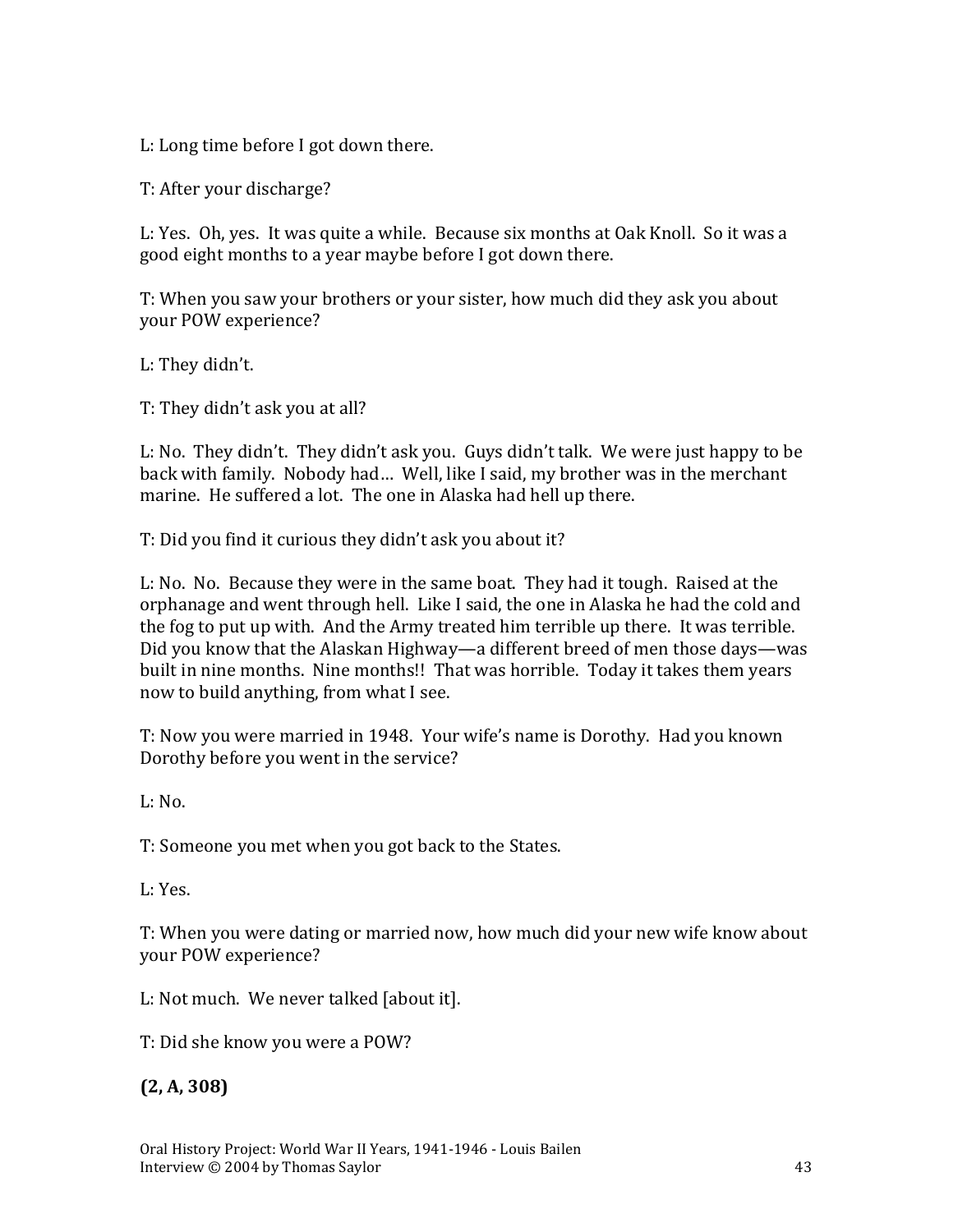L: Oh, yes. But never. Just didn't even say. She doesn't know any of this.

T: Even today?

L: Yes. I didn't tell her.

T: Now from your perspective, is that more a case of she didn't ask or you didn't tell?

L: Both. She didn't ask and I didn't tell. We just were busy raising four kids. We had four kids.

T: So it was something that was there, but it didn't come up from either one of you.

L: Yes.

T: Let me ask you this. Kids aren't so subtle sometimes. Sometimes kids ask things.

L: Yes.

T: Did your kids ask you as they were growing up?

L: Well, I just told them that I was a POW and we left it at that. My oldest, he's a senior now already. Fifty-five years old already. So no, they… It was just as good. We didn't dwell on it.

T: Are they curious now as adults?

L: Well, kind of. I showed them these when I was a little bit… But now I'll show them before I die. I'll show them all this and tell them. Because they—for their grandchildren they'd like to know. But to them, it was just another passing.

T: It sounds like the conversation today is more than you've told your kids.

L: That's right. Yes.

T: Or your wife.

L: Yes. She wasn't too interested in it and that was it. All she knew was POW and getting some compensation. That's the main thing.

T: Are you one hundred percent [compensation] now?

L: One hundred. Yes.

T: How long have you been one hundred percent?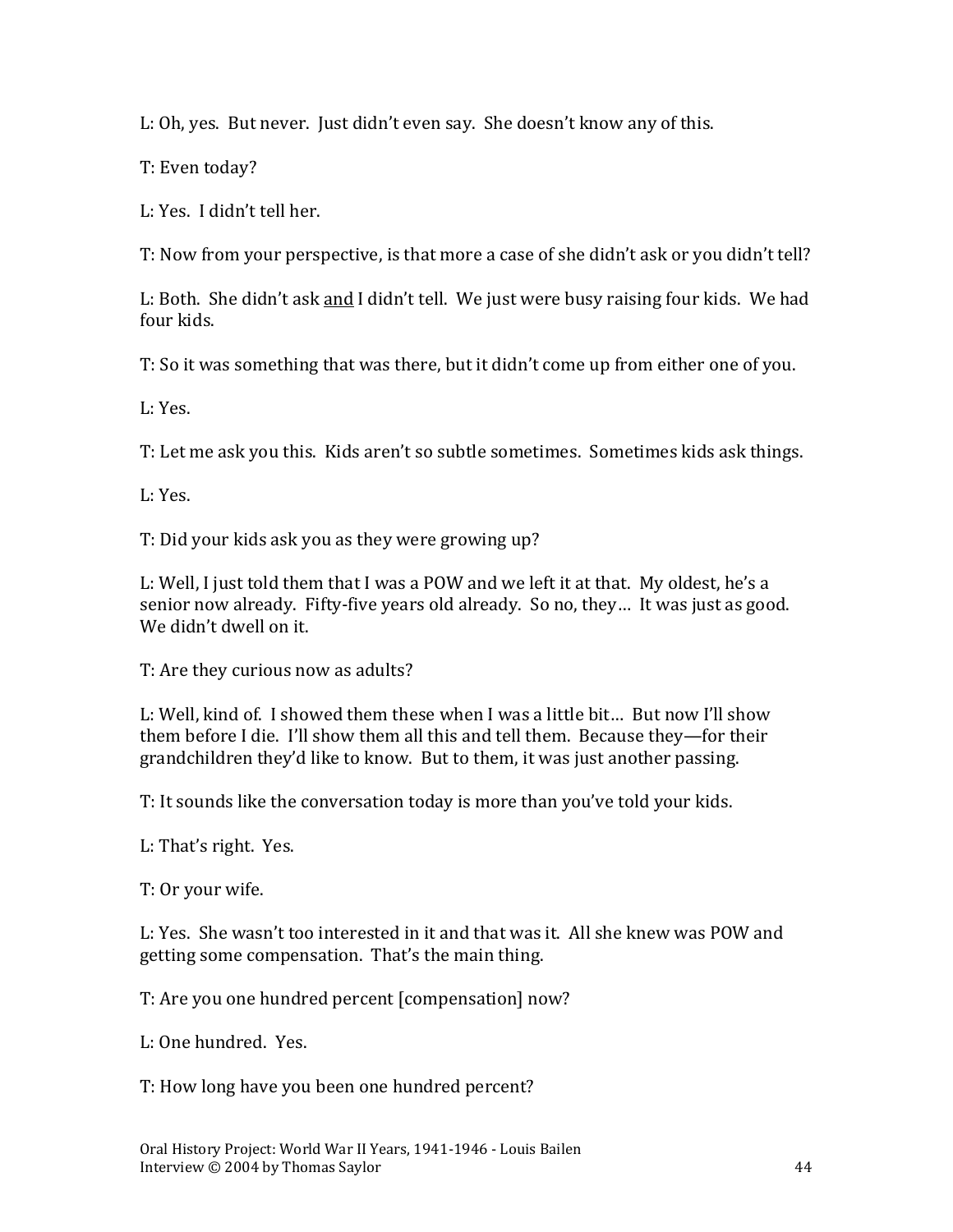L: Just a year or so. Maybe eighteen months.

T: Oh, really? Just recently.

 $L: Y_{PS}$ 

T: What did you have before that?

L: I had only ten.

T: Only ten percent?

L: Under Truman we were only getting thirty-six dollars a month. First I was getting forty. That was too much according to good old Truman. He cut it down to thirtysix. And Carter was even worse. Carter, I think, was sending all the money to the traffic of wherever he was sending it to.

T: So you got cut again?

#### **(2, A, 347)**

L: Yes. We didn't get anything hardly.

T: So your percentage only went up after the '80s?

L: Yes. Way, way. 1990s, yes.

T: Did you rely on the VA for help over the years?

L: Not too much. No. I didn't get much out of the VA. Only just the last six years. That's all. Because the thing was, you figure there were sixteen million, so now two thousand are dying now a day. So they figured they can afford it now.

T: You're a cynic *(both laugh)*. I like you Mr. Bailen. Fewer guys to take care of now.

L: Yes. Fewer guys. So many are dying. Now we can afford it.

T: You get one hundred percent now.

L: Yes. But if they get into another war I'll probably get nothing *(laughs)*.

T: Beyond family, I wanted to ask about your job. You worked for St. Paul schools, in maintenance.

L: Yes. Custodial maintenance. Custodian engineer.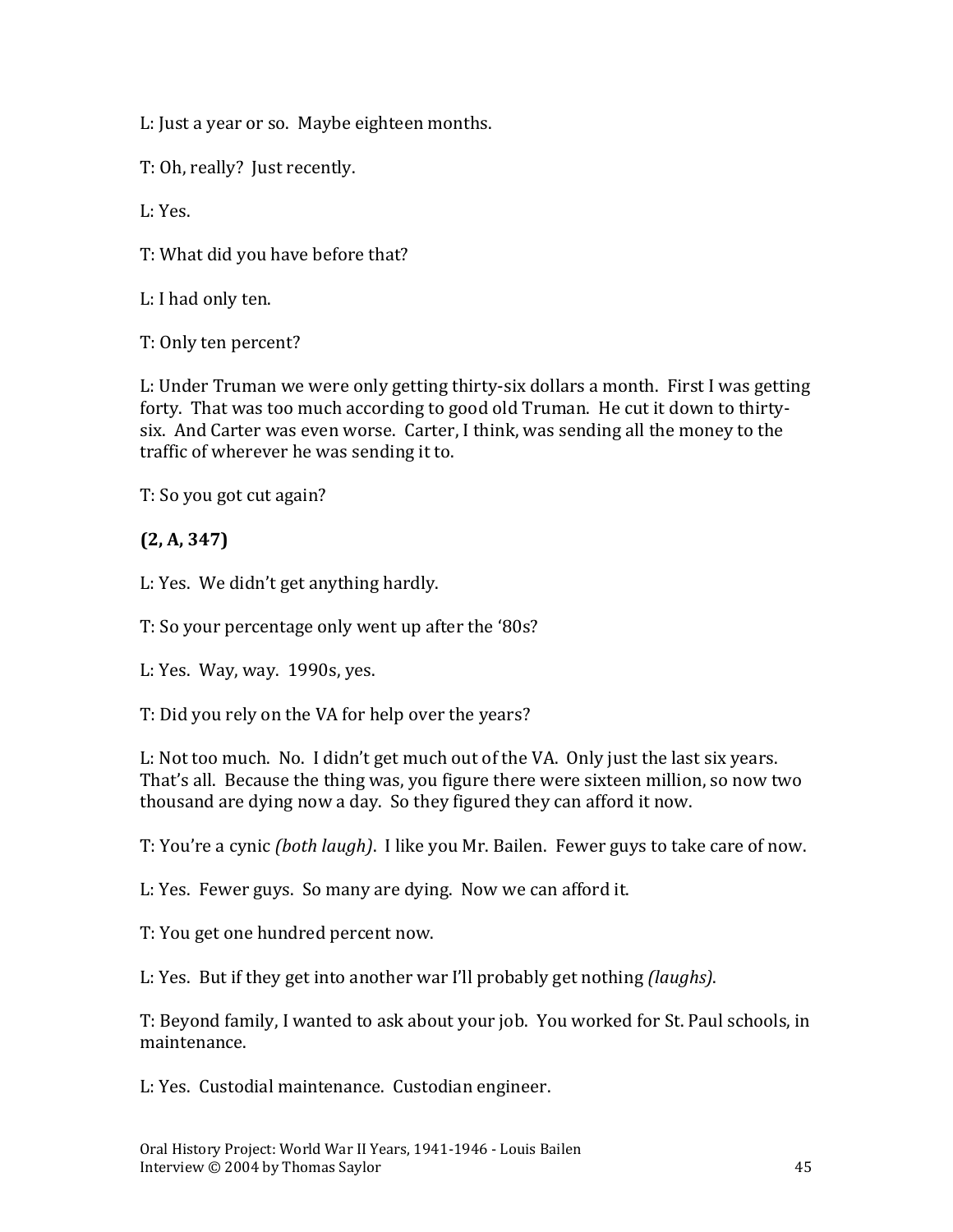T: At one school or several?

L: Oh, several. I've been to several. I've been to Central, Gorman, Roosevelt.

T: So you got around to different schools.

L: Yes. They needed custodian engineer. You had to hand shovel the coal. It was some job. Even at Central.

T: That's an older building. Sure.

L: Hand fired. You had to be there four o'clock in the morning to get the heat up. I'd go to Gorman and look at the temperature. Forty-five degrees. And then I'd go home for the weekend and turn on the cold water so the water wouldn't freeze…

#### **End of Tape 2, Side A. Side B begins at counter 382.**

T: The same time. That was an era when a lot of guys were veterans. Right when you were working. A lot of guys were veterans. If somebody asked you, Louis, were you a veteran? What did you say?

L: Yes. I'd say I was in the Navy. That was all. That's all.

T: Sort of fobbed them off with that.

L: Yes. I'd say Navy. Then that would end the conversation. Nobody asked. Because everybody was a veteran.

T: And you didn't volunteer the POW stuff.

L: Because I'd go visit veteran's camps. Like in Milwaukee. Those guys never talked. They never talked either. They were all veterans.

T: Are you a member of American ex-POWs?

L: No. DAV.

T: DAV, Disabled American Veterans, but not American ex-POWs?

L: No. No. I didn't want to join that. Some guys they like to hash that over. The less you do of that the better. They like to go. They even go at the VA over there [in Minneapolis]. They go once a month or once a week. They go and they all hash over. The less you do of that, the better. Groups. Therapy.

**(2, B, 394)**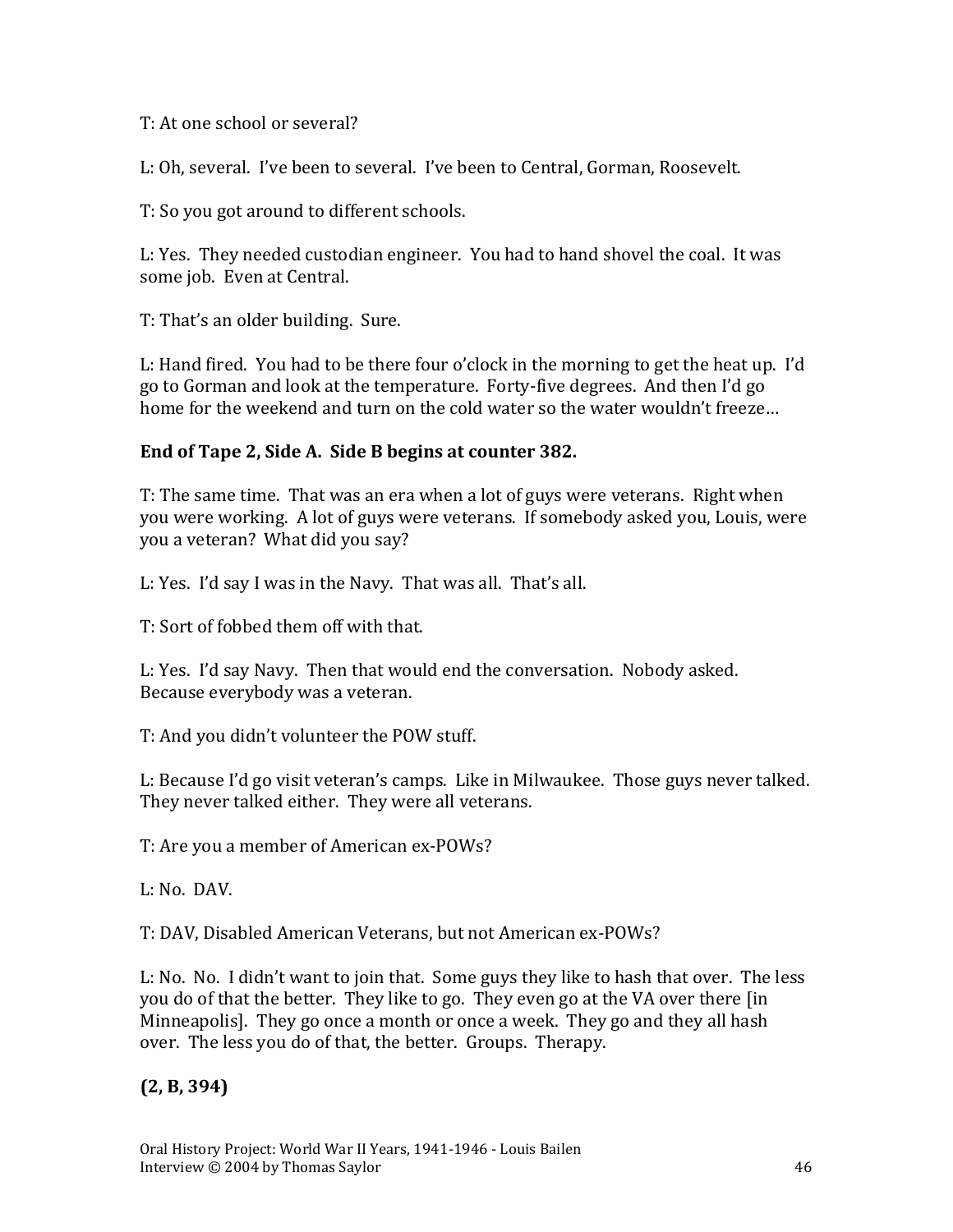T: That's something that you know about, but you don't want…

L: I know a guy that goes there. I don't know how often he goes. I called him up and, "I'm going to go there tomorrow." I said, "What do you do?" "Well, we talk it over." No. You stay with family. And stay at home. Why hash it over?

T: So you know about that but it's not something you want to do.

L: No. No. Better for your mind.

T: The whole thing with the groups isn't something that you want to participate in.

L: No. No.

T: And the same with American ex-POWs?

L: That's right. Why hash, hash, hash? *(slightly irritated tone)*

T: Let me ask you, how tough was it to say yes to this interview then?

L: I'm doing it for the kids. This way they can show their grandkids and they can see that and see this—I got two like this. I only got two. That's all.

T: Is it, in a way, easier to talk to someone like me than to talk to your kids?

L: Yes. Oh, yes. I don't talk to the kids. They're not interested either. But after I die then they can see that.

T: Mr. Bailen, I have a final couple of questions. One deals with dreams.

L: I don't dream. I don't have any.

T: After the war…

L: That's right. Never had any.

T: Never had any that you remember.

L: That's right. Never woke up screaming.

T: So your whole thing of putting your mind in park, as it were, during the war kept up afterwards too?

L: That's right. Because you hear of people that wake up screaming, well, I don't know. Maybe they want it like that. I don't know. I never. I sleep. Of course now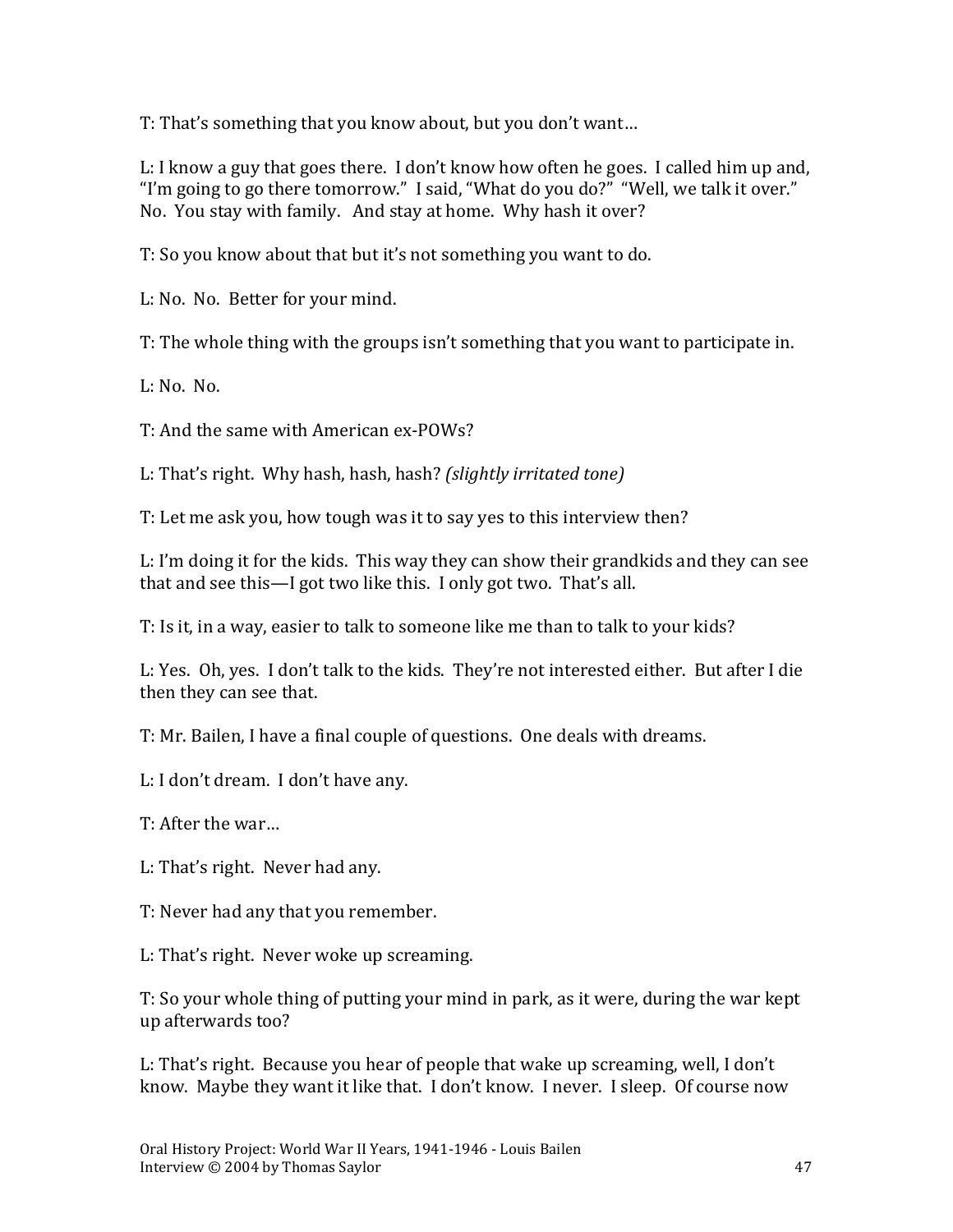that I'm eighty-three years old I wake up at two o'clock in the morning. That isn't the best thing either. That's why I stay up until eleven thirty, twelve o'clock.

T: So you can sleep later?

L: Sleep at least until three. But I just lay there.

T: But you don't dream about, and you never had dreamed about it that you remember.

 $L: No.$ 

T: The last question again is this: how would you describe the most important way that those years as a POW changed you as a person?

L: I don't know. That's hard to say because I just went into the—well, I got a job and started working.

T: Afterwards.

L: Yes. Yes. Different jobs. Until I applied for St. Paul schools. That's what kept you going. Everything else you put in the back burner. I never brought it forward.

### **(2, B, 420)**

T: Personality-wise, was Louis Bailen in 1945 different than Louis Bailen who was captured on Corregidor?

L: I don't know. It's hard to say. It just seemed to flow the same way. It's really hard to say if there was a big difference. Personally, no. I thought the same. Looked the same. Acted the same. Yes.

T: You mentioned earlier you had initially some difficulty writing and remembering names and stuff?

L: Oh, yes. That. That even today. Yes. I don't remember names.

T: And that's different from before you were a POW.

L: Oh, yes, that part. Yes. Right. You're right. That way I didn't remember. I could write. I could write a whole letter if I wrote to my brothers. But I couldn't do that after the war. I could never write a letter.

T: Has that come back?

L: No. No. I can't write a letter anymore.

Oral History Project: World War II Years, 1941-1946 - Louis Bailen Interview © 2004 by Thomas Saylor 48